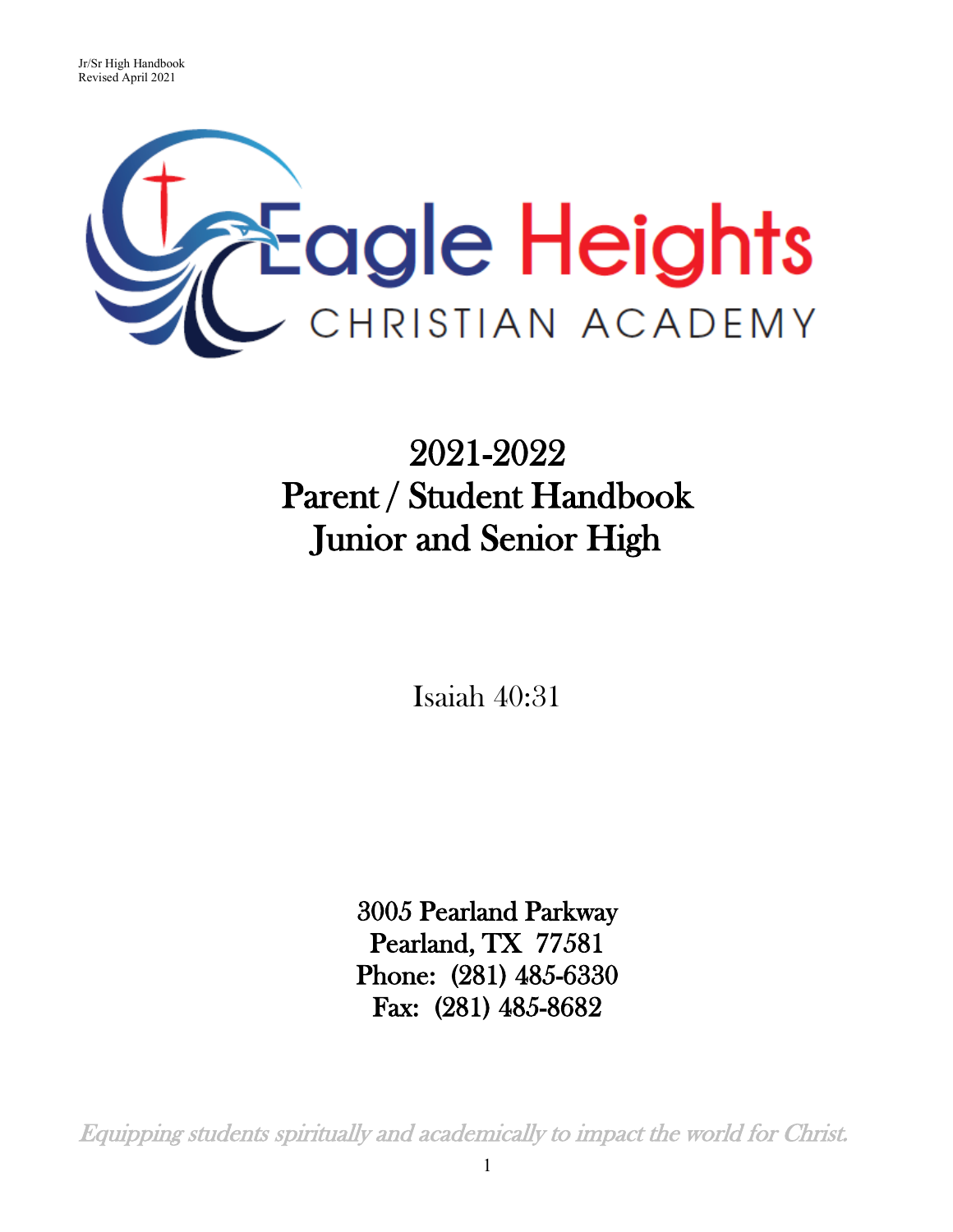## S<sup>t</sup>and On... S<sup>t</sup>and Up...  $S<sup>+</sup>$  and Out...

## *WELCOME TO EHCA!*

*Founded as a ministry of First Baptist Church of Pearland, TX, Eagle Heights Christian Academy seeks to provide a quality, Christ-centered, college preparatory educational experience. It is our goal to work with parents to support both the spiritual and academic growth of our children as we prepare them to positively impact the world for Christ in all that they do. We believe that the Bible is inerrant and authoritative and that no academic truth can rightly be in conflict with God's Word. This guiding principle is the cornerstone for all aspects of our school. Our desire is to guide students to know Christ as their Lord and Savior, to grow in their faith, and to develop servant hearts as we academically equip them to become productive adults in our society. This is achieved through Biblical instruction, through providing opportunities to serve the local community and foreign missions, as well as through providing an academically rigorous college preparatory curriculum based upon a Biblical Worldview. Our administration, faculty and staff are committed to the spiritual, intellectual, physical and social growth of the students we serve. In partnership with parents, we take seriously our responsibility to mold and equip these students to use the knowledge, skills, and abilities necessary for them to become life-long learners and to reach their God-given potential. At EHCA, students receive a solid spiritual and academic foundation upon which to STAND, with Jesus Christ as the cornerstone, in every subject area studied.* 

*"Therefore, my dear brothers, stand firm. Let nothing move you. Always give yourselves fully to the work of the Lord, because you know that your labor in the Lord is not in vain." 1 Corinthians 15:58*

*EHCA teaches students to -*

*STAND ON the Word of God – developing a Biblical Worldview by measuring everything against God's standard;* 

*"Now, brothers, I want to remind you of the gospel I preached to you, which you received and on which you have taken your stand." 1 Corinthians 15:1*

*STAND UP for what they believe – knowing what they believe and having the ability to defend their faith; "But in your hearts set apart Christ as Lord. Always be prepared to give an answer to everyone who asks you to give the reason for the hope that you have. But do this with gentleness and respect," 1 Peter 3:15*

*STAND OUT in their actions, attitudes, and academics – seeking the will of God for their lives and their future while being challenged to reach their highest potential.* 

*"Do not conform any longer to the pattern of this world, but be transformed by the renewing of your mind. Then you will be able to test and approve what God's will is - his good, pleasing and perfect will." Romans 12:2*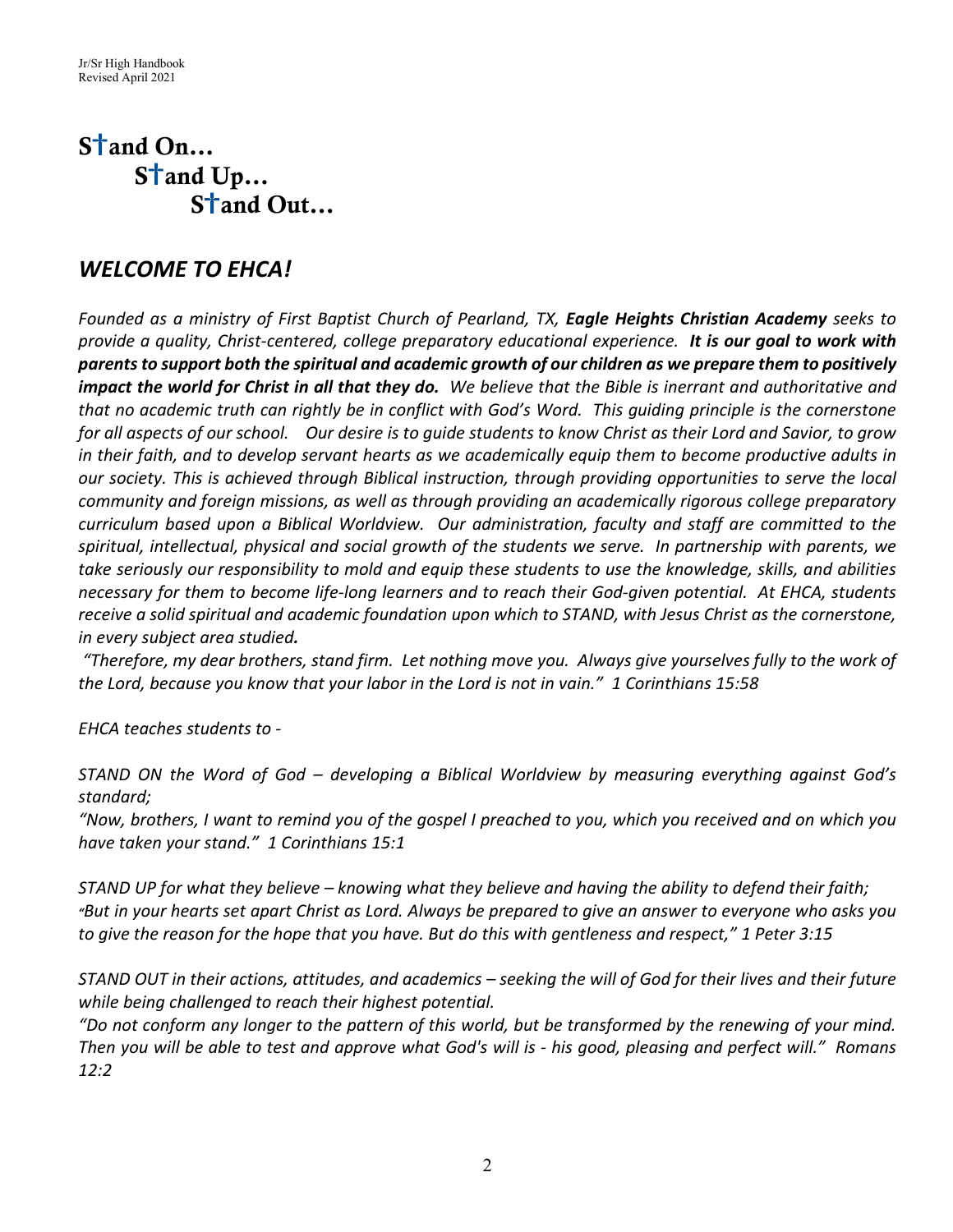## Table of Contents

| <b>SCHOOL OVERVIEW</b>                              | 7              |
|-----------------------------------------------------|----------------|
| <b>Vision Statement</b>                             | $\overline{7}$ |
| <b>Mission Statement and Motto</b>                  | 7              |
| <b>Statement of Goals</b>                           | 7              |
| <b>Statement of Faith</b>                           | 8              |
| <b>Educational Focus</b>                            | 8              |
| <b>Affiliations and Memberships</b>                 | 8              |
| <b>Academy Ministry Team</b>                        | 9              |
|                                                     |                |
| ADMISSIONS POLICIES AND PROCEDURES                  | 9              |
| Policy of Non-Discrimination                        | 9              |
| <b>Enrollment</b>                                   | 9              |
| Registration                                        | 9              |
| <b>Re-Registration for Returning Students</b>       | 9              |
| <b>Application Process for New Students</b>         | 10             |
| <b>Immunizations</b>                                | 10             |
| <b>Physical Examinations</b>                        | 11             |
| Notification of Acceptance                          | 11             |
| <b>Class Placement Policy</b>                       | 12             |
|                                                     |                |
| <b>ATTENDANCE POLICIES AND PROCEDURES</b>           | 12             |
| <b>School Hours</b>                                 | 12             |
| <b>Attendance Requirements</b>                      | 12             |
| Absenteeism                                         | 12             |
| <b>Excused Absences</b>                             | 12             |
| <b>Pre-Arranged Absences</b>                        | 13             |
| <b>Unexcused Absences</b>                           | 13             |
| <b>Half-Day Absences</b>                            | 13             |
| Make-Up Work                                        | 13             |
| <b>Tardiness to School</b>                          | 13             |
| Sign-In/Sign-Out Procedures                         | 14             |
| <b>Medical and Dental Appointments</b>              | 14             |
| <b>Arrival and Departure</b>                        | 14             |
| Drop-Off                                            | 14             |
| Pick-up                                             | 14             |
| <b>Restrictions on Student Pick-up</b>              | 14             |
| Off Campus and Driving Privileges                   | 15             |
|                                                     |                |
| <b>ACADEMIC POLICIES AND PROCEDURES</b>             | 15             |
| Curriculum                                          | $15\,$         |
| <b>Grading Policy</b>                               | 16             |
| <b>Grading Scale</b>                                | 16             |
| <b>Semester Average</b>                             | 16             |
| <b>Report Cards and Progress Reports</b>            | 16             |
| <b>Incomplete Grades</b>                            | 16             |
| <b>Honor Roll</b>                                   | 16             |
| Promotion/Retention of Students                     | 17             |
| Promotion                                           | 17             |
| Retention                                           | 17             |
| <b>Graduation Requirements</b>                      | 17             |
| Spring Semester Finals Exemption Policy for Seniors | 17             |
| Grade Point Average / Class Rank                    | 18             |
| Valedictorian                                       | 18             |
| <b>Graduation Exercises</b>                         | 18             |
| Home school / Correspondence Courses                | 18             |
| <b>Academic Probation</b>                           | 18             |
|                                                     |                |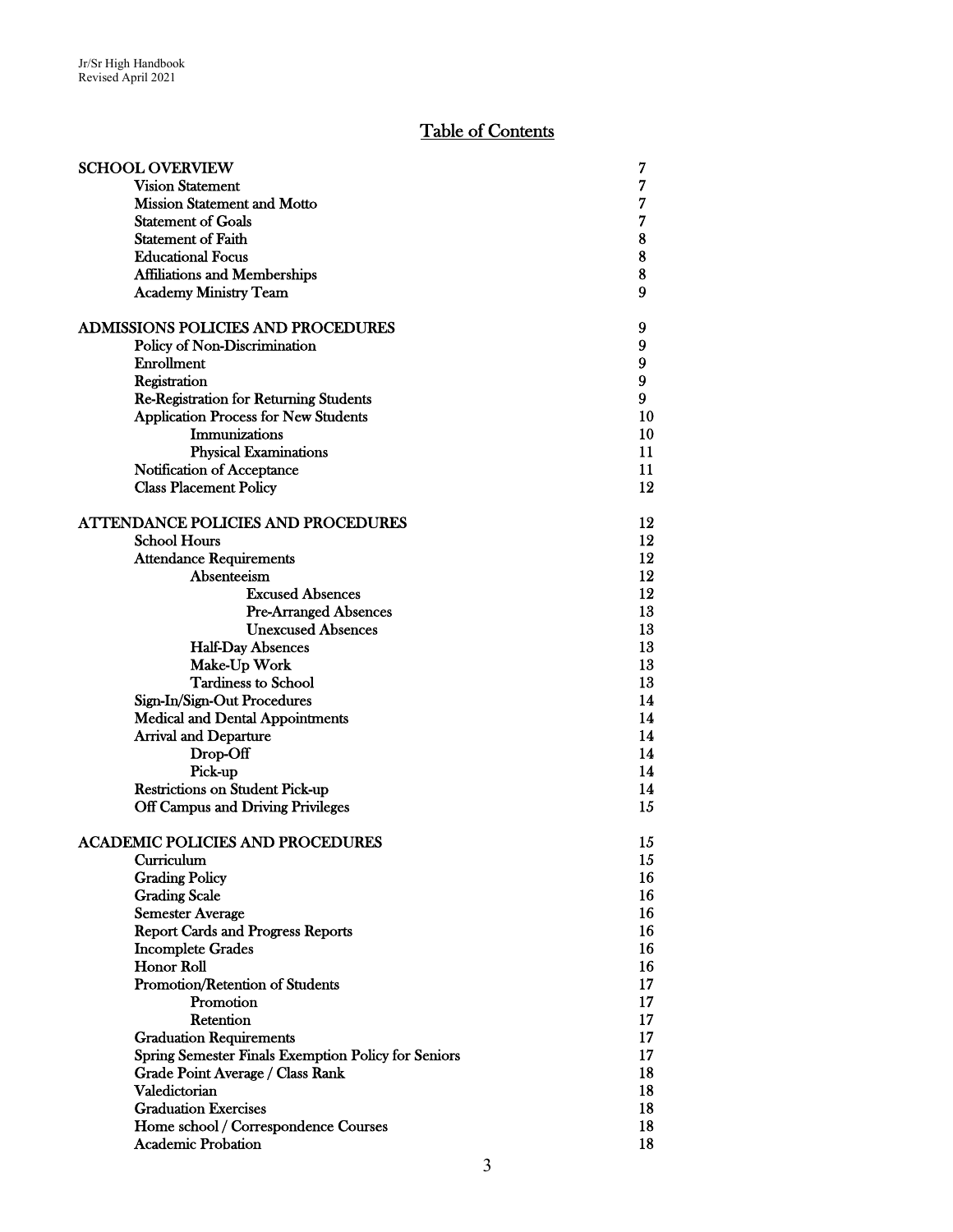| <b>Dismissal from School</b>                              | 18 |
|-----------------------------------------------------------|----|
| Withdrawal from School                                    | 19 |
| <b>Student Records</b>                                    | 19 |
| <b>Parent-Teacher Conferences</b>                         | 19 |
| Homework                                                  | 20 |
| <b>Late Assignments</b>                                   | 20 |
| <b>Standardized Testing</b>                               | 20 |
| <b>FINANCIAL POLICIES AND PROCEDURES</b>                  | 20 |
| <b>Schedule of Payment</b>                                | 20 |
| <b>Penalty for Late Payments</b>                          | 20 |
| <b>Tuition Refund Policy</b>                              | 20 |
| <b>Insufficient Funds Policy</b>                          | 20 |
| <b>Late Summer Enrollment</b>                             | 21 |
| <b>Mid-Year Enrollment</b>                                | 21 |
| <b>Sending Monies to School</b>                           | 21 |
| <b>Extracurricular Activities and Delinquent Accounts</b> | 21 |
| Donations                                                 | 21 |
| <b>Student Responsibility</b>                             | 21 |
|                                                           |    |
| <b>HEALTH AND MEDICAL POLICIES</b>                        | 21 |
| <b>Emergency Information Form</b>                         | 22 |
| <b>Illness or Accident at School</b>                      | 22 |
| Procedures for Checking Out a Sick Student                | 22 |
| <b>Administering Medication</b>                           | 22 |
| <b>Communicable Diseases</b>                              | 23 |
| Vision and Hearing Screening                              | 24 |
| <b>Exemption from Physical Education</b>                  | 23 |
| <b>Notice of Privacy Practices</b>                        | 24 |
|                                                           |    |
| SAFETY AND SECURITY POLICIES AND PROCEDURES               | 24 |
| <b>Visitors</b>                                           | 24 |
| <b>Traffic Safety</b>                                     | 24 |
| <b>Alarm System</b>                                       | 24 |
| Alarm Signals                                             | 24 |
| Lock-down/Shelter-In-Place                                | 24 |
| Fire Drills and Emergency Evacuation                      | 25 |
| <b>Tornado or Violent Storm Procedures</b>                | 25 |
|                                                           | 25 |
| <b>Other Emergencies</b>                                  | 25 |
| <b>Emergency Closings</b>                                 |    |
| <b>GENERAL POLICIES AND INFORMATION</b>                   | 26 |
|                                                           | 26 |
| Hours of Operation                                        | 26 |
| <b>Support Programs</b>                                   | 26 |
| <b>Early Morning Care</b>                                 |    |
| <b>After School Care</b>                                  | 26 |
| <b>Enrichment Programs</b>                                | 26 |
| <b>Chapel Services</b>                                    | 26 |
| <b>Pastoral Counseling</b>                                | 26 |
| <b>Classroom Visits</b>                                   | 26 |
| <b>Communication with Parents</b>                         | 26 |
| Fundraising                                               | 26 |
| <b>Gifts to Teachers</b>                                  | 27 |
| <b>Internet Usage</b>                                     | 27 |
| Library                                                   | 27 |
| Lockers                                                   | 27 |
| Lost and Found                                            | 27 |
| <b>Lunch Program</b>                                      | 27 |
| <b>Lunch Room Rules</b>                                   | 28 |
| <b>Parent Communication</b>                               | 28 |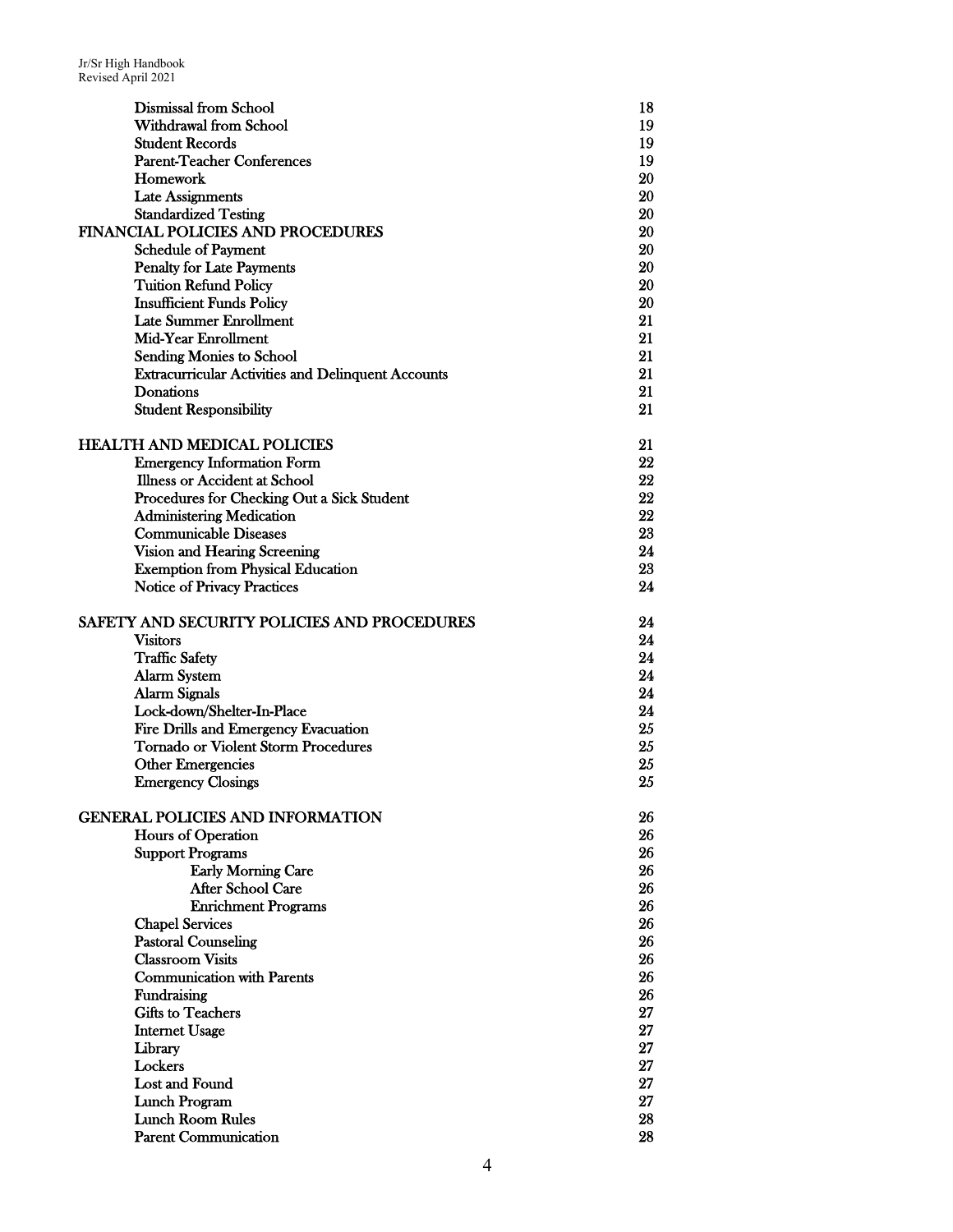| <b>Personal Items</b>                             | 28 |
|---------------------------------------------------|----|
| Telephone Usage                                   | 28 |
| <b>Cell Phones</b>                                | 28 |
| Technology (also see Internet Usage)              | 28 |
| <b>Textbook Care</b>                              | 29 |
| Videotaping/Photographing of Students             | 29 |
| <b>Volunteer Opportunities</b>                    | 29 |
| <b>GENERAL BEHAVIOR AND RESPECT</b>               | 29 |
| Introduction                                      | 29 |
| <b>Parent Responsibilities</b>                    | 29 |
| <b>Grievance Procedures</b>                       | 30 |
| Cheating                                          | 30 |
| Theft                                             | 30 |
| <b>Threats of Violence</b>                        | 30 |
| <b>Student Harassment Policy</b>                  | 30 |
| <b>Child Protection Policy</b>                    | 31 |
| <b>DISCIPLINE</b>                                 | 31 |
| Philosophy and Guiding Principles of Disciplining | 31 |
| <b>Biblical Guidelines for Student Management</b> | 31 |
| STUDENT CODE OF CONDUCT                           | 31 |
| <b>Honor Code</b>                                 | 31 |
| <b>General Rules of Conduct</b>                   | 31 |
| <b>On-Campus Conduct</b>                          | 32 |
| <b>Public Display of Affextion</b>                | 32 |
| <b>Off-Campus Conduct</b>                         | 32 |
| Consequences of Unacceptable Behavior             | 33 |
| <b>Steps in Discipline</b>                        | 33 |
| Detention                                         | 34 |
| Suspension                                        | 34 |
| In-School                                         | 34 |
| Out-of-School                                     | 34 |
| <b>Disciplinary Probation</b>                     | 34 |
| <b>Expulsion</b>                                  | 34 |
| STANDARDIZED DRESS CODE                           | 35 |
| <b>Introduction</b>                               | 35 |
| Girls' Dress Code                                 | 35 |
| <b>Boys' Dress Code</b>                           | 36 |
| <b>General Requirements</b>                       | 36 |
| Sweaters, Sweatshirts, Jackets & Coats            | 36 |
| <b>Belts &amp; Socks</b>                          | 36 |
| Hair & Hats                                       | 36 |
| Jewelry & Adornment                               | 36 |
| Make-Up & Nail Polish                             | 37 |
| <b>Tattoos</b>                                    | 37 |
| <b>Physical Education</b>                         | 37 |
| <b>Chapel Dress</b>                               | 37 |
| <b>Spirit Day Dress</b>                           | 37 |
| <b>Field Trip Dress</b>                           | 37 |
| <b>STUDENT LIFE</b>                               | 37 |
| <b>Closed Campus</b>                              | 37 |
| <b>Field Trips</b>                                | 37 |
| Guidelines for EHCA High School Travel Trips      | 37 |
| <b>Music</b>                                      | 38 |
| <b>Unauthorized Materials</b>                     | 38 |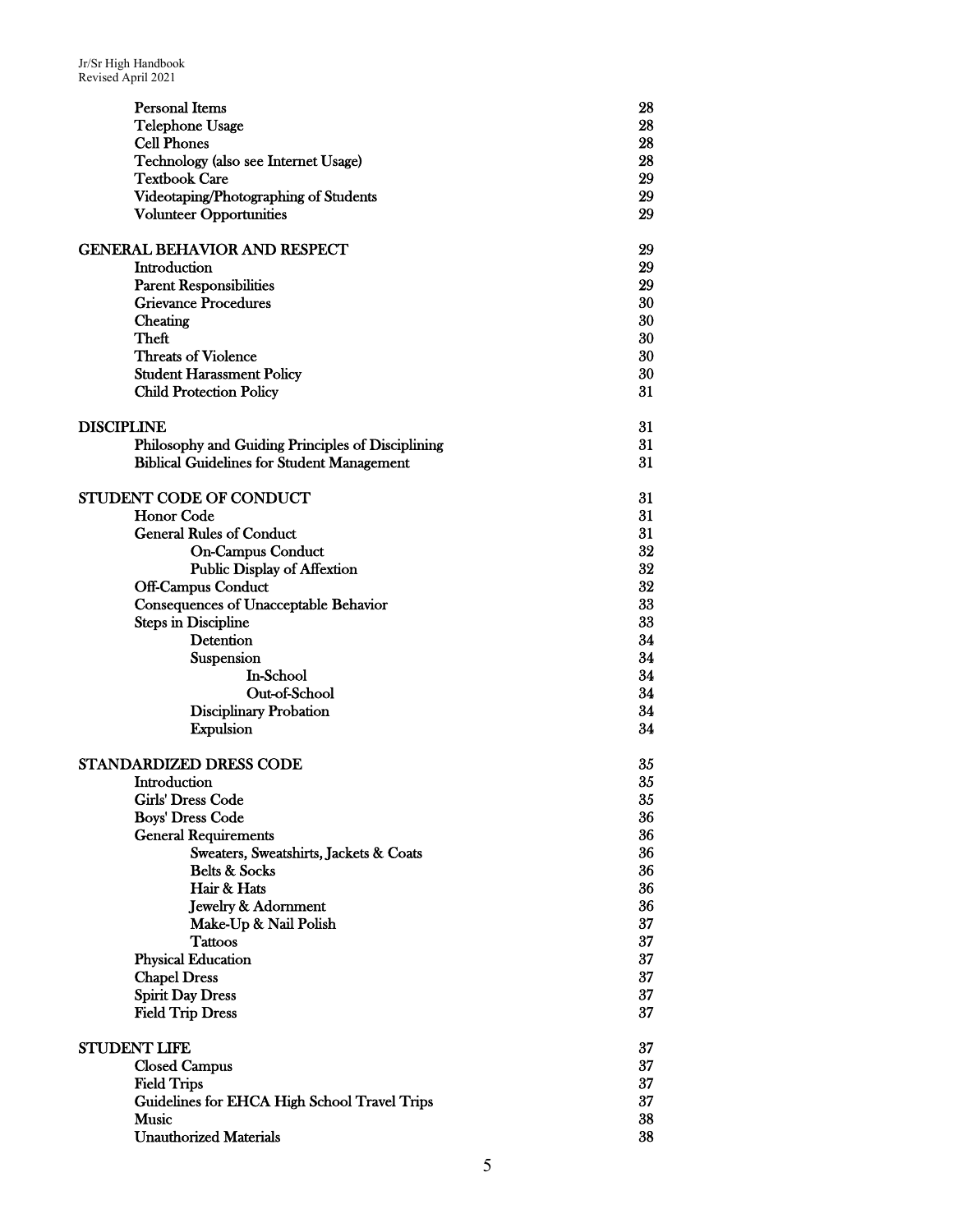| STUDENT ACTIVITIES                         | 39 |
|--------------------------------------------|----|
| <b>Organizations and Clubs</b>             | 39 |
| Eligibility                                | 39 |
| <b>Athletics</b>                           | 39 |
| <b>Social Events</b>                       | 39 |
| Class Parties (During the School Day)      | 39 |
| Class or School Events (Outside of School) | 39 |
| <b>Holiday Celebrations</b>                | 39 |
| <b>Contests and Competitions</b>           | 39 |
| Awards                                     | 39 |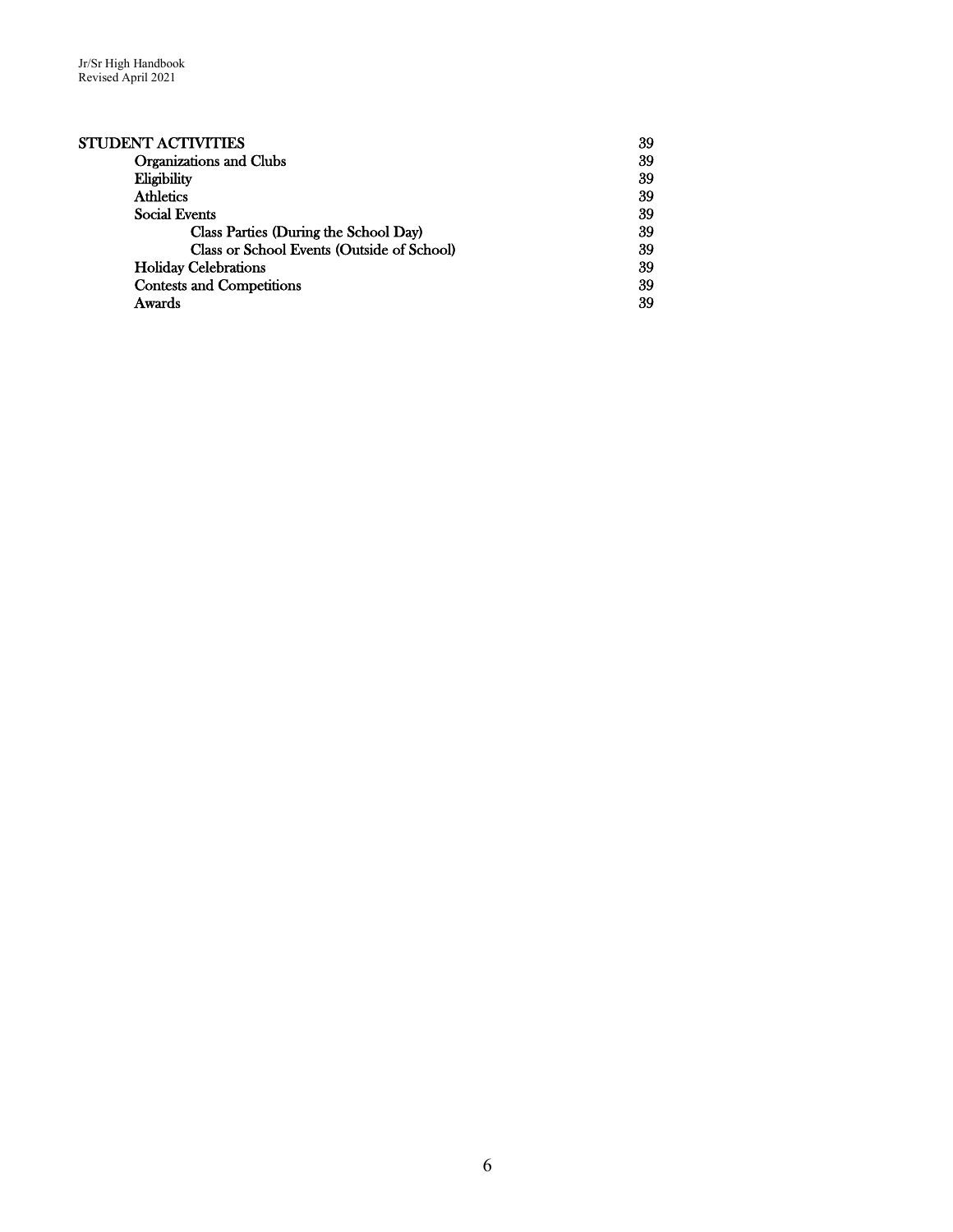## **ABOUT EHCA**

## **Vision Statement**

EHCA will equip students spiritually and academically to impact the world for Christ.

## **Mission Statement and Motto**

EHCA teaches students to -

STAND ON the Word of God STAND UP for what they believe STAND OUT in their actions, attitudes, and academics

### **Goals**

#### **To provide an academically challenging education.**

EHCA will:

- Promote high academic standards by instilling initiative, a good work ethic, and reliance on God.
- Prepare students in all academic disciplines, ensuring students are proficient in reading, writing, speaking, listening, and thinking.
- Encourage the development of good study habits.
- Foster intellectual inquiry, utilizing skills to question, solve problems, and make wise decisions.
- Provide access to appropriate technology.
- Demonstrate how to utilize resources, including technology, to find, analyze, and evaluate information in a discerning way.
- Encourage lifelong learning.
- Prepare and encourage students to further their education beyond high school, seeking God's will for their lives.

#### **To equip students to make decisions based on Biblical truth.**

EHCA will lead students to:

- Come to know and follow Jesus Christ.
- Understand the essential doctrines of the Christian faith through daily Bible classes, chapel services and prayer time
- Develop and demonstrate Christian character by knowing and applying God's word in everyday life.
- Exemplify Christian living and service by seeking opportunities to help and serve others.
- Be equipped to effectively and boldly articulate, share and defend their Biblical worldview and Christian faith.

#### **To develop the whole child by providing ancillary classes and enrichment opportunities.**  EHCA will:

- Promote physical fitness and health, teaching students to treat their bodies as the Temple of God.
- Support arts and athletic programs to encourage team building, develop character, and promote school unity.
- Provide instruction in Spanish and, at the senior level, in the classical languages of Biblical Greek and/or Latin.
- Teach respect and how to appropriately relate, with integrity, to the people with whom students work, play, and live.
- Advocate the principles of healthy, moral, family living, including God-honoring use of leisure time.

#### **To positively impact the local and global community**

EHCA staff and students will:

- Exemplify Christian living and service by seeking opportunities to help and serve others.
- Positively promote EHCA to the local community
- Provide opportunities for participation in family-centered and community events

## **To teach students to access and utilize technology appropriately**

EHCA will

- Acquire age-appropriate technology for students to utilize as a learning tool in the classroom
- Instruct students in the use of learning software for core curriculum reinforcement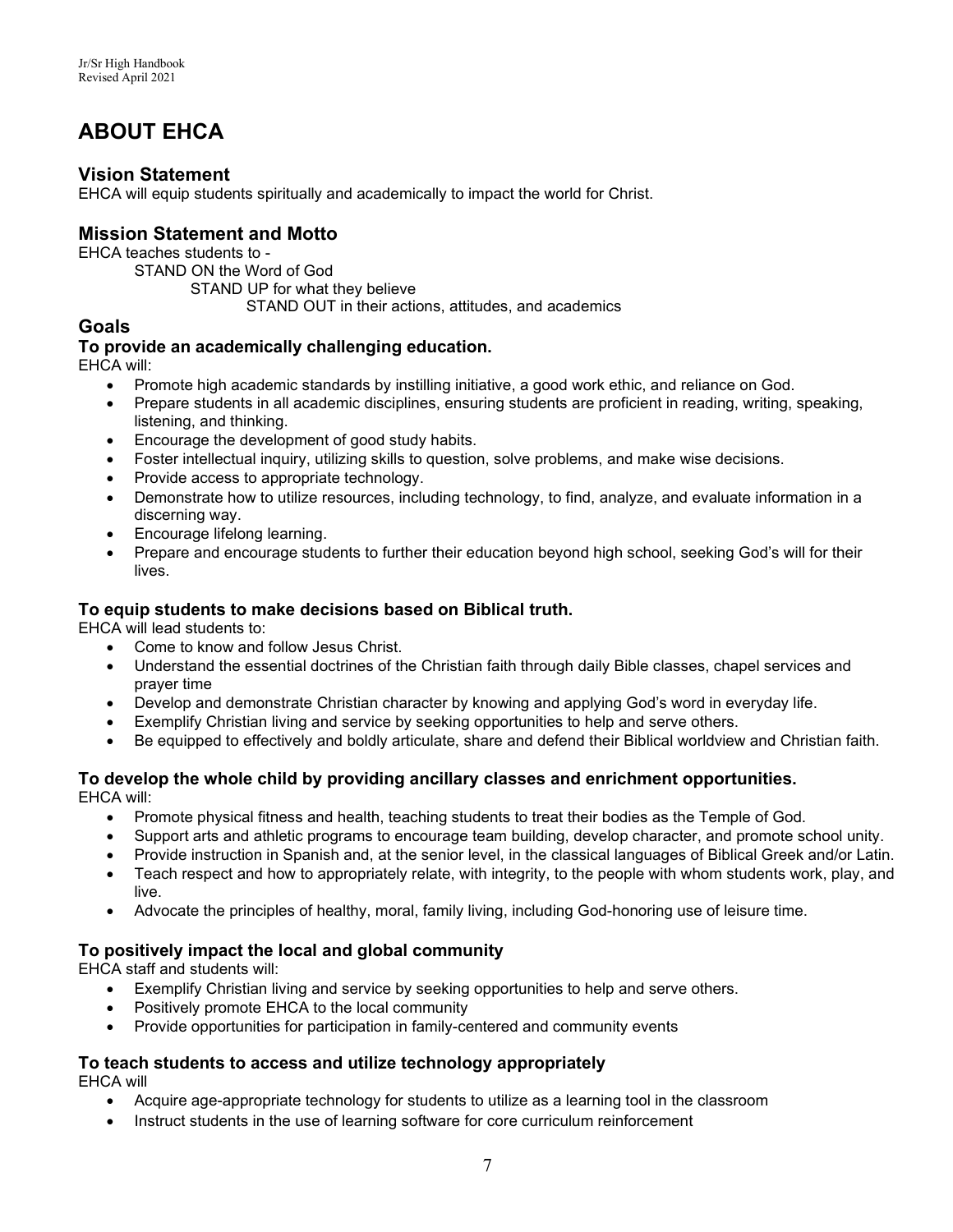- Prepare students for the use of technology in the workplace by teaching them essential productivity basics, internet navigation and safety skills, and digital citizenship
- Instill in students the discernment needed when accessing technology and teach them to handle personal technology choices in a way that will honor the Lord and further his kingdom

## **Statement of Faith**

#### **We believe:**

- In the one and only true God who eternally exists and is manifested in three persons: God the Father, God the Son, and God the Holy Spirit. He created the universe and everything in it and maintains sovereignty over all things. (Gen. 1:1; John 10:30; I John 5:4-6)
- That Jesus is the Christ, the Son of the living God. He is the promised Messiah sent for the salvation of all who will believe on Him and trust in Him. He is the fullness of God manifested in bodily form; the image of the invisible God. (John 1:41; John 4:25; Col. 1:18-20)
- Jesus was God incarnate; born of a virgin according to Scripture; lived a sinless life; died for our sins as a substitutionary sacrifice for us; rose from the grave on the third day in victory over death; ascended back to the Father and is now our High Priest, Advocate, and is ever interceding on our behalf. (John 3:16; Luke 1:34-35; Luke 24:36-43; Acts 1:9-11; I Cor. 15:3-4; I Peter 2:21-24)
- Jesus is the Head of the body, the church, and at the appointed time will call His church out of this world; will come again to this world to establish His millennial reign, and to ultimately judge all the world and establish His eternal Kingdom. (John 14: 1-3; Acts 1:11; I Thes. 4: 16-17)
- In the eternal person of the Holy Spirit, the third part of the Godhead, who is working in the world today to reveal the fullness of Christ; to convict sinners of sin; regenerating and sanctifying, and sealing them forever to the Father. (John 16: 7-8; I Cor. 3:16)
- That the Bible is the pure, true, infallible, inerrant, and inspired word of God given through the direction of the Holy Spirit, through the prophets as our instruction book for life. (II Tim. 3:16-17)
- That salvation comes from each individual recognizing that he/she is a sinner by nature; recognizing that he/she cannot justify himself/herself by his/her own works; that each person must receive the shedding of Jesus' blood on the cross and in repentance, ask God for forgiveness; making Him Lord of their life; and having received Him, they are spiritually saved or "born again" and are indwelled by the Holy Spirit; therefore, they became a child of God and a forever member of the family of God for time and eternity. (John 3:16; Rom. 3:23-25; Rom. 10:9-10)
- That heaven is the place of eternal blessedness for the saved and that hell is the place for eternal conscious punishment for the unbelievers. (John 5:28-29; Rev. 20: 11-15; Matt. 25: 32-46)
- That the New Testament Church is a group of "born again," baptized believers in Jesus Christ, who voluntarily and regularly meet together for worship, discipleship, fellowship, ministry and evangelism. (I Cor. 12:12-14; 20, 27; Eph. 5:23; Col. 1:18).

#### **Affiliations and Memberships**

Eagle Heights Christian Academy (K-12) is Fully Accredited by the International Christian Accreditation Association (ICAA) and AdvancED. EHCA (PreK-12) is also a member of the Association of Christian Schools International (ACSI).

EHCA also operates under the jurisdiction of the Texas Department of Protective and Regulatory Services, Licensing Division. A copy of the minimum standards is available for review in the school office. Copies are also available on the PRS (Protective and Regulatory Services) website at [www.dfps.state.tx.us](http://www.dfps.state.tx.us/) or may be requested from the local day-care licensing office at 713-940-3009. In addition, the most recent copies of the following items are available for review in the school office: Department of Family and Protective Services Inspection Report; Documentation of Liability Insurance; Fire Marshal's Inspection Report; Health Department's Sanitation Inspection Report; and Gas Pipe Inspection Report.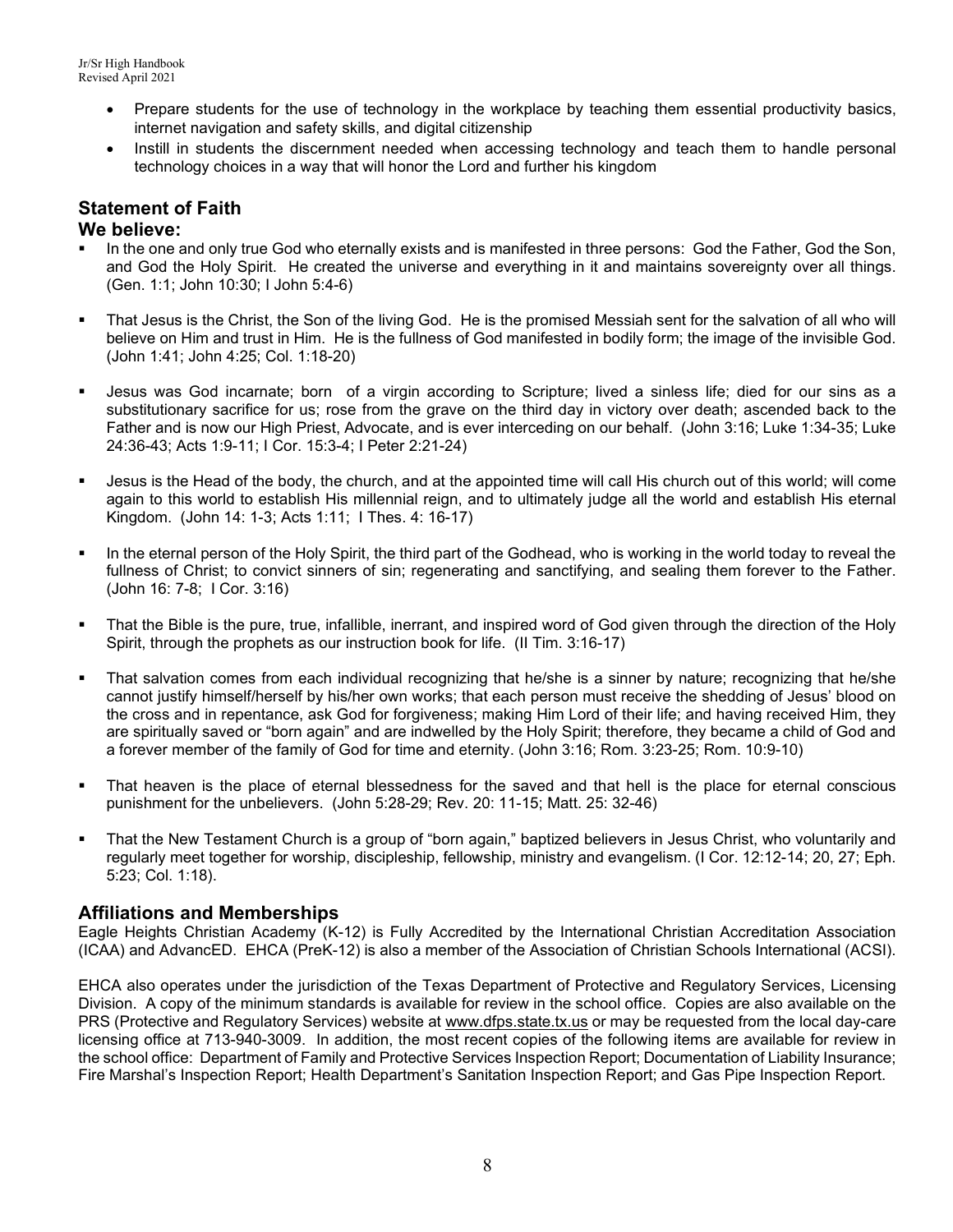## **Academy Ministry Team**

EHCA operates as an independent Texas non-profit corporation and as a ministry of First Baptist Church—Pearland, Texas. It is governed by the Academy Ministry Team (AMT) which is comprised of a group of dedicated FBCP church members whose purpose is fourfold:

- To oversee the school's mission;
- To ensure its financial health:
- To act in a visionary and advisory capacity in establishing and enforcing school policy;
- To provide a quality system for offering a Biblically-based education.

The elected and/or appointed members meet monthly, or as needed, in conjunction with school administration, to deliberate on school issues. They assist the school administrator in a resource and advisory capacity in establishing and enforcing school policies. The administrator directs the operation of the school. The Senior Pastor, as head of the church, is the final authority for the school. Board meetings are generally not open to public attendance; however, individuals desiring to make a presentation to the AMT should contact the Board president, other board member, or school administrator to request time to speak at the next scheduled meeting. Requests to speak must be made no later than one week prior to the meeting and must include the topic(s) to be presented.

## **ADMISSIONS POLICIES AND PROCEDURES**

#### **Policy of Non-Discrimination**

Eagle Heights Christian Academy admits students of any race, color, national and ethnic origin to all the rights, privileges, programs and activities generally accorded or made available to students of the school. We do not discriminate on the basis of race, color, national or ethnic origin in administration of educational policies, admissions policies, scholarship programs, athletic programs, or other school-administered programs.

#### **Enrollment**

In adherence with our Non-Discrimination Policy, EHCA considers all individuals who possess the qualifications necessary to be productive and disciplined students; however, we do not have the facilities or staff necessary to provide a successful educational experience for students with special needs, including academic deficiencies, behavioral problems, and emotional disturbances. In the best interest of these students, we cannot consider them for admission.

To maintain a community consistent with its beliefs regarding personal conduct and lifestyle, the school reserves the right to refuse admission of an applicant or to discontinue enrollment of a student if the atmosphere or conduct within the home or the activities of the student are counter to or in opposition to the Biblical lifestyle the school teaches. This includes, but is not limited to, participating, supporting, or condoning sexual immorality, homosexuality, bisexuality, or transgender identity and/or being unable to support the moral principles of the school. (See Romans 1:21-28; 1 Cor. 6:9- 20)

The school administration will make final admission decisions upon completion and submission of required documents. Students with academic, social and/or discipline problems, including unsatisfactory conduct grades, may not be considered for enrollment. For students enrolling in 1<sup>st</sup> – 12<sup>th</sup> grade, standardized test scores must be at grade level or above in order to be considered for admission. All pre-school students must be toilet-trained to be considered for enrollment. Student age on September 1<sup>st</sup> of the Academic Year is used to meet the age-eligibility requirement for programs. (To enter Kindergarten or 1<sup>st</sup> grade, the student must be 5 or 6 years old respectively before September 1 of the school year.)

#### **Registration**

During the month of February, re-registration for current students and the application process for new students are conducted. Priority for registration is according to the following guidelines:

- 1) Students currently enrolled at EHCA and children of FBCP members in good standing, *provided they are in*  compliance with academic, financial, disciplinary, and school policies and if registered by the last day of the *registration period for returning students.*
- 2) Children of EHCA faculty/staff or FBCP staff
- 3) Siblings of current EHCA students
- 4) Children of ministers/pastors of other Evangelical churches
- 5) Previous EHCA students/families
- 6) All other new students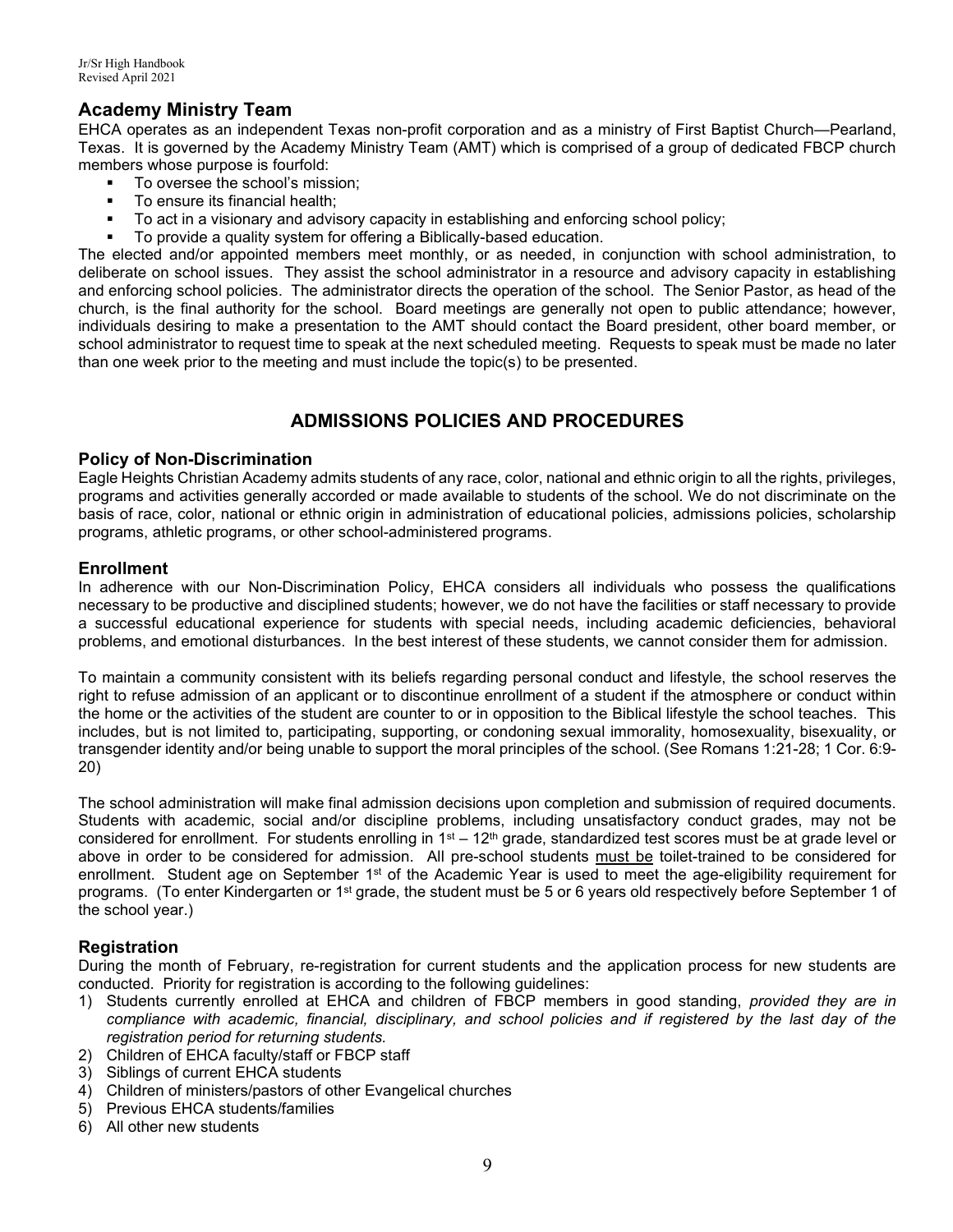Returning students are students currently enrolled at EHCA who are applying for admission for the following school year. In order to register for the upcoming year, returning students must meet the following requirements:

- 1) All re-registration forms and fees must be completed and submitted on time.
- 2) A current immunization record must be on file in clinic.
- 3) Re-registering students must be in compliance with academic, discipline, and school policies. No student with a delinquent financial account shall be re-enrolled.
- 4) If a student is readmitted with a record of disciplinary problems, he/she will be placed on probation subject to reevaluation at the end of each grading period.

The school regularly reviews student records to ensure that sufficient academic progress has been achieved in order to qualify for advancement to the next grade level. For any student making less than expected progress, a meeting will be scheduled with the parent(s). The teacher and administrator will work in conjunction with the parents to determine an appropriate course of action.

#### **Application Process for New Students**

All applications and enrollments are to be completed online and submitted through our RenWeb system. (Website: Admissions) Tours may be arranged by calling the school. The Application Packet must be completed with **all** attachments, including the non-refundable registration fee. Submission of materials does not guarantee acceptance. The admission procedure for new students is as follows:

Parents submit the completed application forms, the non-refundable registration fee and the following documents:

- 1) A copy of the student's current report card, along with transcripts or report cards for previous two school years  $(1^{st}$  $-12$ <sup>th</sup> grades).
- 2) Standardized tests scores taken within the past 12 months for 1st 12<sup>th</sup> grade students (exceptions may be made at the Principal's discretion). Standardized test scores are expected to be at grade level or above.
- 3) A copy of the student's state birth certificate.
- 4) A copy of the student's current immunization record with month/date/year noted per immunization given.
- 5) A Physician's Statement stating that the child has been seen within the past year and is in good health.

An interview with the parents/guardians (and with the student for grades K-12<sup>th</sup>) is required for all students entering EHCA. Additionally:

Students may be required to take a placement test before final determination of acceptance. Students must be in good standing with their previous school.

Students without school records (report card, permanent school records stating grades and grade level, standardized test scores, and withdrawal form, when appropriate) may not be considered for enrollment in EHCA. Students coming from a home school program must submit standardized test scores indicating on-grade level competency, course grades, and a detailed description of curriculum.

#### **Immunizations**

Before a child may attend classes at EHCA, the Record of Immunization form must be completed and validated by a physician or public health clinic. Once enrolled, this information must be kept current. Immunization records must be current according to the recommended schedule for routine immunizations in the Texas Department of Health guidelines at the time a student is admitted. All records must be validated by a physician or public health clinic. A student will not be allowed to attend classes without current immunization records on file.

EHCA does not require its employees to show proof of immunizations for vaccine-preventable diseases.

#### **Students (new and returning) who do not have current immunization records on file will not be permitted to attend class.**

#### **Texas Minimum State Vaccine Requirements - Updated**

This chart summarizes the vaccine requirements incorporated in the Texas Administrative Code (TAC), Title 25 Health Services, §§97.61-97.72. This chart is not intended as a substitute for consulting the TAC, which has other provisions and details. The Department of State Health Services (DSHS) is granted authority to set immunization

requirements by the Human Resources Code, Chapter 42.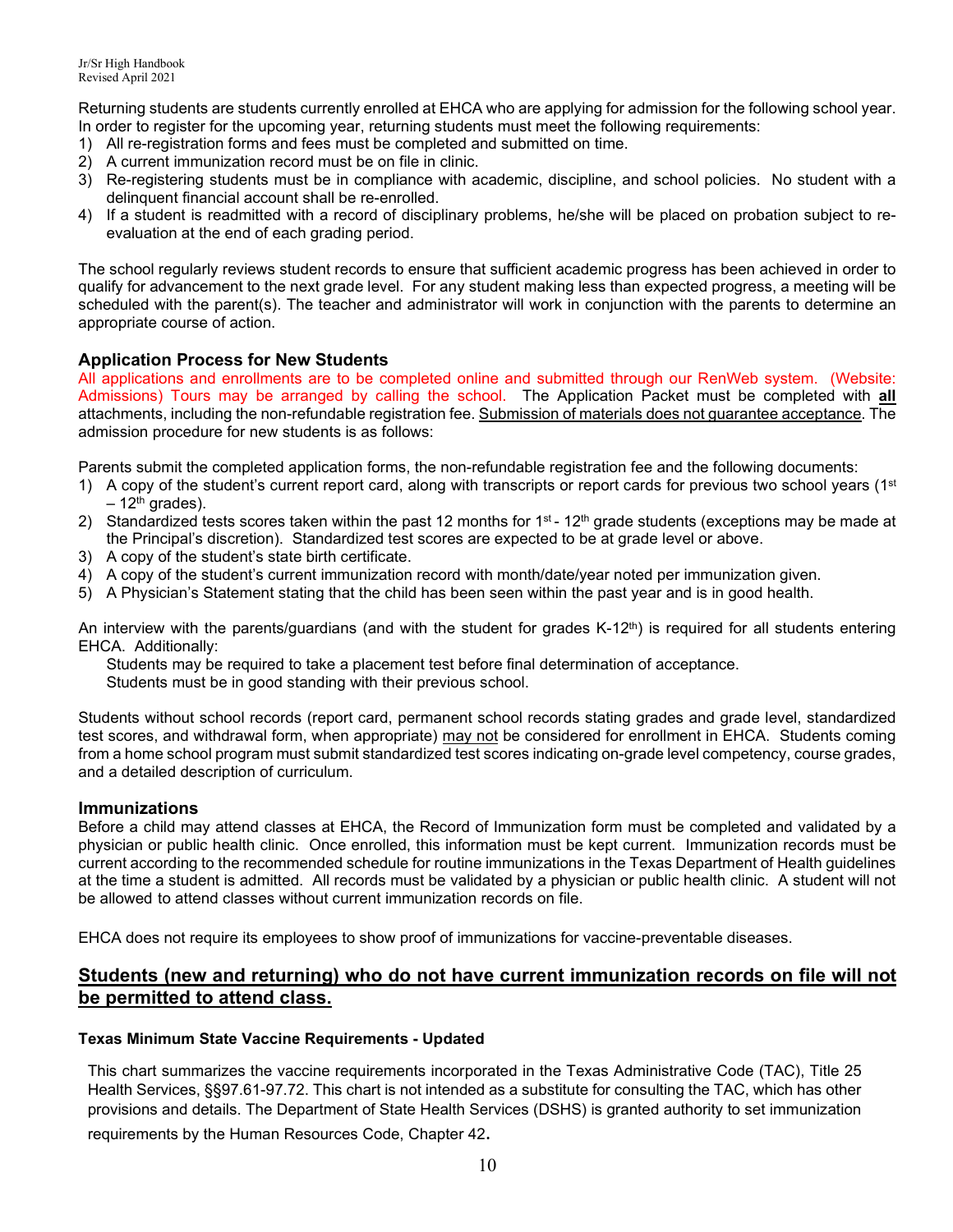#### **Exemptions**

Texas law allows (a) physicians to write medical exemption statements that the vaccine(s) required would be medically harmful or injurious to the health and well-being of the child or household member, and (b) parents/guardians to choose an exemption from immunization requirements for reasons of conscience, including a religious belief. The law does not allow parents/guardians to elect an exemption simply because of inconvenience (for example, a record is lost or incomplete and it is too much trouble to go to a physician or clinic to correct the problem). Schools should maintain an up-to-date list of students with exemptions, so they may be excluded in times of emergency or epidemic declared by the commissioner of public health.

Instructions for requesting the official exemption affidavit that must be signed by parents/guardians choosing the exemption for reasons of conscience, including a religious belief, can be found at [www.ImmunizeTexas.com u](http://www.immunizetexas.com/)nder "School & Child-Care." The original Exemption Affidavit must be completed and submitted to the school.

For children claiming medical exemptions, a written statement by the physician must be submitted to the school. Unless it is written in the statement that a lifelong condition exists, the exemption statement is valid for only one year from the date signed by the physician.

| Age at which child must have  | Minimum Number of Doses Required of Each Vaccine |         |                 |                      |                                          |            |                     |                      |  |  |  |  |
|-------------------------------|--------------------------------------------------|---------|-----------------|----------------------|------------------------------------------|------------|---------------------|----------------------|--|--|--|--|
| vaccines to be in compliance: | <b>DTaP</b>                                      | Polio   | HepB            | <b>Hib</b>           | <b>PCV</b>                               | <b>MMR</b> | Varicella           | HepA                 |  |  |  |  |
| 0 through 2<br>months         |                                                  |         |                 |                      |                                          |            |                     |                      |  |  |  |  |
| By 3 months                   | 1 Dose                                           | 1 Dose  | 1 Dose          | 1 Dose               | 1 Dose                                   |            |                     |                      |  |  |  |  |
| By 5 months                   | 2 Doses                                          | 2 Doses | 2 Doses         | 2 Doses              | 2 Doses                                  |            |                     |                      |  |  |  |  |
| By 7 months                   | 3 Doses                                          |         | 2 Doses 2 Doses | 2 Doses <sup>1</sup> | 3 Doses <sup>2</sup>                     |            |                     |                      |  |  |  |  |
| By 16 months                  | 3 Doses                                          | 2 Doses | 2 Doses         | $3$ Doses $1$        | 4 Doses <sup>2</sup> 1 Dose <sup>3</sup> |            | 1 Dose <sup>3</sup> |                      |  |  |  |  |
| By 19 months                  | 4 Doses                                          | 3 Doses | 3 Doses         | 3 Doses <sup>1</sup> | 4 Doses <sup>2</sup> 1 Dose <sup>3</sup> |            | 1 Dose <sup>3</sup> |                      |  |  |  |  |
| By 25 months                  | 4 Doses                                          | 3 Doses | 3 Doses         | 3 Doses <sup>1</sup> | 4 Doses <sup>2</sup> 1 Dose <sup>3</sup> |            | 1 Dose <sup>3</sup> | 1 Dose <sup>3</sup>  |  |  |  |  |
| By 43 months                  | 4 Doses                                          | 3 Doses | 3 Doses         | 3 Doses <sup>1</sup> | 4 Doses <sup>2</sup> 1 Dose <sup>3</sup> |            | 1 Dose <sup>3</sup> | 2 Doses <sup>3</sup> |  |  |  |  |

A child shall show acceptable evidence of vaccination prior to entry, attendance, or transfer to a child-care facility or public or private elementary or secondary school in Texas.

1 A complete Hib series is two doses plus a booster dose on or after 12 months of age (three doses total). If a child receives the first dose of Hib vaccine at 12 - 14 months of age, only one additional dose is required (two doses total). Any child who has received a single dose of Hib vaccine on or after 15 - 59 months of age is in compliance with these specified vaccine requirements. Children 60 months of age and older are not required to receive Hib vaccine.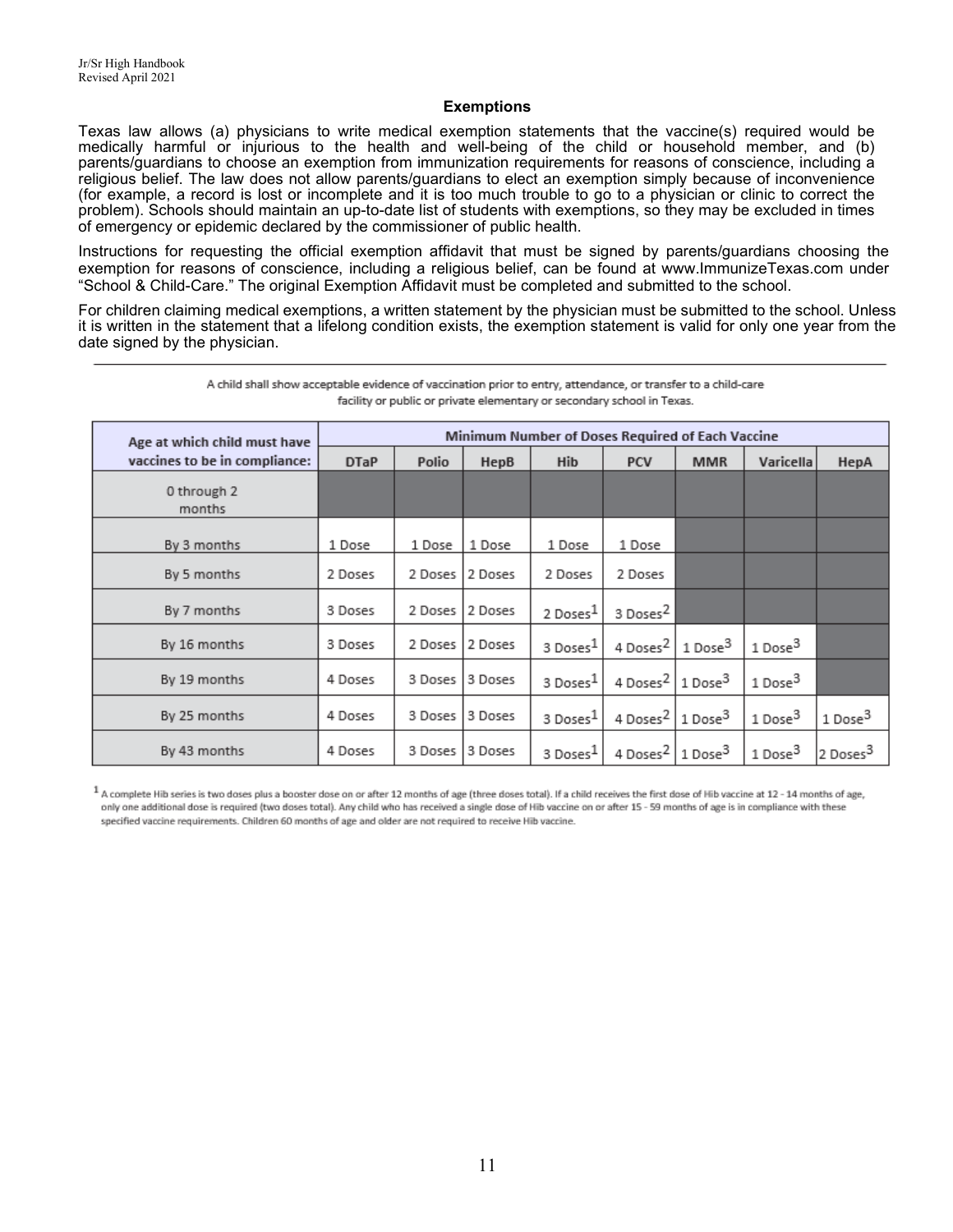| Vaccine Required                                                   | Minimum Number of Doses Required by Grade Level |                                                                                            |                                                                                                 |  |              |                                                                                                                                                                                                                                                                                                                                                                                                                                                                                                                                                                                                                                                                                                                                                                   |                                                                                                                                                                                                                                                                                                                                            |  |  |
|--------------------------------------------------------------------|-------------------------------------------------|--------------------------------------------------------------------------------------------|-------------------------------------------------------------------------------------------------|--|--------------|-------------------------------------------------------------------------------------------------------------------------------------------------------------------------------------------------------------------------------------------------------------------------------------------------------------------------------------------------------------------------------------------------------------------------------------------------------------------------------------------------------------------------------------------------------------------------------------------------------------------------------------------------------------------------------------------------------------------------------------------------------------------|--------------------------------------------------------------------------------------------------------------------------------------------------------------------------------------------------------------------------------------------------------------------------------------------------------------------------------------------|--|--|
| (Attention to                                                      | Grades K - 6th                                  | Grades 8th - 12th<br>Grade 7th                                                             |                                                                                                 |  | <b>Notes</b> |                                                                                                                                                                                                                                                                                                                                                                                                                                                                                                                                                                                                                                                                                                                                                                   |                                                                                                                                                                                                                                                                                                                                            |  |  |
| notes and                                                          | $K$ 1<br>2 3 4 5 6<br>8   9   10   11   12<br>7 |                                                                                            |                                                                                                 |  |              |                                                                                                                                                                                                                                                                                                                                                                                                                                                                                                                                                                                                                                                                                                                                                                   |                                                                                                                                                                                                                                                                                                                                            |  |  |
| footnotes)                                                         |                                                 |                                                                                            |                                                                                                 |  |              |                                                                                                                                                                                                                                                                                                                                                                                                                                                                                                                                                                                                                                                                                                                                                                   |                                                                                                                                                                                                                                                                                                                                            |  |  |
| Diphtheria/Tetanus/Pertussis <sup>1</sup><br>(DTaP/DTP/DT/Td/Tdap) | 5 doses or 4<br>doses                           | 3 dose<br>primary<br>series and 1<br>Tdap / Td<br>booster<br>within the<br>last 5<br>years | 3 dose<br>primary<br>series and<br>$1$ Tdap $/$<br>Td booster<br>within the<br>last 10<br>vears |  |              | For $K - 6th$ grade: 5 doses of diphtheria-tetanus-pertussis vaccine<br>have been received on or after the 4 <sup>th</sup> birthday. However, 4 doses<br>meet the requirement if the 4th dose was received on or after the<br>4 <sup>th</sup> birthday. For students aged 7 years and older, 3 doses meet the<br>requirement if 1 dose was received on or after the 4th birthday.<br>For 7 <sup>th</sup> grade: 1 dose of Tdap is required if at least 5 years have<br>passed since the last dose of tetanus-containing vaccine.<br>For $8th - 12th$ grade: 1 dose of Tdap is required when 10 years have<br>passed since the last dose of tetanus-containing vaccine. Td is<br>acceptable in place of Tdap if a medical contraindication to<br>pertussis exists. |                                                                                                                                                                                                                                                                                                                                            |  |  |
| Polio <sup>1</sup>                                                 | 4 doses or 3 doses                              |                                                                                            |                                                                                                 |  |              |                                                                                                                                                                                                                                                                                                                                                                                                                                                                                                                                                                                                                                                                                                                                                                   | For K - 12 <sup>th</sup> grade: 4 doses of polio; 1 dose must be received on<br>or after the 4th birthday. However, 3 doses meet the requirement<br>if the 3 <sup>nd</sup> dose was received on or after the 4 <sup>th</sup> birthday.                                                                                                     |  |  |
| Measles, Mumps, and<br>Rubella <sup>1, 2</sup><br>(MMR)            | 2 doses                                         |                                                                                            |                                                                                                 |  |              | For $K - 12^{th}$ grade: 2 doses are required, with the $1st$ dose on or<br>before the 1st birthday. Students vaccinated prior to 2009<br>with 2 doses of measles and one dose each of rubella and<br>mumps satisfy this requirement.                                                                                                                                                                                                                                                                                                                                                                                                                                                                                                                             |                                                                                                                                                                                                                                                                                                                                            |  |  |
| Hepatitis B <sup>2</sup>                                           | 3 doses                                         |                                                                                            |                                                                                                 |  |              |                                                                                                                                                                                                                                                                                                                                                                                                                                                                                                                                                                                                                                                                                                                                                                   | For students aged 11 - 15 years, 2 doses meet the requirement<br>if adult hepatitis B vaccine (Recombivax <sup>*</sup> ) was received. Dosage<br>(10mcg /1.0 mL) and type of vaccine (Recombivax <sup>"</sup> ) must be<br>clearly documented. If Recombivax <sup>7</sup> was not the vaccine<br>received, a<br>3-dose series is required. |  |  |
| Varicella <sup>1, 2, 3</sup>                                       | 2 doses                                         |                                                                                            |                                                                                                 |  |              | The 1 <sup>st</sup> dose of varicella must be received on or after the 1st<br>birthday.<br>For K - 12 <sup>th</sup> grade: 2 doses are required.                                                                                                                                                                                                                                                                                                                                                                                                                                                                                                                                                                                                                  |                                                                                                                                                                                                                                                                                                                                            |  |  |
| Meningococcal <sup>1</sup><br>(MCV4)                               |                                                 | 1<br>dose                                                                                  |                                                                                                 |  |              |                                                                                                                                                                                                                                                                                                                                                                                                                                                                                                                                                                                                                                                                                                                                                                   | For 7 <sup>th</sup> - 12 <sup>th</sup> grade, 1 dose of quadrivalent meningococcal<br>conjugate vaccine is required on or after the student's 11th<br>birthday. Note: If a student received the vaccine at 10 years of<br>age, this will satisfy the requirement.                                                                          |  |  |
| Hepatitis A <sup>1, 2</sup>                                        | 2<br>doses                                      |                                                                                            |                                                                                                 |  |              |                                                                                                                                                                                                                                                                                                                                                                                                                                                                                                                                                                                                                                                                                                                                                                   | The 1st dose of hepatitis A must be received on or after the $1u$<br>birthday.<br>For $K - 8$ <sup>th</sup> grade: 2 doses are required.                                                                                                                                                                                                   |  |  |

**NOTE:** Shaded area indicates that the vaccine is not required for the respective age group.

 $1$  Receipt of the dose up to (and including) 4 days before the birthday will satisfy the school entry immunization requirement.

<sup>2</sup> Serologic evidence of infection or serologic confirmation of immunity to measles, mumps, rubella, hepatitis B, hepatitis A, or varicella is acceptable in place of vaccine.

 $^3$  Previous illness mav be documented with a written statement from a physician, school nurse, or the child's parent or guardian containing wording such as: "This is to verify that (name of student) had varicella disease (chickenpox) on or about (date) and does not need varicella vaccine." This written statement will be acceptable in place of any and all varicella vaccine doses required.

#### **Physical Examinations**

Physical examinations must be current at the time a student is admitted. In order to meet the health requirements established by the Texas Department of Health and Human Services, EHCA requires either a written statement from a licensed physician or a form or written statement from a health service or clinic.

For all new students, if an appointment cannot be made within one week of submitting the application, parents must provide written verification of the scheduled appointment date, physician's name, and telephone number. Following the appointment, the school must be provided with the required medical statement. The school reserves the right to request additional physical examinations as it deems necessary and appropriate.

#### **Notification of Acceptance**

Upon satisfactory completion of all steps of the admissions process, applications are submitted to the Admissions Committee for final approval/disapproval. The Admissions Committee will consider all students based on past academic performance, admissions and other test scores, previous school recommendations, interview, date of application, application information, and past conduct/behavior and school attendance.

Letters of Acceptance/Non-Acceptance are sent to all applicants in a timely manner. **Please note that all newly accepted students are admitted under probationary status for the first semester of their attendance at EHCA**. A grade-level or class-level adjustment may need to be made if the student is not performing at grade-level expectations (academically, socially, and/or behaviorally).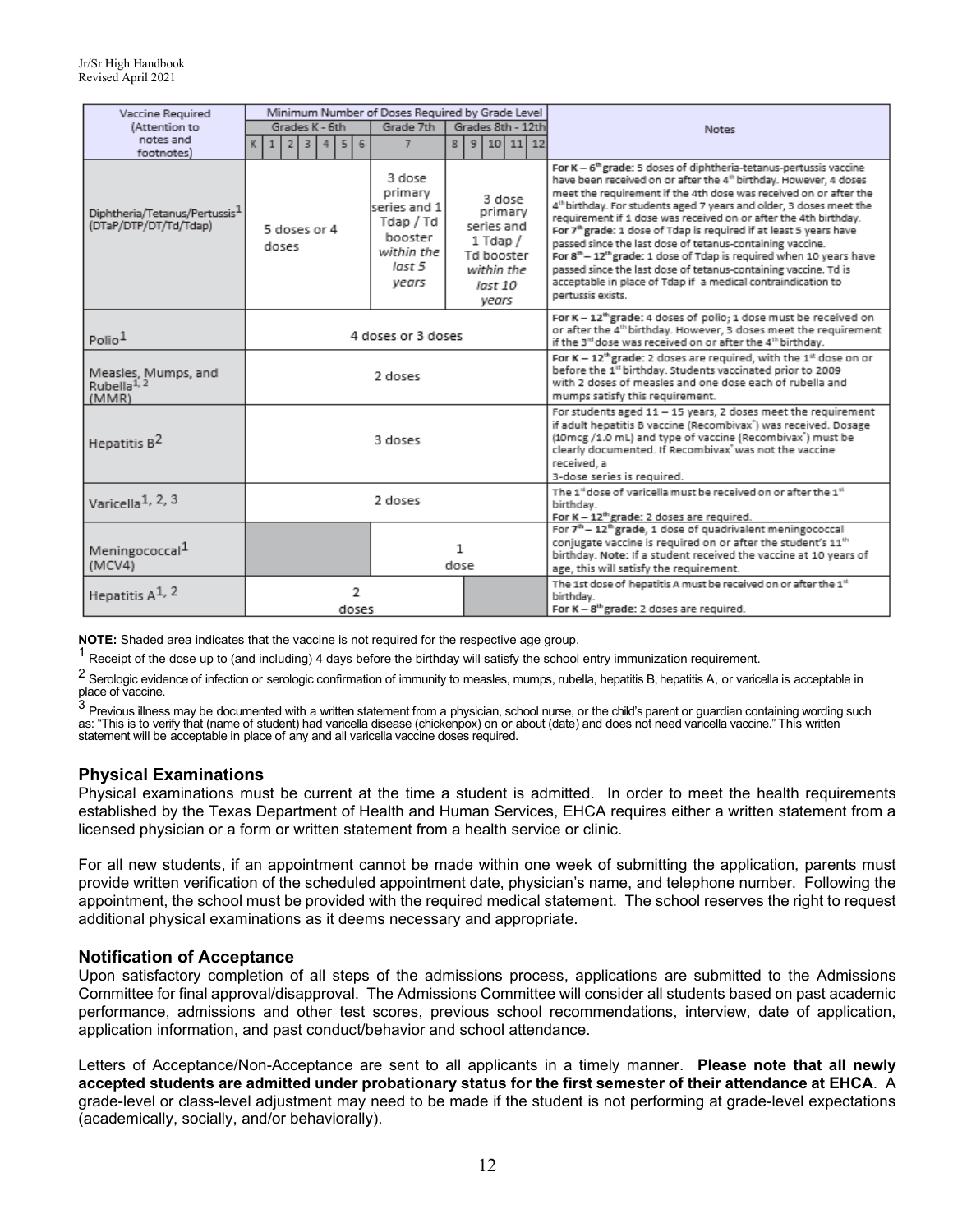#### **Class Placement Policy**

It is the express responsibility of the School Principal to assign students to class/teacher rosters. The process of assignment is one that strives to strike a balance of students within the class by prayerfully considering many factors, including but not limited to academic ability, specific needs, birth order, girl/boy ratio, teacher recommendations and parent request. The usage of these factors provides for an equitable balance of needs, abilities, and relationships in the class and does not imply special privilege for any group. Parents are asked to support the Principal in this process by making class assignments a matter of prayer, asking God to guide the Principal in placing each child in the class where he/she can function and develop most effectively.

#### **ATTENDANCE POLICIES AND PROCEDURES**

#### **School Hours:** 8:20 – 3:45 M – F

Early Morning Care is available from 7:00 a.m. until 8:10 a.m. and After School Care is available from 3:45 p.m. until 6:00 p.m. Students dropped off after 7:45 will not be charged for Early Morning Care. Rates and fees for these supplementary programs can be found on the Application for Admission and in the General Policies and Information section of this Handbook.

#### **Attendance Requirements**

EHCA has a legal and ethical responsibility to require the faithful attendance of all enrolled students. Consistency in school attendance is vital to academic success, and excessive and/or unexcused absences can have a detrimental effect on student progress. Satisfactory attendance **must** be maintained in order to be considered for promotion to the next grade. Our school cooperates with the state of Texas in enforcing compulsory attendance statutes.

#### **Compulsory School Attendance:**

**"Every child in the state who is as much as six years of age, or who is less than six years and has previously enrolled in first grade, and who has not completed the academic year in which his 17th birthday occurred shall be required to attend the public schools in the district of his residence or in some other district to which he may be transferred as provided or authorized by law a minimum of 90% of the days each semester of the regular school term of the district which the child resides or to which the child has been transferred."** Texas Education Code 25.085

Eagle Heights requires that all students be in attendance for at least 90% of the days during each semester in order to receive academic credit. Students in attendance for fewer than 90% of the days in a semester will not be given credit for the class unless the excessive absences are the result of verifiable extenuating circumstances. In addition, the parents of students missing more than 10% of the scheduled class days during any one semester will be required to direct a written explanation to the Administration. This correspondence should include a valid explanation for the excessive absences, a petition for the student to receive credit for the semester in question, and a written physician's excuse.

#### **Absenteeism**

Parents are responsible for seeing that their children attend classes regularly.

If a student is absent from school, we ask that the school office be notified by 8:30 a.m. on the morning of the absence (unless the absence has been previously arranged--<see corresponding section below>). When a student has been absent two (2) consecutive days without notice, the teacher(s) will contact the parents/guardians. If a student is absent more than five (5) consecutive days, a written doctor's excuse is required. Parents of students with chronic and/or recurring medical problems that do not require medical attention each incidence should inform the school at the beginning of the school year regarding the situation.

**On the day they return to school**, all students must provide the teacher(s) with a valid written excuse for each absence. Please include the student's full name, date(s) of absence, and reason for absence, as well as the parent's signature. ECHA recognizes three (3) types of absences:

#### **Excused absence**

This is defined as an absence from school due to:

- --personal illness;
- --medical appointments;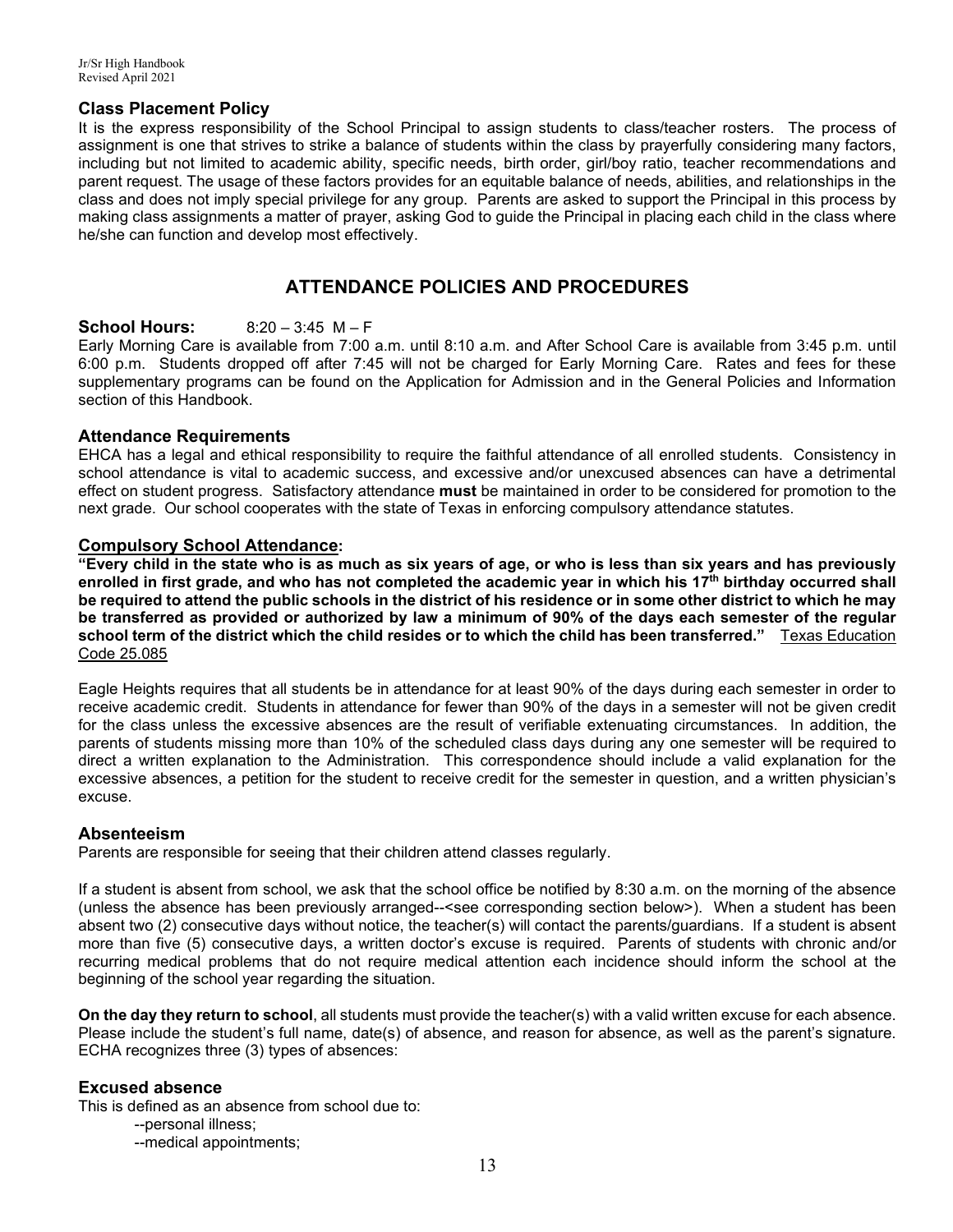--serious illness, injury or death in the immediate family (parents, grandparents, brothers, sisters, aunts, uncles); or

--weather or road conditions making travel dangerous.

Such an absence is considered excused if a written excuse is provided on the day the student returns to school. The excuse should contain the information stated in the above paragraph. **Excused absences do count against perfect attendance**.

**Pre-arranged absence:** This is defined as an absence from school in which the parent knows in advance that the student will miss school, including family trips, church activities, etc. In this case, parents must notify the school in writing at least one (1) week in advance of the date(s) to be missed so that **the teacher(s) and administrator may have sufficient time to evaluate the request.**

If the absence is approved, the student must complete make-up work in the manner consistent with school policy, or no credit will be given for this work. The teacher will use his/her discretion regarding the issuing of homework prior to this absence. Any homework given prior to the absence must be completed and turned in the day the student returns; otherwise, no credit will be given for the assigned work. In most cases, tests and projects will be taken or turned in beforehand or immediately upon returning to school. Additional time may be given for test make-ups **if** arrangements are made **prior** to the absence. Further, if it is decided that no homework will be given prior, then all work must be completed within one week after the student returns to school. It must be recognized that missing school for any reason is detrimental to a student's progress in school. **Family trips and church activities WILL be counted toward the total days absent in the school semester and year.**

College visits for juniors and seniors will be counted as an excused absence (Maximum 2 days per year) providing the absence is pre-arranged, verified, and approved by the Principal. All missed work must be completed.

If an absence is not approved, any missed day(s) will be considered un-excused, but the work will be made up.

**Unexcused absence:** This is defined as an absence from school that does not follow the accepted guidelines for excused or pre-arranged absence. All work and zeros, due to absences, must be made up and credit will be given accordingly. Students who are out of class for any length of time without the teacher's permission or without following the proper check-out procedures (refer to Sign-In/Sign-Out section below) will be subject to disciplinary action. Any anticipated absences not cleared in advance will be counted as unexcused. **Excessive unexcused absences may result in dismissal from school**.

#### **Half-Day Absence Policy**

Any student arriving after 10:30am or leaving prior to 1:30pm will be counted as absent for ½ day. If the student arrives late due to a doctor's appointment with written verification of the appointment, no absence will be recorded. In addition, if a student leaves early due to a doctor's appointment and presents written verification of appointment upon his return to school, no absence will be recorded. The following items are considered valid verification documents: Notice to Return to School or copy of fee receipt.

#### **NOTE: HALF-DAY ABSENCES WILL DISQUALIFY A STUDENT FROM RECEIVING PERFECT ATTENDANCE AWARDS.**

#### **Make-Up Work**

All students are expected to make up missed work if they are absent. A student absent for one day will receive two school days to make up all missed work; two consecutive absences will allow for 4 school days to make up the work. Any student with three or more consecutive absences must make up their work within 5 school days. Work not received by the end of the fifth day will result in a zero (0) on the assignment. Parents should call the school office by 9:00am on all days that the student is absent to request assignments, and they may be picked up at the front desk after 3:00pm on that day. Arrangements for class work and homework assignments can be made for situations involving an extended absence or prearranged absences.

#### **Tardiness to School**

It is the parent's responsibility to see that all students arrive at school on time. Tardiness is strongly discouraged because of the amount of distraction which results and the waste of classroom time. Any student not in his/her seat and ready to begin the school day at 8:20 a.m. is considered tardy. If a student arrives at school after 8:20 a.m., he/she will be signed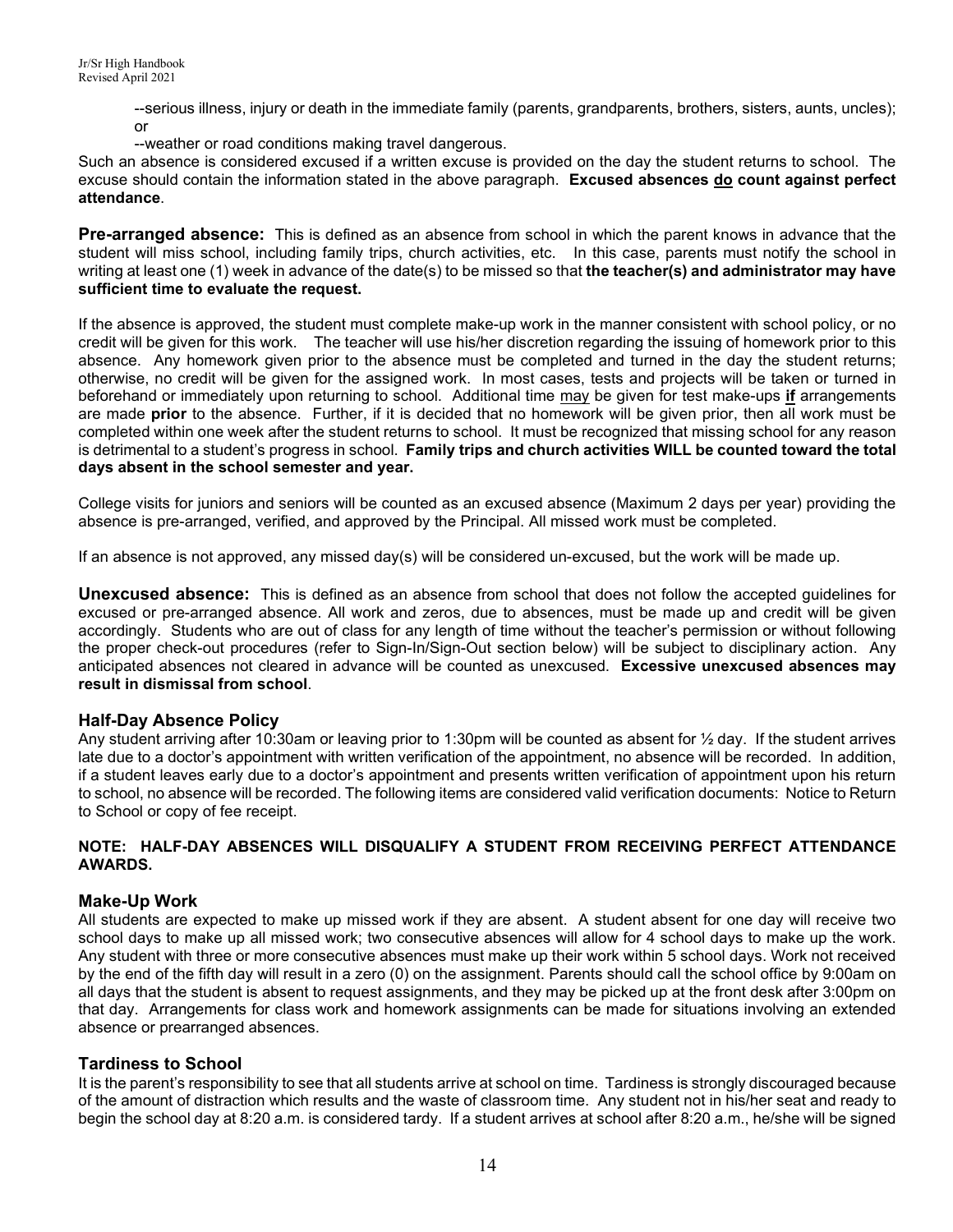in as late. Each tardy will be recorded on the student's report card. **Five (5) unexcused\* tardies during any six-week period will equal one unexcused absence which will negatively impact perfect attendance.**

**\***Excused tardies include the following: Doctor appointments, required supplementary services such as speech or counseling, personal illness or illness of the transportation provider (accompanied by written documentation), extraordinary traffic difficulties (e.g., collision, extreme weather conditions, etc.), or any other extenuating circumstance deemed acceptable by the principal. **The principal determines if a tardy is excused or unexcused.**

#### **Sign-In /Sign-Out Procedures**

Before leaving school during the school day, a student must be signed out at the front desk by his/her parent. Parents must check in at the front desk and sign the student out. Before returning to school during the school day, a student's parent must sign him or her in at the receptionist's desk. The sign-in slip must be presented at the front desk upon the student's return to the classroom.

#### **Medical and Dental Appointments**

Parents should make every effort to schedule medical and dental appointments before or after regular school hours in order to eliminate problems associated with absenteeism and the requirement to do make-up work. If the appointment must be made during school hours, please refer to the sections above entitled "Half-Day Absence Policy" and/or "Excused Absences."

## **Arrival and Departure Drop-Off and Pick-Up Drop Off**

**All students, parents, and visitors should enter the school building through the North Lobby entrance only**. Students may be dropped off at the North doors and go to either the Music room (Pre-K3 – 3rd grade) or the Fellowship Hall ( $4<sup>th</sup>$  – 12<sup>th</sup> grades). Students below Grade 3 who arrive at school after 8:20 must be walked into the building. Students dropped off before 7:45 will be escorted to Early Morning Care and accounts will be charged.

Students will be released and/or escorted to their classrooms at 8:10.

#### **Pick-Up**

Classes will be dismissed at 3:45pm. Students in 1st through  $12<sup>th</sup>$  grades will be dismissed from the South Lobby entrance to the building. Students ( $1^{st} - 12^{th}$  graders) with younger siblings (Pre-K – K) will be dismissed from the North side of the building with their younger siblings.

All students will be dismissed when their vehicle arrives at the loading zone. Cars are to form a single line in the loading zones. Out of courtesy to other drivers and for safety reasons, please do not attempt to pass a vehicle in the process of unloading students. Be sure to prominently display a sign with the names and grades of all students you are picking up. Although teachers and staff are familiar with most of the vehicles and drivers associated with each student, it is a great help to have the signs all year long, especially when there is a substitute teacher. Parents may walk up on the South Side to get their students. Students, other than high school students, must be picked up and may not be released to walk to a car in the parking lot or off campus.

#### **PLEASE DO NOT PARK IN THE DROP-OFF ZONES, PICK-UP ZONES, IN THE HNDICAPPED AREAS (Unless you qualify) OR ALONG THE CURBS. ALSO, FOR SAFETY REASONS, DO NOT ALLOW SIBLINGS TO EXIT THE CAR AND PLAY IN OR NEAR LOADING ZONES.**

Students not picked up by 3:55 p.m. will be taken to After School Care for supervision; parents will be charged the daily rate for this service (see General Information Policies and Procedures). High school students may be released without parent pick-up, but still must go to After-school care if not picked up before 4:00.

#### **Restrictions on Student Pick-Up**

For the protection of our students, it is the policy of EHCA to only release them to a parent, guardian, or previously designated individual listed on the Emergency Information Form for such purposes. Parents requesting that any individual other than those listed be allowed to pick up their child must make acceptable arrangements through the school office.

If the parents are divorced or separated, the following guidelines will be followed: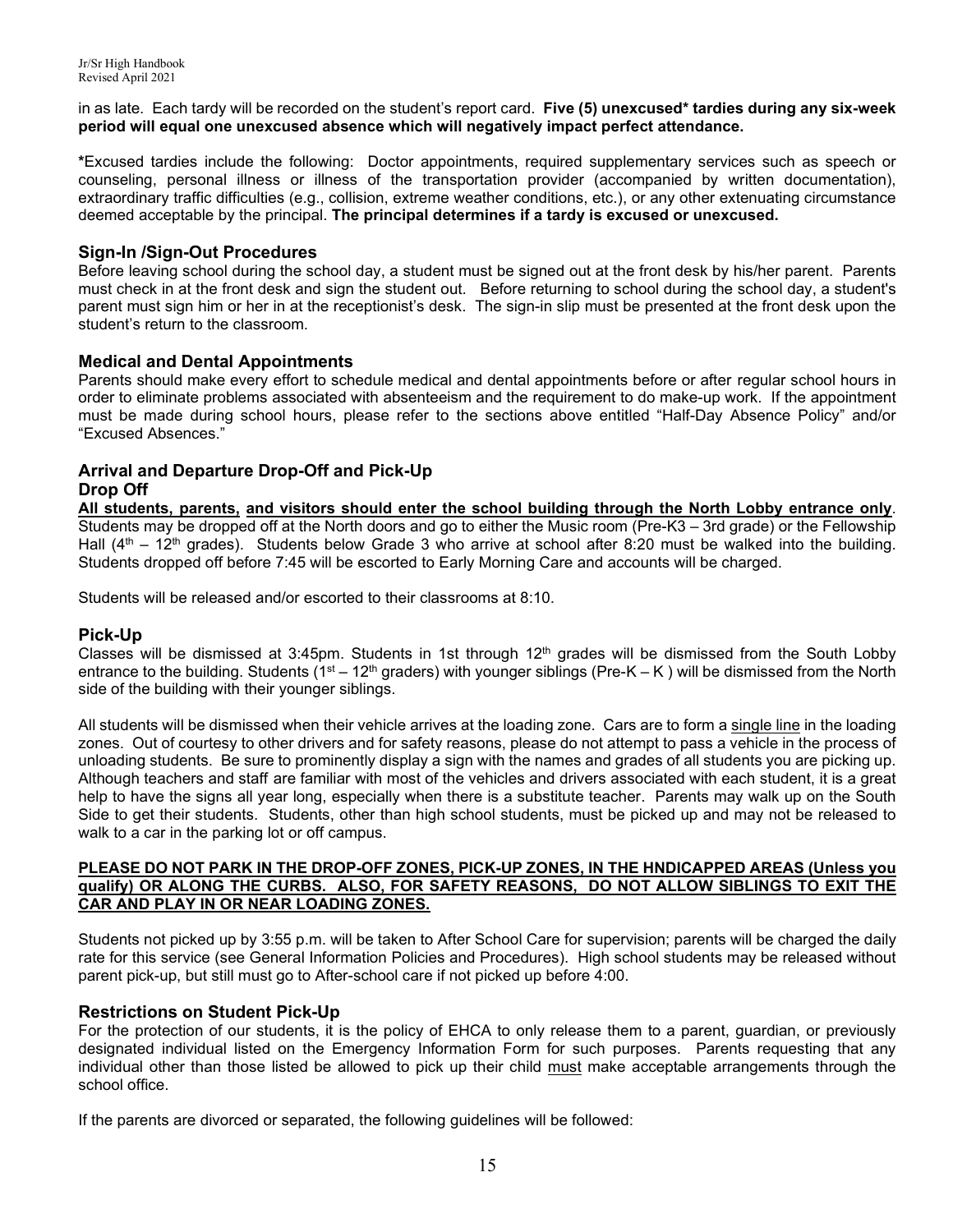--Ordinarily, the school will not resist or interfere with a non-custodial parent's involvement in school-related affairs or access to the parent's child or the child's records unless the school is presented with a court order or comparable legal document restricting such involvement or access.

--A non-custodial parent may not take custody of a child or remove the child from school premises unless the custodial parent presents either a written court order or a written authorization signed by the custodial parent permitting such custody.

--If the actions of parents, custodial or non-custodial, become disruptive to the operations of the school, the school has the right to restrict access by such parents and to take other necessary action.

--Concerning student activities that require parental consent, the school will accept consent only from the custodial parent unless authority to grant consent is given to the non-custodial parent by a court order or comparable legal document.

### **Off Campus and Driving Privileges**

Eagle Heights Christian Academy is a closed campus. Once a student arrives at school, she/he must remain on school grounds unless permission is granted to leave; students may not go to their own or someone else's car during school hours, without permission.

- Students may not leave the campus during lunch without a parent.
- Students do not have permission to leave the school for lunch with other students.<br>Students may only provide transportation for other students if they are on that stud
- Students may only provide transportation for other students if they are on that student's Emergency Information Form.

## **ACADEMIC POLICIES AND PROCEDURES**

#### **Curriculum**

Curriculum goals are developed by the administration and faculty under the oversight of the Academy Ministry Team. The following objectives guide curricular choices at Eagle Heights Christian Academy:

- To foster vocabulary development, as well as higher level critical reading and thinking abilities;<br>■ To provide a teaching perspective which evaluates and reviews literature from a Biblical te
- To provide a teaching perspective which evaluates and reviews literature from a Biblical, technical, and literary viewpoint;
- To teach writing and communication skills that will allow effective transmission of ideas and principles;
- To provide instruction in the basic mathematical skills that forms a basis for application to problem solving and reasoning ability in the development of mathematical and logical thinking;
- To provide an approach to social studies which views historical facts and man's behavior in the light of Scripture and instills patriotic spirit;
- To provide a Biblically-based view of science;
- To provide an approach to Bible study that balances Biblical knowledge and application of God's Word through the life of the student;
- To provide a goal to challenge students to physical fitness, good sportsmanship, competitive proficiency, and sound health habits;
- To provide an introduction to technology as a tool for learning and to teach responsible use of technology;
- To provide extracurricular activities that reflect the same Biblical principles and standards of excellence as do the academic programs; and
- To provide the opportunity to develop skills and an appreciation for the fine arts.

Junior High and High School grades are provided with a full range of academic coursework. All grades are given formal instruction in Bible, Science, Mathematics, Social Studies, Language Arts (including Reading, English, writing, and spelling), Physical Education, Computer, Music, and Spanish ( $7<sup>th</sup> - 11th$ ), Health ( $11<sup>th</sup>$ ), Speech ( $11<sup>th</sup>$ ), Personal Finance  $(12<sup>th</sup>)$ , SAT Prep  $(11<sup>th</sup>)$  and Latin  $(12<sup>th</sup>)$ . Eighth grade students will take Algebra 1 as a High School course. The opportunity to take Dual Credit elective courses is available to juniors and seniors who meet the academic and registration requirements.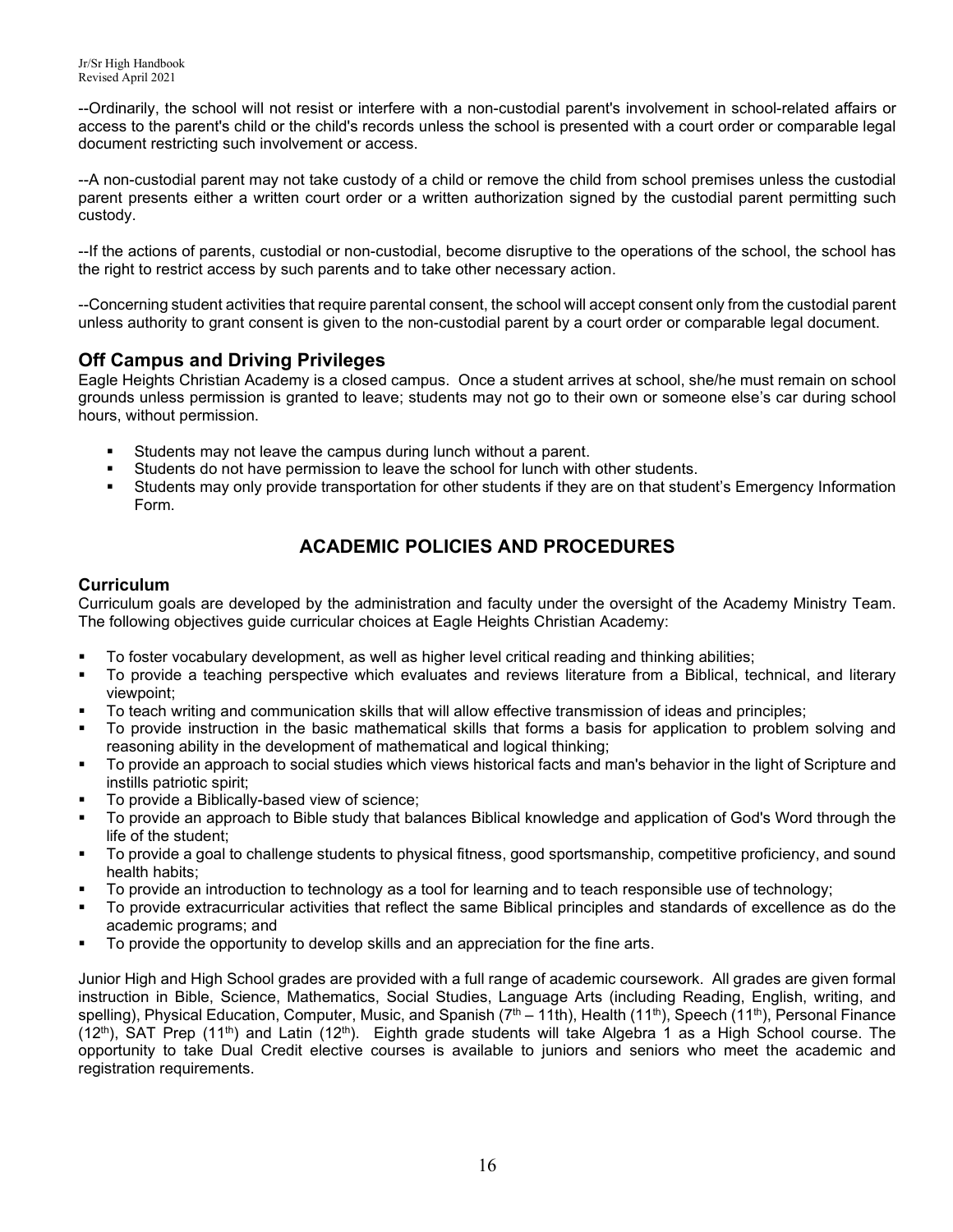#### **Grading Policy**

Grades are numerical indicators of mastery of the curriculum and overall performance within a designated period of time. Written communication of the student's achievements will be reported to the parents on a six-week basis for Grades 7 – 12. (Refer to the School Calendar for specific dates.)

| <b>Core Academics Assessment</b> | <b>Conduct, Handwriting. Ancillaries Assessment</b> |
|----------------------------------|-----------------------------------------------------|
| $A = 90 - 100$                   | $E = Excellent$                                     |
| $B = 80 - 89$                    | <b>S</b> = Satisfactory                             |
| $C = 75 - 79$                    | $N =$ Needs Improvement                             |
| $D = 70 - 74$                    | <b>P = Poor Performance</b>                         |
| $F = 0 - 69$                     | $U =$ Unsatisfactory                                |
|                                  |                                                     |

#### **Semester Average**

The method of calculating the semester grade is based on the following percentage:

| 1st Six-weeks Grade             | 30%  |
|---------------------------------|------|
| 2nd Six-weeks Grade             | 30%  |
| 3 <sup>rd</sup> Six-weeks Grade | 30%  |
| Semester Exam                   | 10%  |
|                                 | 100% |

#### **Report Cards and Progress Reports**

Report Cards are sent home at the end of each grading period, generally on Thursdays (see School Calendar). Progress Reports are emailed to parents during the fourth  $(4<sup>th</sup>)$  week of each grading period and reflect work done during the first half of the grading period. In addition, Progress Reports reflecting failing grades will be sent home with the student. All Report Cards and failing grade Progress Reports should be examined by parents, signed, and returned to school within three (3) days of receipt.

### **Incomplete Grades**

Students failing to have all work turned in by the end of a grading period due to excused absences during the last week of the grading period will receive a grade of "Incomplete" (INC) on their report card. The time allowed to make up incompletes depends on the number of days absent. (REFER TO MAKE-UP WORK POLICY - A student absent for one day will receive two school days to make up all missed work; two consecutive absences will allow for 4 school days to make up the work. Any student with three or more consecutive absences must make up their work within 5 school days. Work not received by the end of the fifth day will result in a zero (0) on the assignment and the student's grades will then be averaged and recorded.) Extenuating circumstances will be reviewed by the administration at the request of the parent.

#### **Honor Roll**

At the end of each grading period, academic honors are awarded based on the following criteria:

First Honor Roll All A's<br>Second Honor Roll A's wit A's with no more than two  $(2)$  B's Honors courses count the same as Regular courses for Honor Roll.

## **Perfect Attendance**

For grades  $7<sup>th</sup> - 12<sup>th</sup>$ , students with no absences and fewer than 5 tardies at the end of the year will receive a Perfect Attendance Award.

## **Citizenship**

For grades  $7^{\text{th}} - 8^{\text{th}}$ , students with all E's in Conduct and in Ancillaries\* will receive the Citizenship Award at the end of each grading period. In 9<sup>th</sup>-12<sup>th</sup>, students with all E's in Conduct and who complete 10 hours of Faith In Action community service will receive the Citizenship Award each semester. These hours can include school FIA activities and/or any service they complete on their own. Each student is responsible for maintaining their own FIA Community Service log and submitting at the end of each semester.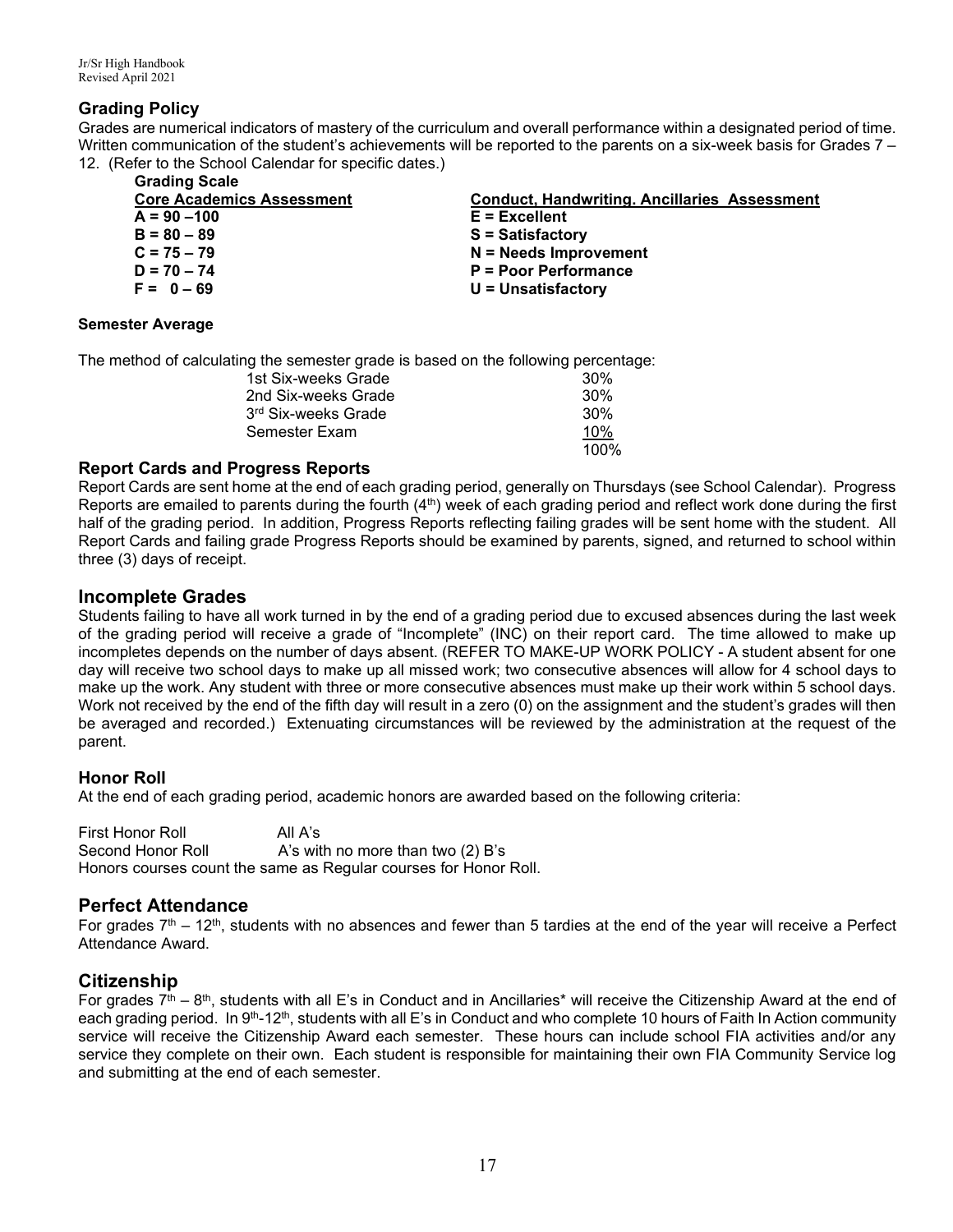#### **Promotion/Retention of Students Promotion**

## Junior High :

An overall average of 70 or above is required in all courses taken: Math, Language Arts, History, Science, and Bible.

A student who fails either Math or Language Arts is required to complete summer tutoring or summer school through an accredited, approved program in order to be promoted to the next grade level. A signed, written statement from the tutor or school indicating grade-level passing performance will be required for re-enrollment at EHCA and must be submitted to the school by the parent(s) prior to the first week of school. EHCA may, at their discretion, give an exam in the appropriate subject area(s) to assess competency in the course. In addition, any student who fails two (2) or more core subjects, (excluding Bible), will be retained in the grade level unless extreme extenuating circumstances are proven. If a student fails a required Bible course, he/she may be required to complete an independent study, which will be determined by the Bible teacher and/or Administrator.

#### **Retention:**

In certain cases, retention is a necessary and appropriate educational strategy used for the development of students. In rare cases, retention is necessary because of academic failure. The general policy is that a student will not be retained more than once during his/her Junior High Years. Students consistently not performing up to expectations and not meeting the criteria for promotion will be considered for dismissal from EHCA.

**Appropriate grade placement for all students is the ultimate prerogative of the school.**

#### High School:

For each course, students earn .5 credit per semester on their transcript. The average of the two semesters (yearly average) must be 70 or higher for the student to be awarded credit for the course. A student who does not earn a yearly average of 70 or above, excluding Bible, must do one of the following:

- Take a correspondence/online course through an accredited institution (with prior approval of administration). Documentation of passing coursework must be submitted to EHCA prior to the first week of school.
- Take a summer school course offered by a public high school. Documentation of passing coursework must be submitted to EHCA prior to the first week of school.

EHCA may, at their discretion, give an exam in the appropriate subject area(s) to assess competency in the course.

If a student fails a required Bible course, he/she may be required to complete an independent study, which will be determined by the Bible teacher and/or Administrator.

#### **Graduation Requirements**

| <b>Core Courses</b>                                                                                                                                                                                                              | *Electives                    |
|----------------------------------------------------------------------------------------------------------------------------------------------------------------------------------------------------------------------------------|-------------------------------|
| $Bible - 4$ credits                                                                                                                                                                                                              | Fine Arts - 1 credit          |
| English $-4$ credits                                                                                                                                                                                                             | P.E./Athletics - 1 credit     |
| Math $-4$ credits                                                                                                                                                                                                                | Personal Finance - 0.5 credit |
| Science $-4$ credits                                                                                                                                                                                                             | Health $-0.5$ credit          |
| Soc. Studies – 4 credits                                                                                                                                                                                                         | Speech-0.5 credit             |
| Spanish $-3$ credits                                                                                                                                                                                                             | BCIS-0.5 credit               |
|                                                                                                                                                                                                                                  | Latin/Electives $-1$ credit   |
| $\star$ and the set of the set of the set of the set of the set of the set of the set of the set of the set of the set of the set of the set of the set of the set of the set of the set of the set of the set of the set of the |                               |

**Total Credits = 28** 

\*Other dual credit electives may be available

In addition to the course requirements for graduation at EHCA, students are required to take the SAT Reasoning Test the spring semester of their Junior year and the fall semester of their Senior year in order to graduate. SAT Prep is provided to the students. Students in 9<sup>th</sup> and 10<sup>th</sup> grades take the PSAT and the IOWA Assessment Test to fulfill their testing requirements.

#### **Spring Semester Finals Exemption Policy for Seniors**

12<sup>th</sup> Grade students will be exempt from the Spring Semester Final in each Honors or Regular Level course that the following criteria has been met:

- B semester average or higher with no more than 3 excused absences in Spring Semester
- No unexcused absences in Spring Semester
- S or higher in conduct all year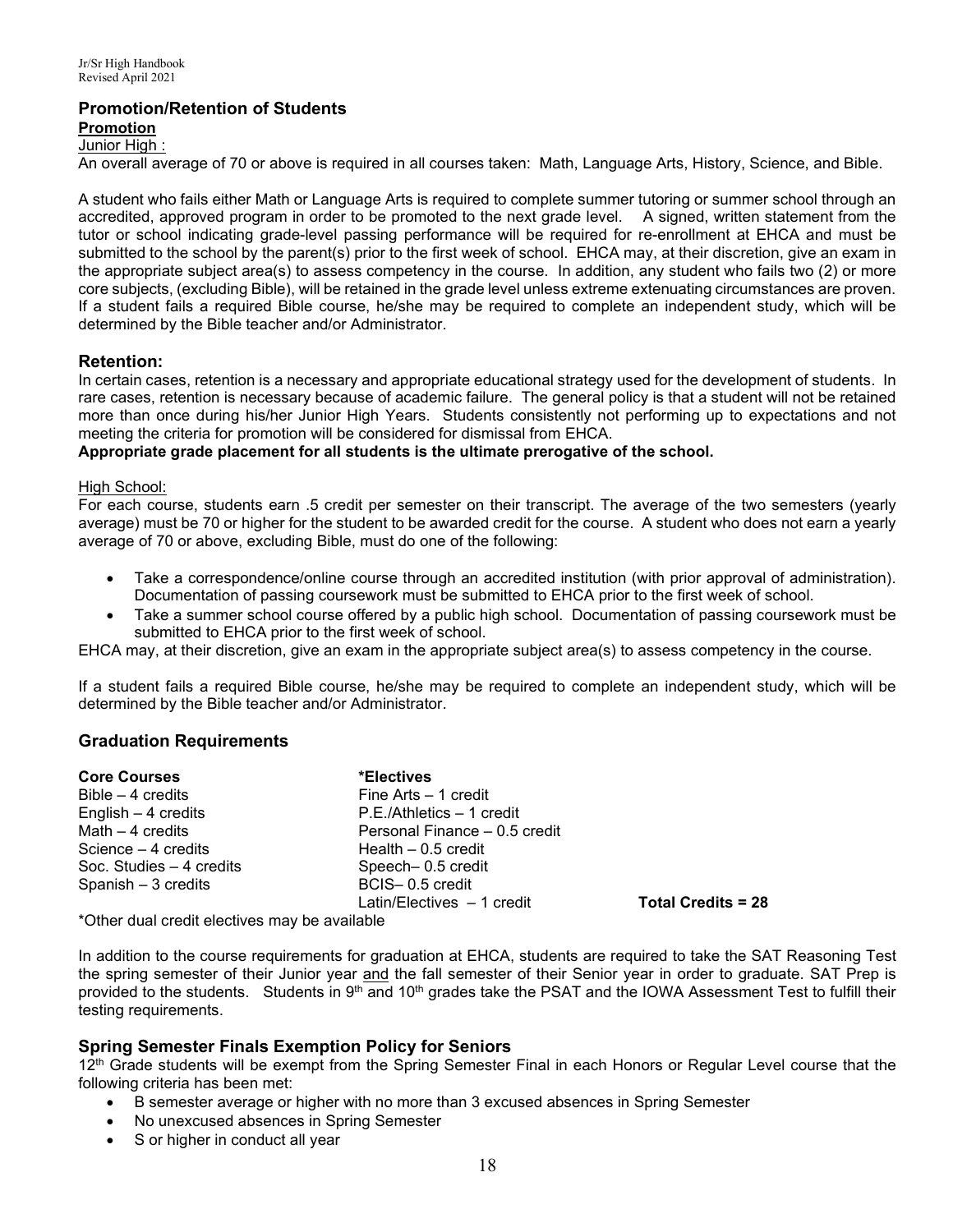• Completed the SAT testing requirement

#### **Grade Point Average (GPA) and Class Rank**

- GPA will be computed using high school classes (including Algebra 1 in 8<sup>th</sup> grade) taken during the school day at EHCA. Courses taken by tutor, homeschooling, correspondence courses, or summer courses will not be considered. Approved dual credit courses will be included in GPA.
- GPA calculation includes all subjects. GPA is as follows:  $4.0 A$ ;  $3.0 B$ ;  $2.0 C$ ;  $1.0 D$ ;  $0.0 F$  for Regular classes. For Honors classes:  $5.0 - A$ ;  $4.0 - B$ ;  $3.0 - C$ ;  $2.0 - D$ ;  $0.0 - F$ . For dual credit classes:  $4.5 - A$ ;  $3.5$ – B; 2.5 – C; 1.5 – D; 0 - F
- If a student transfers to EHCA during 9<sup>th</sup>-12<sup>th</sup> grade, only grades from an accredited high school recognized in the state of Texas will be included in GPA for class rank purposes. Grades from homeschooling or a nonaccredited private school will not be included in GPA calculations.
- Class Rank will be calculated only for the purpose of determining Valedictorian. EHCA is a non-ranking school for College Admissions Purposes. Please inquire further information from the Admissions Office of your prospective University regarding how it handles admissions from non-ranking high schools.

#### **Valedictorian**

The Valedictorian of the Senior Class will be determined by the following guidelines:

- Highest class rank with a minimum GPA of 3.5
- Received conduct grades of Satisfactory or above for every six weeks in grades  $9<sup>th</sup> 12<sup>th</sup>$
- **Attended EHCA during Sophomore, Junior, and Senior years**
- Demonstrates a servant's heart through Faith-In-Action service projects both in school and in the community
- Exemplifies Christian character by Standing On the Word of God, Standing Up for what he/she believes, and Standing Out in his/her actions, attitudes, and academics
- Determination will be the responsibility of the Administration with the approval of the AMT

#### **Honor Graduate**

Honor graduate is an honor designated to those students who have been enrolled in at least 8 Honors classes over the four years in high school and who are graduating with a cumulative average of 4.25 or above.

#### **National Honor Society (High School only)**

The National Honor Society is an organization that recognizes outstanding students from grades 10 through 12. The pillars of the Society are Scholarship, Character, Service, and Leadership. Chapter meetings are held bi-monthly and community service projects are implemented by the members.

Students with a GPA of 4.0 or above will be invited to apply for the National Honor Society; however, being asked to apply does not guarantee acceptance. All four pillars of the NHS will be considered: Scholarship, Service, Leadership, Character. Qualifying students will be required to submit a completed application documenting their service hours (30+ hours per year; must be signed), leadership opportunities and other qualifying characteristics. Teacher evaluations of all current teachers will also be considered. All student profiles and teacher evaluations will remain confidential to protect the integrity of the process and the relationship between the student and his/her teachers. Decisions of the Faculty Council will be final.

#### **Graduation Exercises**

In addition to satisfactorily completing the prescribed course work, in order to participate in graduation exercises, a senior must:

- Be enrolled at EHCA at the time of graduation.
- All non-consumable textbooks and library books returned and all accounts (lunch and tuition) must be cleared.
- **Purchase his/her own cap and gown and invitations through Jostens website.**
- Not be on disciplinary probation.

#### **Home School, Correspondence Courses and Dual Credit Courses**

Once a student is enrolled at EHCA, home school credit will not be accepted, except in cases where health problems exist, such as homebound students. Correspondence or summer school courses must be taken by an accredited institution, and must have prior approval from the administration. Qualifying students may take dual credit elective courses through San Jacinto South campus with the permission of an Administrator.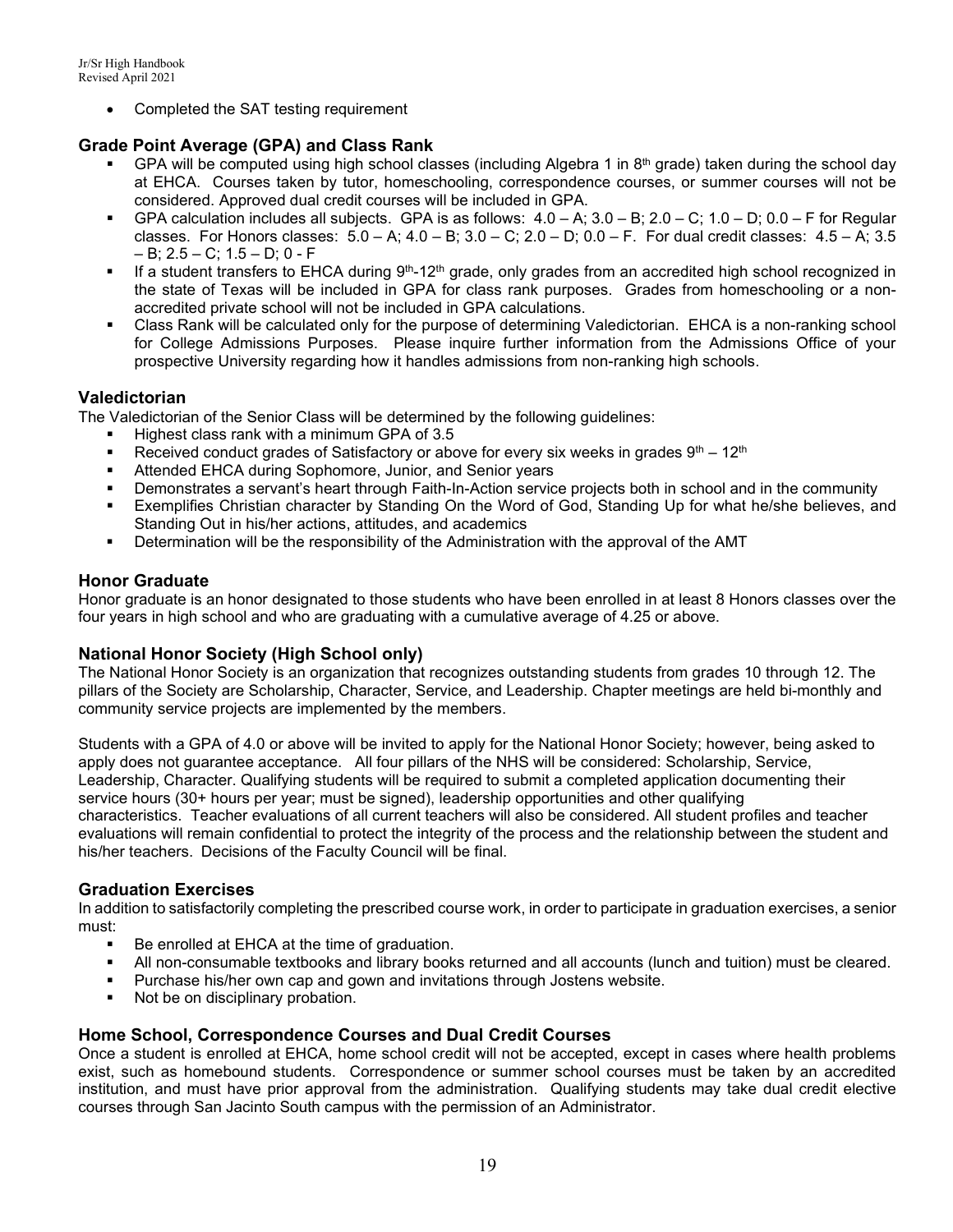#### **Academic Probation**

A student may be placed on Academic Probation if he/she fails to maintain acceptable grades while enrolled at EHCA. The probation will last a minimum of three (3) weeks. At the end of that time, the teacher(s), the parent(s), and principal will meet to review academic progress or lack thereof. The probationary period may be rescinded or extended, depending on the outcome of the conference. If a student is on Academic Probation for more than twelve (12) weeks, he/she may not be eligible for continued attendance or re-enrollment at EHCA.

#### **Dismissal from School**

Students who violate the policies of Eagle Heights Christian Academy will be subject to dismissal. Reasons for such action may include but are not limited to the following:

- --failure to maintain passing grades;
- --violation(s) of the student code of conduct;
- --contributing to the spiritual or moral decline of other students;
- --falsifying information during the application process;
- --failure to maintain financial commitment; or
- --as deemed necessary for the good of the school.

#### **Withdrawal from School**

All requests for withdrawal from EHCA, whether before the school year begins or during the school year, must be made in writing and follow the procedures below:

- 1) Parents should contact the Registrar prior to the desired withdrawal date.
- 2) Parents complete and return the withdrawal form.
- 3) All non-consumable textbooks and library books must be returned and all accounts must be cleared in order to release records.
- 4) Each teacher will provide a current withdrawal grade when all items are cleared.
- 5) Upon completion of the previous steps, all necessary papers will be prepared and ready for the parent on the student's last day of attendance at EHCA.
- 6) A copy of the student's scholastic records will be mailed to the new school.

*No records will be sent to the new school until all items on the checklist are cleared, all fees and fines are paid, and tuition is current.* In order to be released from further financial obligations for the school year, procedures listed in the Tuition Refund section of Financial Policies must be precisely followed.

#### **Student Records**

The school shall keep records of the registration and attendance of all students, and shall maintain up-to-date, permanent cumulative records of personal data and progress through school, including academic achievement, health information, and test results. EHCA complies with the Family Educational Rights and Privacy Act (**FERPA**). Parents may request (in advance) to review, but not remove, their student's cumulative record file during regular school hours unless records are being held due to unpaid financial obligations.

The contents of a typical file shall include (but not be limited to) the following items:<br>a) birth certificate  $\alpha$  and item a application for admission

- 
- 
- g) application for admission
- 
- b) immunization record h) standardized test scores<br>c) TB skin test (See TDH Regulations) i) student accident and/or di
	- i) student accident and/or disciplinary reports
- d) Statement of Faith, signed by parent(s) i) intervention plans
- e) cumulative academic record k) other testing reports as deemed appropriate
- f) physician's statement

#### **Parent-Teacher Conferences**

It is our desire to have a positive and productive relationship with all of our parents, and open, consistent communication is a vital part of this process. If you wish to schedule a conference with a teacher, please contact the school office and an appointment will be set at a time convenient for all involved parties. You may also email the teacher directly to schedule an appointment. **PLEASE DO NOT ATTEMPT TO DISCUSS YOUR CHILD'S PROGRESS WITH A TEACHER BEFORE OR AFTER SCHOOL.** In the mornings, teachers are busy preparing for the day, and in the afternoons, they are responsible for supervising our students' departure and should not be distracted from this duty. Often, they have other obligations after school. In order for the time to be the most productive, it should be private and free from distractions. If you have a short message you wish to be delivered to your child's teacher, write a note and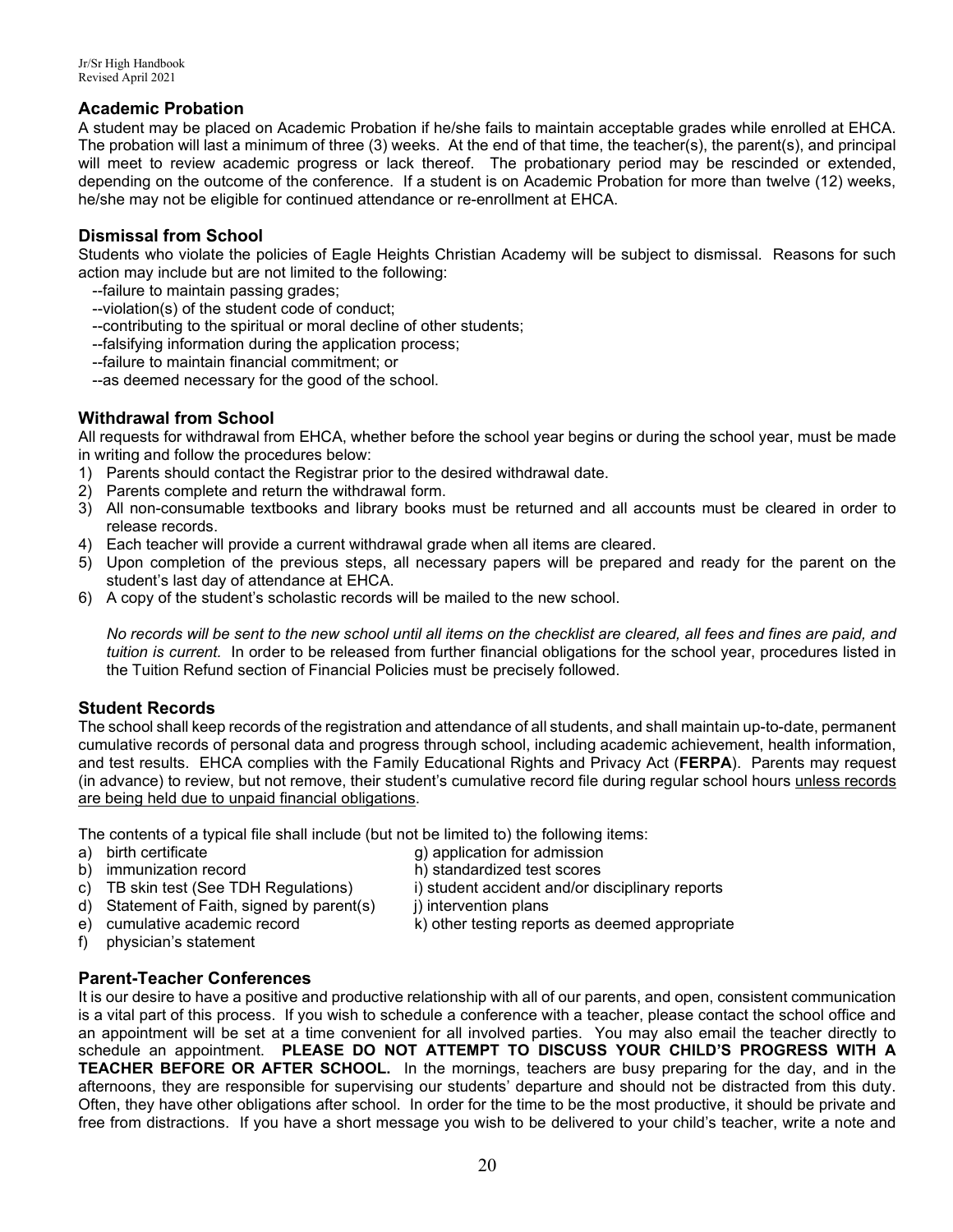send it to class in a sealed envelope, contact the teacher via email, or contact the school to request the teacher to contact you by phone. Teachers will respond to all communication within a reasonable amount of time.

#### **Homework**

EHCA firmly believes that homework is an integral part of the total school program; therefore, teachers are at liberty to give assignments as necessary to complement classroom learning activities. The amount of time allotted to homework daily varies from teacher to teacher and subject to subject. All teachers attempt to keep all homework assignments reasonable. Each student is required to complete all his/her assignments **on time**.

Homework is given for several reasons, including:

- 1) For reinforcement—We believe that most students require adequate review in order to master material essential to the educational process.
- 2) For practice—Following classroom explanation, illustration, and drill on new work, homework is given so that the material will be mastered.
- 3) For remedial activity—As instruction progresses, various weak points in a student's grasp of a subject become evident. Homework subsequent to instruction is given to overcome such difficulties.
- 4) For special projects—Book reports, compositions, special research assignments, and projects are some of the activities frequently given for homework.

Most teachers require some type of assignment book in which homework is to be recorded. Any class work not completed during the assigned class period must also be finished at home. Parental involvement in the role of facilitator is strongly encouraged.

#### **Late Assignments**

Students are expected to have all assignments turned in at the class time and date due. The following policies will be enforced for unexcused late assignments. Parents and students must be informed of late work policy.

If an assignment is not turned in when it is due, the student will have 11 points deducted. The parents will be notified the day that the assignment was not turned in and informed that the student's assignment must be turned in the following day. If not, the student will lose an additional 11 points per day until the assignment is completed.

#### **Makeup Work**

\*See Makeup Work section under **ATTENDANCE POLICIES AND PROCEDURES.**

#### **Standardized Testing**

The IOWA ASSESSMENT – Complete Battery is administered each Spring to all students in grades  $K - 10^{th}$ . This battery of tests is designed to measure the important learning outcomes of the school curriculum. The tests provide valid and reliable measures that can be of assistance in improving instruction and evaluating progress. Results are generally received prior to the end of school. The CogAT (Cognitive Abilities Test) is administered every other year. The costs for these tests are covered by tuition and fees.

Students in high school are required to take the PSAT in their  $9<sup>th</sup>$  and  $10<sup>th</sup>$  grade years and the SAT Reasoning test once in their Junior year and once in their Senior year. See **Graduation Requirements** for more information.

## **FINANCIAL POLICIES AND PROCEDURES**

#### **Schedule of Payment**

Parents may pay their tuition in one of the following ways:

- **Payment in Full.** This payment is made directly to the school by check, cash or credit/debit and will entitle you to a 3% discount if paid by the beginning of June.
- **Payment by Semester.** This payment is made directly to the school by check, cash or credit/debit and will entitle you to a 1% discount if paid by the beginning of June for 1<sup>st</sup> semester and the beginning of January for 2<sup>nd</sup> semester.
- **Payments through FACTS.** Monthly payments must be made by Automatic Bank Payment (ACH) budgeted through FACTS over 12 months, June through May. Payment date may be either the 5<sup>th</sup> and/or the 20<sup>th</sup> of the month from your checking or savings account.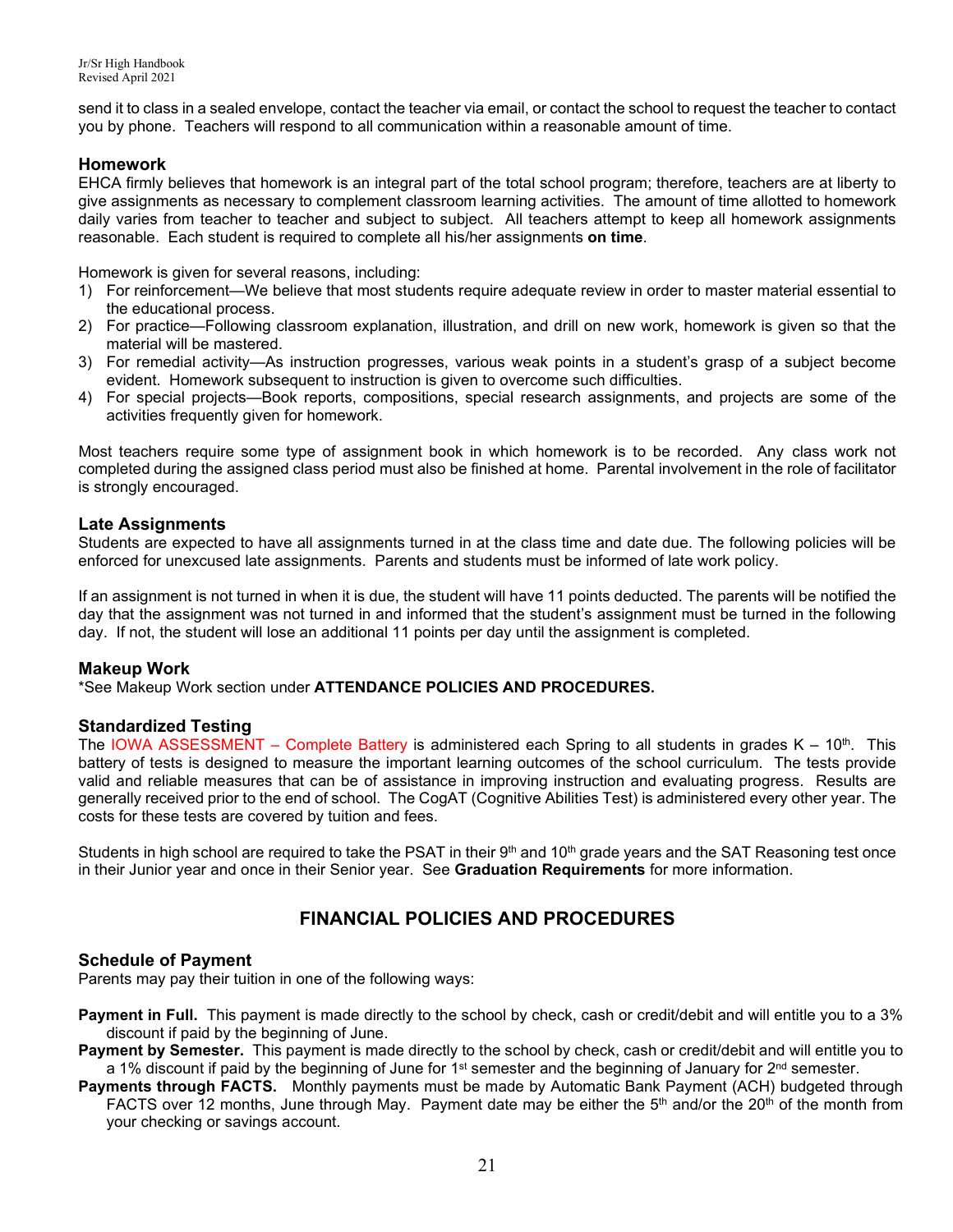#### **Penalty for Late Payment**

- Monthly tuition payments are collected by FACTS Tuition Management Company, any penalty fees due to lack of funds in an account will be collected according to the policies of FACTS Tuition Management Company.
- All other fees collected by the school, such as after school care, etc., will be accessed a \$ 25 late fee when delinquent for 14 days. (Fees due by the  $5<sup>th</sup>$  of the month and are past due after the  $20<sup>th</sup>$ .)
- If an account becomes 60 days past due, the student cannot return to the classroom until the account is no longer delinquent. All tuition and fees must be paid by May 20<sup>th</sup> or the student cannot return to class on May 21<sup>st</sup>.
- If there is a financial problem and you find it difficult to make a payment, please schedule an appointment with the Business Manager.

#### **Tuition Refund Policy**

Eagle Heights Christian Academy has financial and contractual arrangements with faculty, staff and vendors, which are made in the spring and summer before the beginning of the school year. These obligations make it necessary that we require families to make a firm financial commitment to our institution; therefore, **all Registration and Academic Fees are not refundable**. Tuition is charged on a per diem basis, based on the number of days enrolled. Upon notice of withdrawal, the Business Manager will compute the cost of the tuition owed and refund any overpayment.

- 1) In the months of May, June or July, written notification of withdrawal submitted prior to the month end will release one from the following month and further financial obligation for the subsequent school year.
- 2) Notification of intent to withdraw should be submitted in writing to the EHCA office two (2) weeks prior to the effective date and by the 15th of the month in order to release the financial obligation for the subsequent month.
- 3) Under no circumstances will any application, testing, or registration fees be refunded.
- 4) Each student's place on the roster stands independently. Tuition cannot be transferred from one student to another.

#### **Insufficient Fund Policy**

An insufficient fund charge of \$25.00 for checks returned for any reason will be assessed to the student's account.

#### **Late Summer Enrollment**

For students enrolling after the tuition payments schedule has begun, tuition is calculated using the total annual figure. The missing months will be added as a supplemental tuition payment spread over the remaining months through May, or a lump sum payment may be made.

#### **Mid-Year Enrollment**

For students enrolling after school begins, the tuition is calculated using the total annual figure prorated (using the daily rate) for the number of days that the student missed.

#### **Sending Monies to School**

Money should always be sent in a sealed envelope with the following information on the outside:

- 1) Student's name
- 2) Homeroom teacher's name
- 3) Purpose

#### **Extracurricular Activities and Delinquent Accounts**

Any student whose tuition is delinquent may not participate in any extracurricular activity that involves any cost or expense other than those activities or trips normally included in tuition or fees unless the student earns or pays the entire cost of the activity through a school-sponsored fundraiser. In other words, a student whose tuition account is delinquent may not travel with the choir, class trips, sports teams, or any other group where a parent must pay all or a portion of the cost to participate.

#### **Donations**

Eagle Heights Christian Academy operates on a very conservative budget. All donations are tax deductible and are greatly appreciated. We encourage people not to donate their tithe because that belongs to their local church. Gifts above the tithe are wisely invested at Eagle Heights in the lives of young Christian students. Those who are able can make significant benefits to this ministry through regular monthly donations.

#### **Student Responsibility**

School supply lists for each grade will be mailed to the parents during the summer. Please keep in mind that teachers may request additional supplies throughout the year to enhance learning experiences in the classroom. Athletics, band instrument rental, school pictures, field trip costs, and similar fees are not included in the Tuition Fee.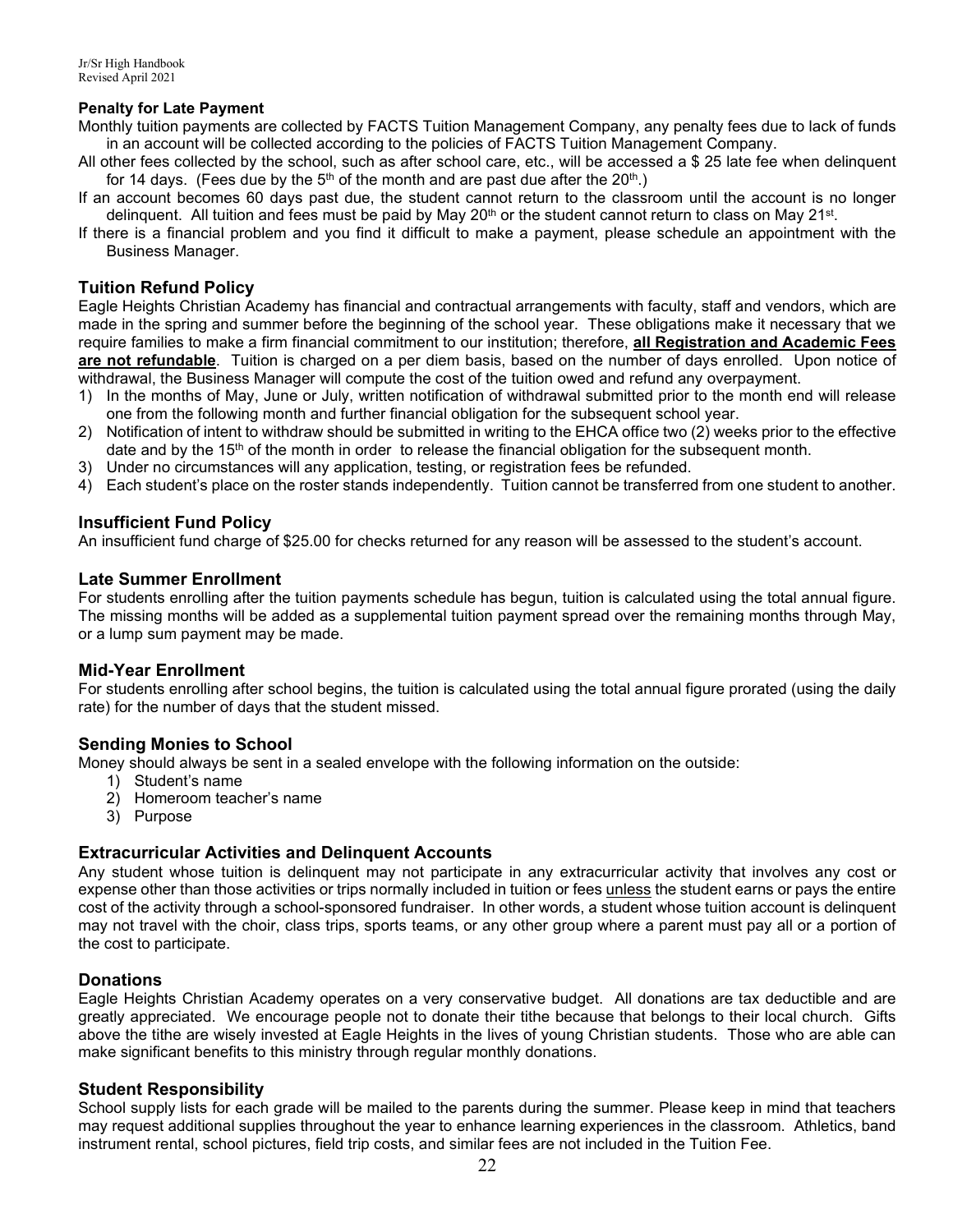## **HEALTH AND MEDICAL POLICIES**

It is the parents' responsibility to notify the school of any special health or physical conditions requiring special considerations. It is also the parents' responsibility to notify the school of any changes to a student's health or physical condition that might affect his or her performance or jeopardize the student or others. Students with contagious illnesses or infection (including head lice and pink eye) must get written permission from the doctor before returning to school. If a student is hospitalized for any reason, there must be a doctor's release provided before returning to the classroom. These rules are for the protection of all EHCA students.

#### **Emergency Information Form**

An Emergency Information Form, giving EHCA the authority to seek medical attention for a student in the event a parent or guardian cannot be reached, is to be kept on file for all students and **must** be submitted at the time of the application. This form is also taken by teachers on all field trips. An Emergency Information Form **must** be on file before a student will be allowed to attend class at EHCA. For your child's safety, please keep this card current by updating anytime pertinent information changes.

#### **Illness or Accident at School**

A first aid assistant is available every day at EHCA. Students will be sent to the clinic in case of illness or accident. The parent or guardian will be notified if the student is unable to remain at school. *It will be the parent's responsibility to get medical attention unless an emergency is so great that the student must be taken immediately from school to a doctor or hospital*. In case of such an emergency, the parent will be notified as soon as possible, and school personnel will remain with the student until the parent arrives at school or the treatment site. Emergency first aid will be administered to cuts, scratches, or other minor accidents. For the protection of all, students will not be able to remain at school and parents will be notified if the student exhibits any of the following:

-suspected contagious disease --vomiting -feeling too ill to remain at school

--diarrhea

Students should be kept at home if they show ANY indication of the above symptoms. **Students who are ill will be sent home and must be picked up immediately**.

For the health of other students and staff, 24 hours must have passed before allowing a child to return to school after experiencing a temperature, diarrhea or vomiting. The child must be clearly well again and free from the ill effects without the use of medicine. If a child is sent home due to a temperature, diarrhea or vomiting during a school day, please do not send him/her to school the next day; rather, follow the 24 hour rule. Regarding vomiting and diarrhea at school, the child will be monitored by the first aid assistant or other identified responsible party for 30 minutes after the initial incident. Any subsequent occurrences will require the child to go home for the day.

#### **Procedures for Checking Out a Sick Student**

Students who become ill during the school day must report to the first aid assistant. The first aid assistant will notify the parent(s)/guardian(s) if the student needs to go home. The student may be picked up at the nurse's station after being signed out by the approved responsible party.

#### **Administering Medication**

School employees will administer medication to students during school hours upon the written request of a parent/guardian following the procedures listed below:

- 1) All medication must be furnished by the parent.
- 2) All medication must be locked in the clinic cabinet.
- 3) All medication, both prescription and non-prescription, to be administered at school, **must** be accompanied by a written request signed and dated by the parent or legal guardian.

All prescription medication **must** be in its original container and labeled by the pharmacist. The label must include:

- 1) the student's name;
- 2) the physician's name;
- 3) the name of the medication;
- 4) the amount of medication to be given and the frequency of administration; and
- 5) the date the prescription was filled.

Medication administered daily over long periods of time may be kept in the school clinic. The adult administering the medication will be required to sign each time they give the medication to ensure an accurate account.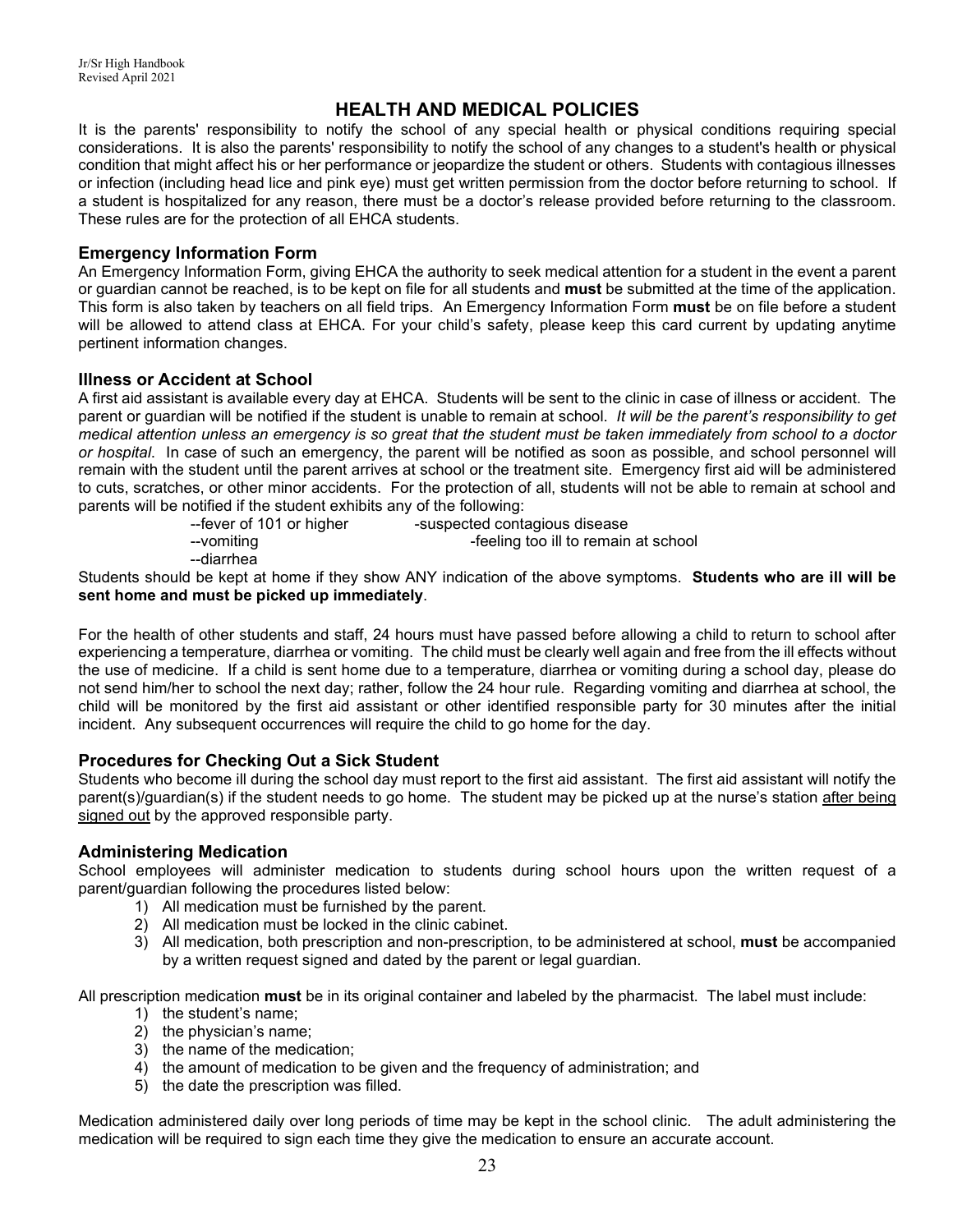All non-prescription medications must be in the original container. The written request (valid for 5 days) must contain the following information:

- 1) the name of the student;
- 2) the name of the medication;
- 3) the amount of medication to be given;
- 4) when the medication is to be given;
- 5) the reason the medication is to be given;
- 6) the date, and
- 7) the signature of the parent or guardian.

There may be no more than one (1) medication per properly labeled container. If injectable medication is provided for any acute reaction, such as is given for asthma, insect bites or stings, hemophilia, etc., a physician's written authorization, as well as the parent's written request, is required. Regular allergy injections **will not** be given at school.

EHCA does have trained UDCA's on campus should a student require regular insulin injections; however, appropriate orders from a physician and signed paperwork from a physician will be required before the student may attend school.

EHCA, its Academy Ministry Team, and its employees claim immunity from civil liability for damages or injuries resulting from administering medication to a student.

#### **Communicable Diseases**

EHCA desires to maintain a healthy school environment by instituting controls designed to prevent the spread of communicable diseases. The term "communicable disease" is defined as an illness which arises as a result of a specific infectious agent which may be transmitted, whether directly or indirectly, by a susceptible host, infected person, or animal to other persons.

In an effort to protect the health of all children, students and employees who are suffering from a communicable disease will be excluded from school. Re-admission to school will be allowed only after the principal has been given a written certificate from a physician or a permit issued by the local health authority, or when the school administrator has determined the student has met the criteria established by the Texas Department of Human Resources.

Parents will be expected to notify the school office immediately if their student has a contagious condition so that other parents may be informed. A teacher or administrative official who reasonably suspects that a student or employee has a communicable disease shall immediately notify the principal.

If your child should contract one of the following illnesses, please do not send him/her to school unless the following conditions have been met:

- **Chicken Pox** have a doctor's permit to re-enter school or wait seven (7) days after the first crop of vesicles
- **Diphtheria** have doctor's permit to re-enter school
- \***Fifth Disease** re-admit when fever subsides and have a doctor's permit to re-enter school
- **Gastroenteritis** re-admit when diarrhea subsides
- **Hepatitis** have doctor's permit to re-enter school. Parents of classroom contacts will be notified on recommendation of attending physician.
- **Impetigo** have a doctor's permit to re-enter school or wait until all sores are well
- \***Influenza** re-admit when fever subsides
- **Measles** have a doctor's permit to re-enter school or until rash is gone. Must be reported since measles may be mistaken for other illnesses.
- **Meningitis** have doctor's permit to re-enter school
- **Mononucleosis** have a doctor's permit to re-enter school or exclude until free of symptoms
- **Mumps** have doctor's permit to re-enter school or wait until all swelling is gone. Must be reported since mumps may be mistaken for other illness.
- **Pediculosis** (Head Lice) exclude from classroom until free of lice and nits. Extreme or recurring cases may require doctor's permit to re-enter school.
- **Pink Eye** have doctor's permit to re-enter school or until eyes are clear.
- **Poison Ivy** Treat and keep covered. In extreme cases, must have doctor's permit to re-enter school
- **Ringworm of Skin** may attend school with doctor's permit following prescribed treatment and area is covered
- **Ringworm of Scalp** may attend school with doctor's permit following prescribed treatment.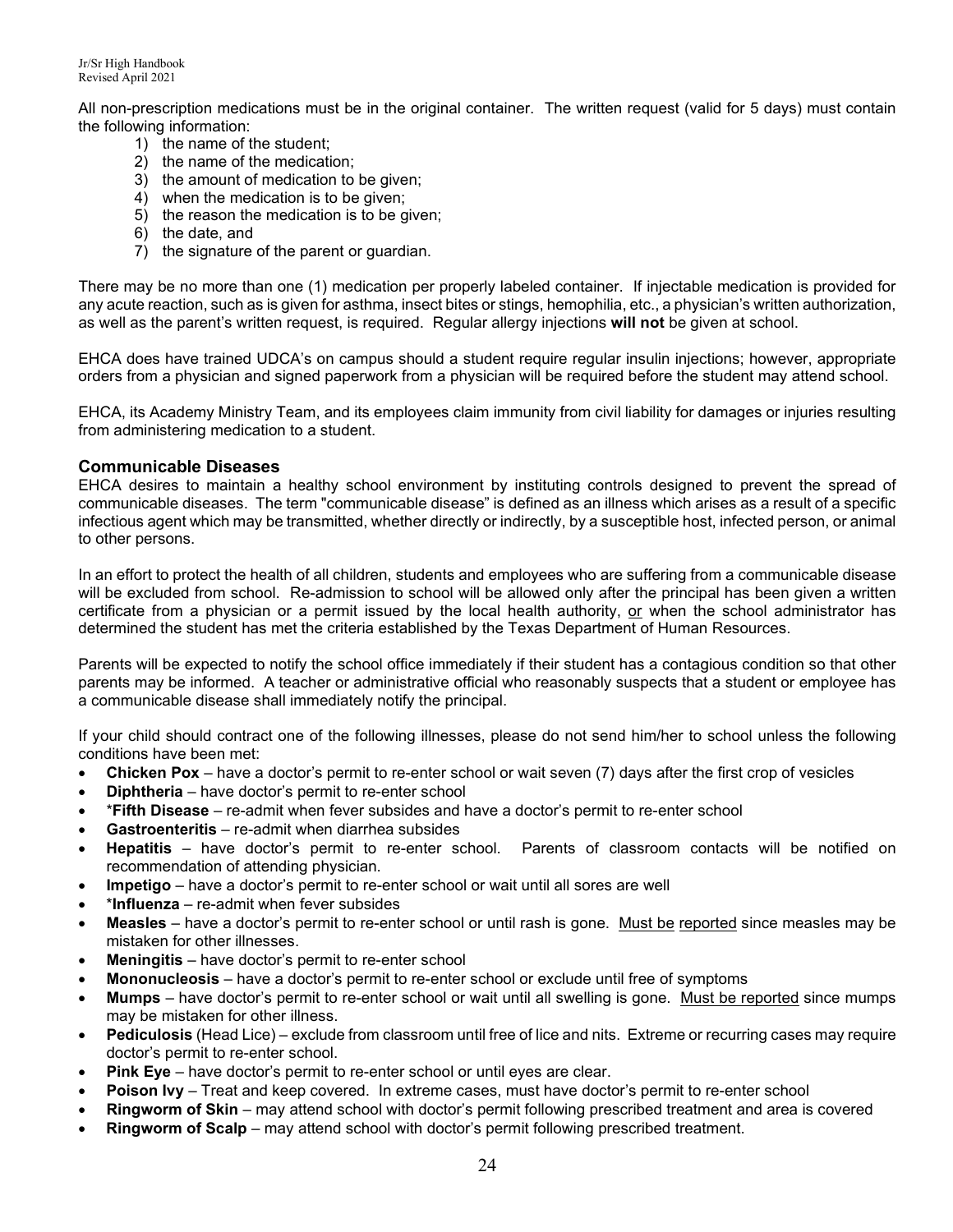- **Scabies** have doctor's permit to re-enter school
- **Streptococcal Infections** (**Strep Throat & Scarlet Fever**) have doctor's permit to re-enter school or exclude until free of symptoms
- **Tuberculosis** have doctor's permit to re-enter school
- **Whooping Cough** have doctor's permit to re-enter school or exclude until free of cough, usually three (3) to five (5) weeks

\*May return when the student has been fever-free (below 100) without the use of fever-reducing medication (i.e., Tylenol, Advil) for 24 hours.

If the nature of the disease and circumstances warrant, EHCA may require an independent physician's examination of the student or employee to verify the diagnosis of communicable disease. EHCA reserves the right to make all final decisions necessary to enforce its communicable disease policy and to take all necessary action to control the spread of communicable diseases within the school.

#### **Vision And Hearing Screening**

Each year students in odd-numbered grade levels and all new students are provided the opportunity to fulfill the required vision and hearing screening on campus. Parents will receive prior notice of such screenings and will be notified of any apparent deficiencies. The school first aid assistant administers these tests to the students.

#### **Exemption From Physical Education**

The school's physical education program is designed to meet the needs of all students who are physically able to attend school. Written requests from parents for exemption from P.E. covering one (1) to three (3) days at a time are given careful consideration, and the instructor (first aid assistant or principal, if necessary) will determine if it is advisable for the student to be excused from the activity. A physician's statement must be presented if more than three (3) consecutive days are involved.

#### **Notice of Privacy Practices**

EHCA complies with the Health Insurance Portability and Accountability Act (HIPAA), a law that describes how medical information may be used and disclosed, including privacy rights of such. Specific information is on file and may be obtained from the first aid assistant.

## **SAFETY AND SECURITY POLICIES AND PROCEDURES**

#### **Visitors**

All EHCA visitors should enter the building **from the North Lobby doors only**. For the safety of our students and staff, all visitors to campus are required to sign in at the Front Desk with the Receptionist. Siblings and/or former students must gain specific permission from the administrator to be on campus.

#### **Traffic Safety**

For the safety of all students, parents, staff, and other visitors, parking lot speed should remain between five (5) and fifteen (15) miles per hour. Please practice the rules of Caution and Courtesy, even when in a hurry.

#### **Alarm System**

The school must make certain that the alarm system and exit lights are in operating condition. This system will be used for all fire and disaster drills. The alarm system is usable with or without electrical power.

#### **Safety Drills**

Drills will take place at the beginning of the year and throughout the year to prepare students and staff for emergency situations. The type of drill will be announced to teachers only. The principal will determine the manner by which classes outside will be notified of a return to normal activity.

#### **Lock Down Procedures / Shelter-in-Place**

*Shelter in Place* is a special designation used when a situation requires the lockdown of the school campus in order to protect students and staff from threats usually associated with, but not limited to, chemical or environmental disasters. Building Lockdown Procedures will also be followed in the case of the threat or act of violence.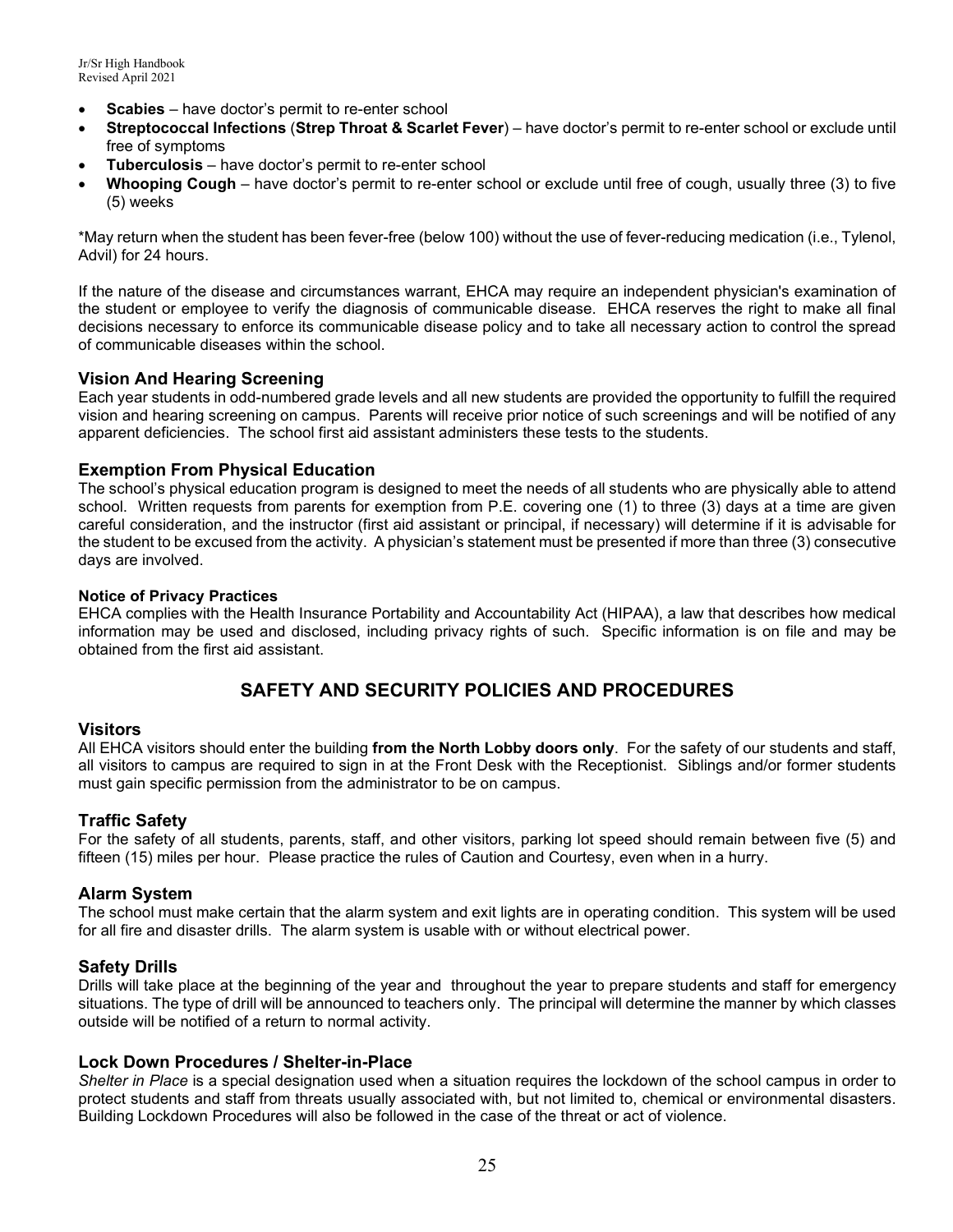**A lockdown alert** announces a crisis situation involving violence. **Teachers are trained to react in one of two ways:**  one where they lock down in their classroom or another where immediate evacuation is the better option. Lockdown inside the classroom will be normally be the primary option.

- Teachers will immediately lock their doors or if directed, evacuate to their designated "hiding place". Black-out liners will cover classroom windows; lights will be turned off.
- Students in open areas will be moved to the nearest safe location.
- Teachers will instruct students to remain **silent** and out of view of the doorway.
- No one will be allowed to leave the room for any reason.
- Silence will be maintained until an official school crisis team member unlocks the classroom door. Designated people will be assigned to walk around to unlock all classroom doors. Teachers will not leave the classroom until the door is unlocked for them.

**Shelter-in-Place** announces an environmental issue.

- All children will remain inside their rooms unless otherwise directed.
- All faculty and staff will secure rooms, make sure all windows or outside doors are closed and students are accounted for. Teachers need to have their teacher handbook, grade book, attendance sheets, student emergency forms, and cell phone.
- Depending on the severity, teaches may direct students to cover their mouth and nose with handkerchief, cloth, paper towels, or tissues.
- Students will be allowed access to the restrooms on an emergency basis if the shelter-in-place is for an extended period of time.
- If it is an air alert, the HVAC system will be turned off to prevent outside air from coming in.
- If advised by an emergency coordinator or the principal, teachers will contact parents of students in their class with information/procedures regarding the crisis.
- A notice to parents will be posted on all entrances by downstairs office staff.
- Parents will be allowed to pick up their children at their own **discretion once cleared to do so by public safety**, emergency management, or military authorities. They must properly check out their student in the front office.

## **Fire Drills and Emergency Building Evacuation**

#### **Procedures**

The principal will assure that all teachers know evacuation routes for their classrooms. Routes will be marked on a building diagram, posted by the door of each classroom, and displayed at all times. Teachers should make certain that all students are aware of these routes and the following procedures:

- All drills are to be silent and orderly.
- Students and staff should evacuate the classroom according to the map. If an exit is barricaded, they will proceed quickly and quietly to the next nearest exit.
- All doors should be closed when the rooms have been vacated.
- Classes should move as far away from the building as possible and stand in silent lines.
- The principal will give the "all clear" to return to the building.
- In a true emergency, the principal will notify the proper authorities.

#### **Tornado or Violent Storm Procedures**

The following procedures/guidelines will be followed in case of tornado or violent storm:

- Teachers will slightly open windows or outside doors and draw blinds or shades.
- Students will move into a hallway or near an inside wall, away from windows. Students on the second floor will move to the ground level.
- Students should cover their eyes with one arm and place the other over the back of their neck.
- Any students who may be outside will be quickly brought into the building. Should time not permit, the students will be led to a ditch or low place and instructed to lie down until the storm or inclement weather has passed.
- Students will return to normal activities when the "all clear" is given.

#### **Other Emergencies**

Upon being notified of any action that poses a possible threat to the students and employees of EHCA, an administrator or other designee will make all decisions regarding where and how children will be supervised. The proper authorities will be notified. Teachers are always to remain with their students.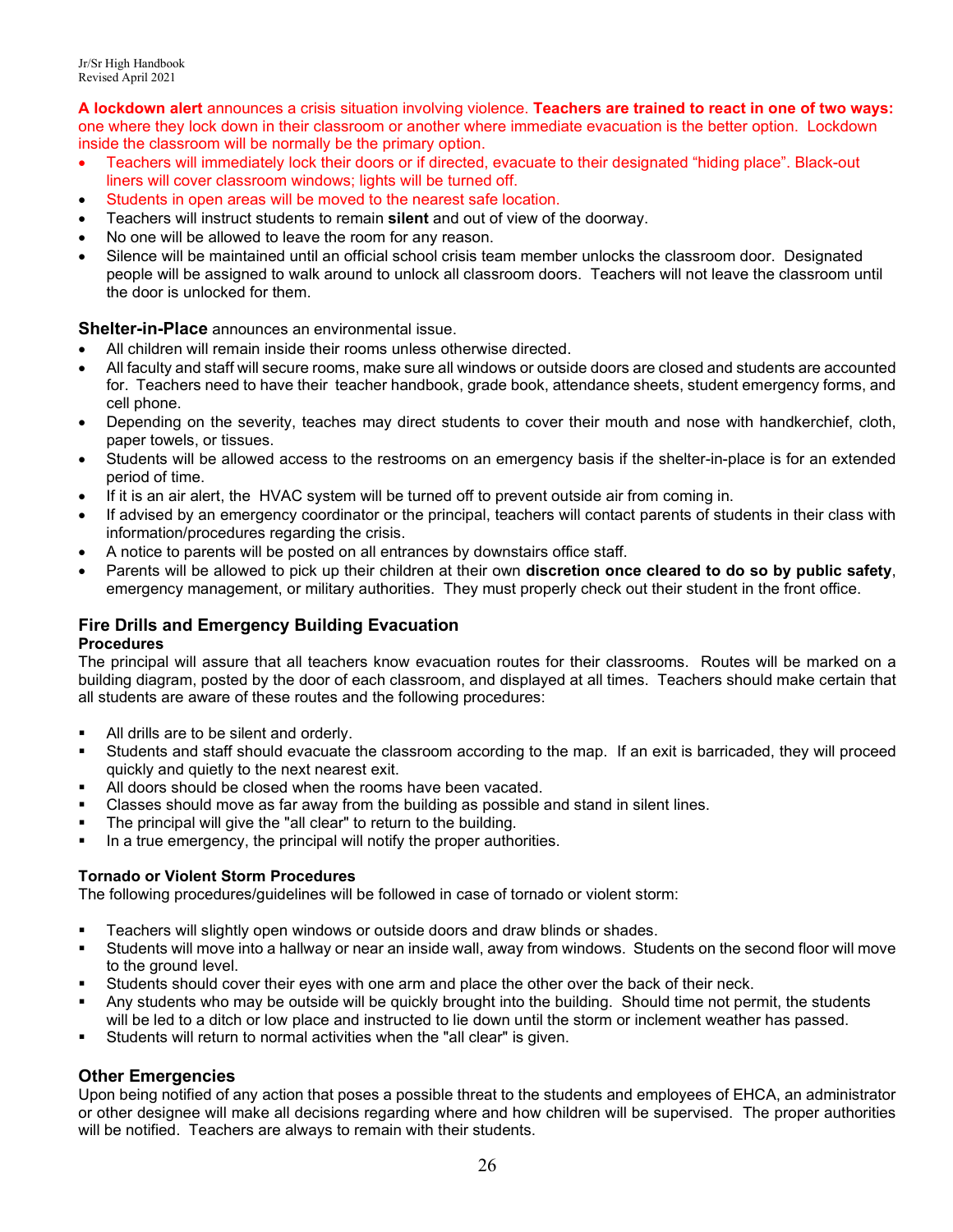#### **Emergency Closings**

EHCA will follow the emergency actions announced by the EHCA administration. Closings will normally be announced on KTRK television (Channel 13), through a telephone chain, email, school website, Facebook, and/or a recorded message on the EHCA telephone voice mail. If school is in session and inclement weather formulates, call the school to inquire regarding early closing. If time allows, a message will be recorded on the school's voice mail.

## **GENERAL POLICIES AND INFORMATION**

#### **Hours of Operation**

The building is not open to students before 7:00am, and only at this time for those enrolled in Early Morning Care. It is closed to students at 3:55 except for those enrolled in After School Care or participating in school-sponsored activities. The regular business hours are 8:00am – 4:00pm. Students are not allowed in the school building unattended after they have been dismissed. They may not return to classrooms or lockers to obtain books, lunch boxes, or other materials **unless accompanied by a parent**.

#### **Support Programs**

Registration for Early Morning and After School Care programs are included in the Registration Packet. Care is available on a regular (monthly) or as-needed (daily) basis. The Business Office will send a billing statement at the end of each month.

#### **Early Morning Care**

This supplementary program is available Monday – Friday beginning at 7:00am for all students whose parents must drop them off early due to work schedule or other obligations. The fee for this service is \$5.00 per day *unless* the student is also enrolled on a monthly basis in After School Care. In that case, there is no additional charge for Early Morning Care. Students should be walked to the designated room by their parent/guardian.

#### **After School Care**

This supplementary program is available Monday - Friday to all students enrolled in MDO -12<sup>th</sup> grade full day programs. Due to staffing restrictions, drop-in care is not available for students 18months or younger. The hours of operation are from 3:45pm. until 6:00pm. **A \$1.00 per minute fee will be assessed for every minute the student remains after 6:00 p.m.** Please note that students will only be released to the adults designated by the parents on the Emergency Card. This policy is for the protection of our children, and exceptions **will not** be made.

#### **Enrichment Programs**

A variety of after-school Clubs are presented for our students each semester. Clubs vary from year to year and are publicized through an email from the Registrar. Students must be passing and maintain satisfactory conduct in order to participate in the after-school Clubs.

#### **Chapel Services**

Chapel is part of the total philosophy and curriculum of EHCA. It is a weekly opportunity for all students and faculty members to experience worship, praise and fellowship. Every effort is made to provide chapel speakers who will be relevant, motivational, and challenging to our students. Student attendance is required. Please contact the front desk to receive the weekly chapel schedule. Parents are welcome to attend chapel services.

#### **Classroom Visits**

Parents and prospective students are welcome to arrange a tour of the school through the school Registrar. Prospective students in Grades 1 – 12 may also arrange to shadow for a day. Out of courtesy to the teacher, prior notice must be given and arrangements made. Other classroom visits are not allowed, except with special permission from the Principal. ALL VISITORS MUST SIGN IN AND OUT THROUGH THE SCHOOL OFFICE. The Principal may refuse visitation to any student who is deemed inappropriate in dress or behavior. A room is provided for mothers to breastfeed should the need arise while visiting.

#### **Fundraising**

In an attempt to keep tuition affordable and make quality Christian education accessible for as many families as possible, EHCA conducts fundraising endeavors throughout the school year. Through these efforts, families are offered an opportunity to decide in which ways they can best support the financial needs of the school. The monies raised help us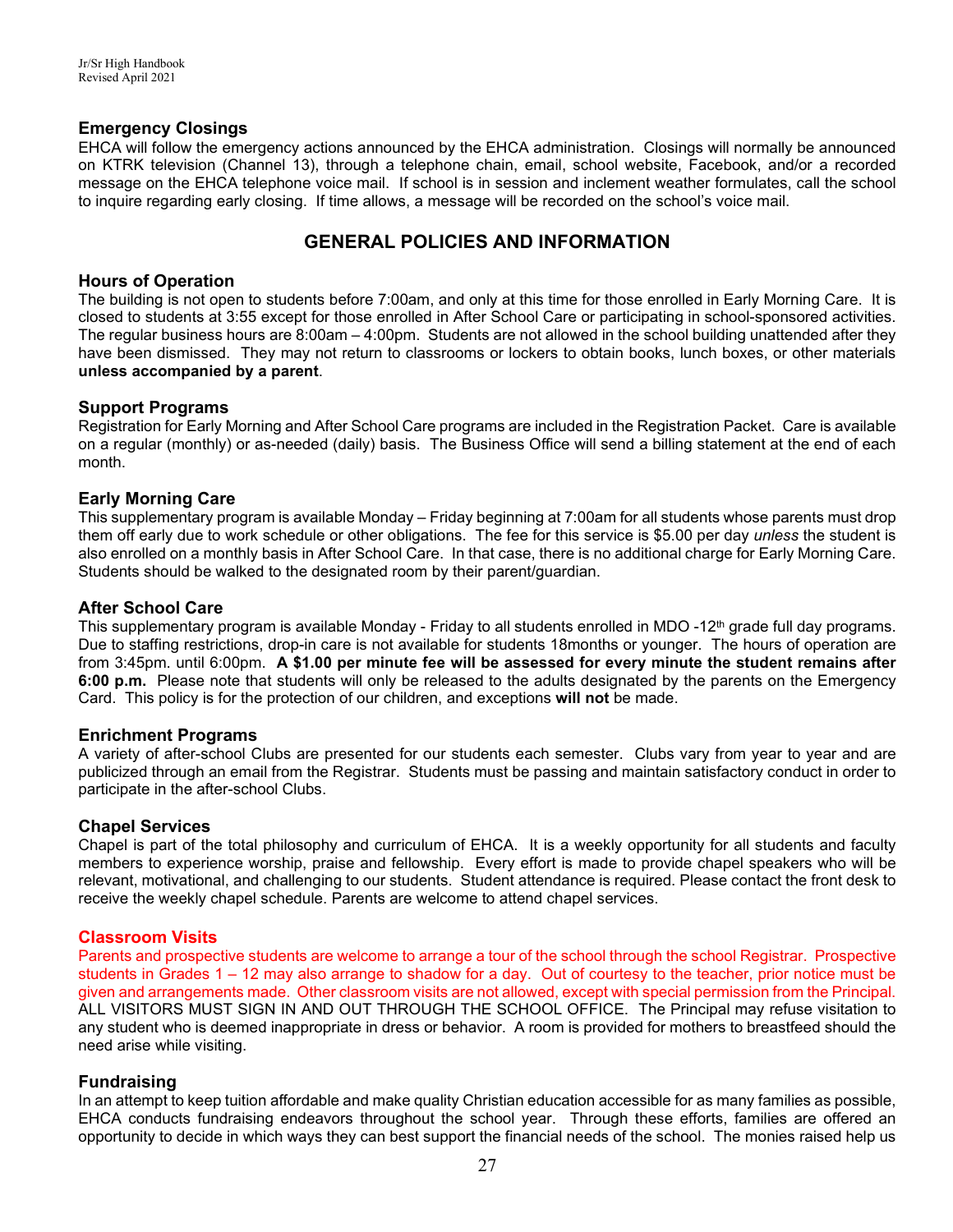maintain excellence in our comprehensive academic curriculum and support our extra-curricular activities. Participation and assistance is greatly appreciated. We realize that some families are able to give more, others less, and we look for God's blessings with each dollar entrusted to our stewardship.

#### **Gifts to Teachers**

It is very meaningful for teachers and other staff members to be remembered by students and their families at Christmas, birthday, etc. Homemade items, cards, notes, and baked goods are special reminders that EHCA families appreciate the staff member's dedication and hard work. It is important, however, that no families feel pressured or obligated to give gifts to a teacher or staff member. For this reason, it is the school policy that collections for group gifts must follow these guidelines:

- 1) Donations must be voluntary and anonymous. If a class decides to present a gift from the group, there must be no indication of which students participated. No parent or student should be made to feel that a contribution is expected; and
- 2) The person in charge may not purchase or select the gift until all contributions have been received.

#### **Internet Usage**

Internet use is permitted at EHCA **ONLY** *with teacher supervision*. Because the Internet and computer networks/data bases are available from around the world, our practices limit Internet use to academic pursuits in accordance with our school's goals, mission statement, and Christian philosophies. Inappropriate use of the Internet will result in the student's computer use and access being terminated by the school for a length of time determined by the administration, with additional penalties as determined by the nature of the violation, including full restitution for damages to computer(s) and network(s).

Students at Eagle Heights Christian Academy should use computer equipment (hardware, software, data and peripherals) responsibly.

Students should:

- Recognize that computer equipment is valuable and therefore treat it with respect and care. Computer equipment includes central processing units, chromebooks, laptops, monitors, keyboards, mice, etc.
- Understand that copying licensed software without authorization is unlawful behavior and is not allowed.
- Use the computers at EHCA for school related projects **only**, unless special permission is given by faculty or staff to do otherwise.
- Understand that accessing the internet is permitted only under the supervision of faculty or staff and only allowed in direct relation to a class assignment or project. At no time are students permitted to access personal e-mail or any instant messaging feature while using the computer equipment at EHCA.

Failure to comply with these policies will result in disciplinary action by the teacher.

#### . **Library**

The library program is designed to complement classroom activities, encourage an appreciation of quality literature, and foster the development of library skills. Students have regular library visits, and the number of books they are allowed to check out varies with the age and responsibility level of the student. Parental assistance is needed to ensure that books are returned by the due date. *Lost or damaged books must be paid for by the student or parent***.** Report cards may be held for books that are significantly past due or in need of replacement.

#### **Lost And Found**

The school maintains a lost and found in the school office. Items considered valuable will be taken there and kept secure. Students may check the lost and found before and after school or during lunch. Items not claimed by the end of each academic semester will be donated to a charity. *EHCA strongly suggests that all clothing and personal items be marked with names or initials for easy identification.*

#### **Lunch Program**

Students should bring their lunch or make arrangements to participate in the hot lunch program. A hot lunch program is available daily at a moderate price, provided by an independent vendor. Monthly calendars are prepared and distributed in advance in order to facilitate meal planning. Lunch accounts can be set up with the Receptionist. When the balance in a lunch account gets to zero, an automated email will be sent as a reminder to replenish the account. Since lunches are provided by an independent vendor, we require that all lunch accounts be paid forward. Lunches cannot be provided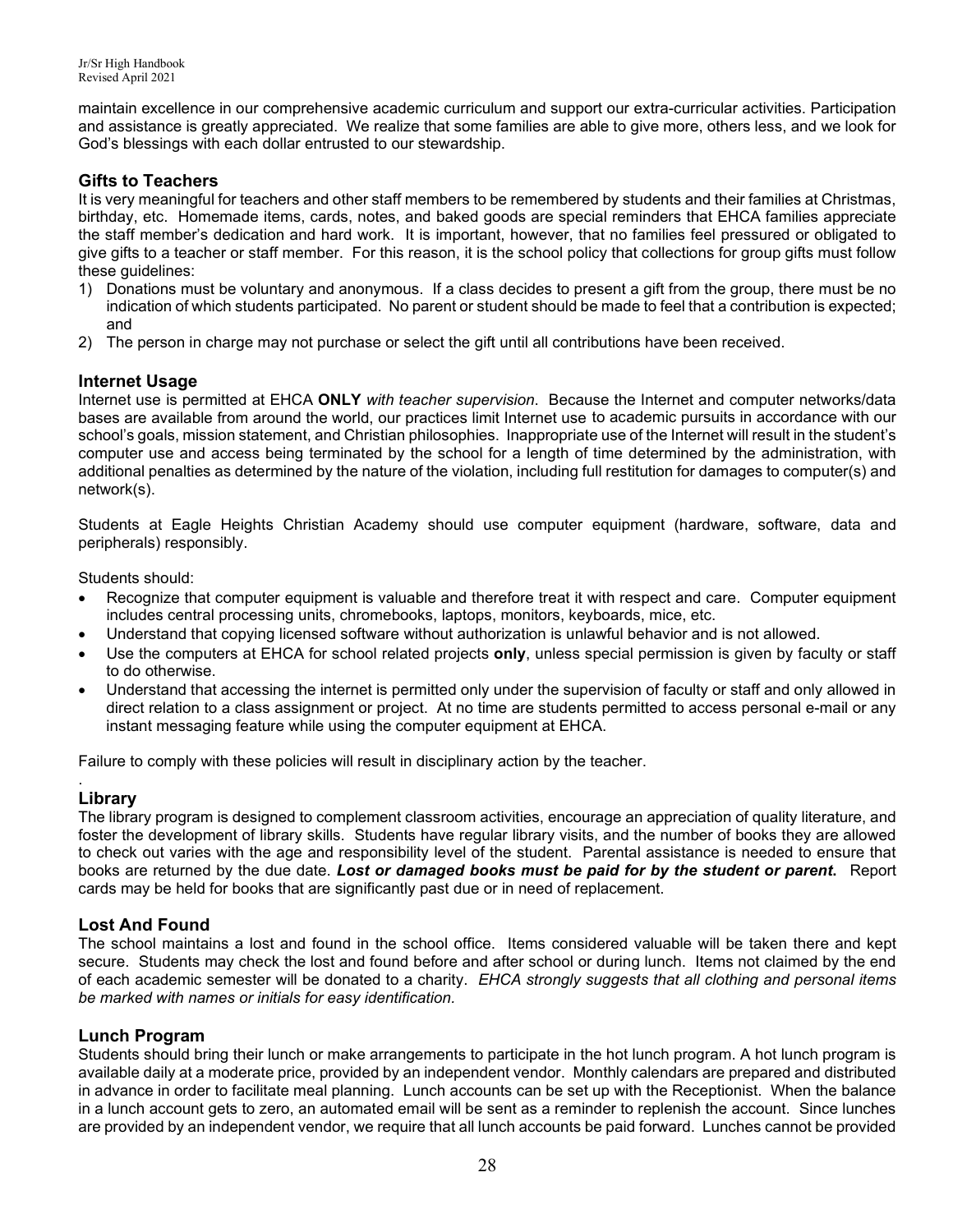for students with a negative account balance. If a student forgets to bring a lunch, the parent will be notified as early as possible. The school cannot be responsible for or expected to furnish lunch supplies.

Students should stay in the assigned areas during lunch times, and may leave the lunchroom only with permission from a teacher or administrator.

*If parents plan to bring lunch for their child's entire class (i.e. pizza party for birthdays, etc.), they must notify their child's teacher two weeks in advance so that proper advance notice may be given to our lunch services provider.*

#### **Lunchroom Rules:**

- 1) Students will enter the lunchroom in an orderly manner and be seated at designated tables.
- 2) Students may talk quietly during lunch, talking only to those students sitting beside or in close proximity to them.
- 3) During clean-up time, students are responsible for the area in which they ate.
- 4) Students must raise their hand for permission to be out of their seat.
- 5) After students have been reminded to use a quiet voice while eating, lunch isolation will be given to those who persist in loud talking or inappropriate behavior.

#### **Parent Communication**

*Eagle News* is the school's weekly communication with the parents. It includes details about special events, upcoming activities, calendar updates, and other pertinent information. It is located on the school's website: *eagle-heights.org*. In addition, a monthly calendar will be sent home highlighting events for the upcoming month. Please take the time to read the newsletter and calendar regularly to remain "current" on EHCA. Special events and happenings are also posted on the school's Facebook page. Be sure to "like" our page on Facebook.

Parents are encouraged to monitor their child's progress and ask questions via email as needed. Parent conferences may be arranged at either the parent's or the teacher's request. Individual teachers often utilize class dojo or their protopage on the website to communicate class assignments. Students and parents will be notified at the beginning of the year as to where class assignments are posted.

#### **Personal Items**

As a general rule, the only items that should be brought to school are those that serve the educational purposes of the school. Personal items brought to school without permission of the teacher or administration that are inappropriate for a school setting will be subject to confiscation.

Students may use **personal electronic devices** before school if they are used responsibly. They may not be used for calls or for texting. Otherwise, they are to be used for school-related purposes only, with teacher approval. Students are **not** permitted to connect to the internet via wireless or cellular using their personal devices. The device's internet access should be turned off during the school day. Administration and faculty reserve the right to deny use of these devices in the classroom as they deem necessary.

#### **Telephone Usage**

School telephones are for business use only. Student use of the office telephone is limited to important or emergency calls. If a student is ill and needs to call home, he/she may do so in the clinic.

Students will not be called out of class or have class interrupted for phone calls or messages *with the exception of emergency situations*. If other emergencies require that parents be contacted during class time, the office staff must approve the phone call. Messages, lunches, books, packages, gifts, forgotten assignments, etc. will be delivered between classes, during lunch, or at the end of the day.

**Cell phones** may be carried on campus by students. Phones should be used solely for the purpose of after-school contact. Students may not use their personal cell phones to call parents during the school day, unless given permission by their teacher. The phone MUST remain in the "Off" position during school hours, and may NOT be carried on the student's person. Phones should be stored in the student's backpack, locker, or purse. Students who violate this policy will have their phones taken (returned only to a parent).

#### **Technology**

Appropriate electronic games are allowed for before and after-school use only. The school will not be responsible for loss or damage to personal technology items. The internet is to be accessed for instructional purposes only (see Internet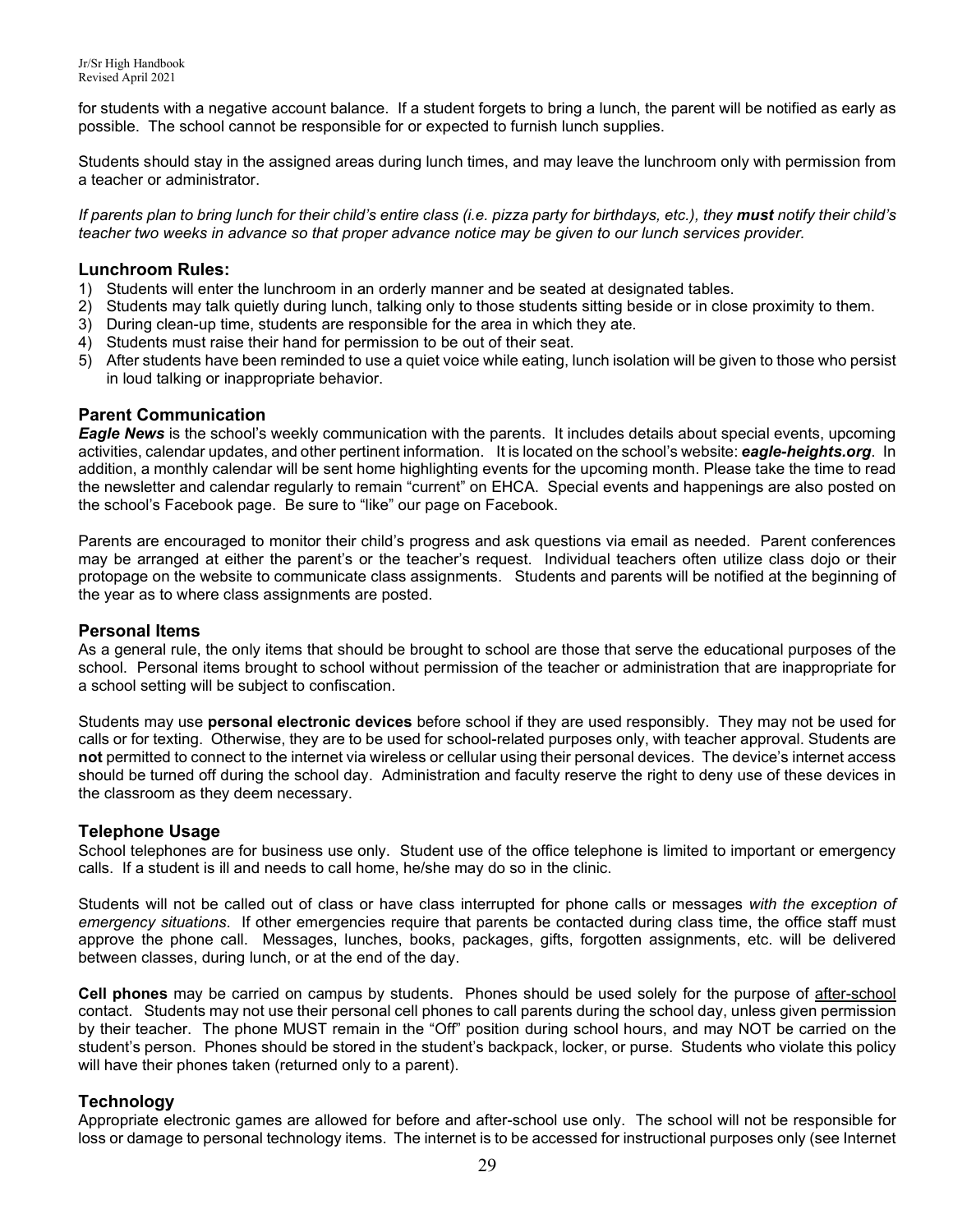Usage). At no time are students allowed to access the FBCP or EHCA internet without specific direction / supervision from the teacher.

### **Textbook Care**

Most student textbooks are consumable and for the student's use. If a textbook is not consumable, students are not allowed to write, highlight, or mark in the textbook in any way. Lost or damaged school-owned books will be paid for by the student or parent. Students should handle all textbooks with care, including books designated as consumable. Students must label all issued textbooks with their names. Non-consumable textbooks must be covered at all times.

- . • A student will be charged the full replacement cost of any lost or damaged textbook.
- Final report cards will be held until all fines assessed to a student's account have been collected.

#### **Videotaping/Photographing Students**

Parents' signature on the Admission Form denotes permission for EHCA to videotape, photograph, and/or interview its students for the purpose of publicizing or promoting our school.

#### **Volunteer Opportunities**

Volunteers (parents, grandparents, any individuals interested in strengthening the impact of EHCA in the community) are essential in helping us to provide the best Christian Education for all of our students. If you are available and would like to become a member of our school "family," please contact the School Office. Listed below are some of the opportunities available for service:

- Lunchroom assistance
- Special events
- Co-sponsor a club or extra-curricular activity in conjunction with a teacher
- Field Trip Chaperones
- Fund raising

In the interest of safety for all of our students, volunteers may be asked to have a criminal history check.

## **GENERAL BEHAVIOR AND RESPECT**

The behavior of each student is to be consistent with the level or his/her expected maturity. Respect must be shown at all times for all students, teachers, staff, parents, and visitors. Teachers and administrators will have complete authority at all times during the school day, in or out of the classroom, and at all on-or-off campus school functions. Students who fail to cooperate with **any** teacher in carrying out instructions, or who do not show respect for those in authority, will be subject to disciplinary action. A student's behavior will be considered in determining special awards or recognition. The use of vulgar, profane, abusive, or disrespectful language will not be tolerated at EHCA or at any school-related events or activities.

#### **Parent Responsibilities**

While the discipline of the student is ultimately the parent's responsibility, parents and teachers must fully cooperate with one another. Anything said or done to undermine the respect and confidence for either will harm the relationship and could negatively impact the child.

We ask that our parents monitor their child's exposure to detrimental influences at home. Exposure to movies, music, television, literature, language, and the internet should be carefully chosen and supervised by the parents, in accordance with Philippians 4:8 in which Paul writes, "Finally brethren, ...whatsoever things are pure, whatsoever things are lovely, whatsoever things are of good repute, think only on these things."

#### **Grievance Procedure**

If a student, parent, or staff member has questions or concerns regarding the behavior of another (including disciplinary action taken by the teacher or the administration, or the policy under which an action is taken), he/she should follow the principles given in Scripture as stated below:

- 1) Go directly to the person involved and discuss the matter with the individual. (Matthew 18:15)
- 2) If the matter is not resolved in discussion with the other, take the matter to the next higher authority (Principal or other Administrator). (Matthew 18:16; Romans 13:1)
- 3) If the matter cannot be resolved at other levels, a hearing before the Academy Ministry Team may be requested. (Matthew 18:16). *The decision reached at this level is final*.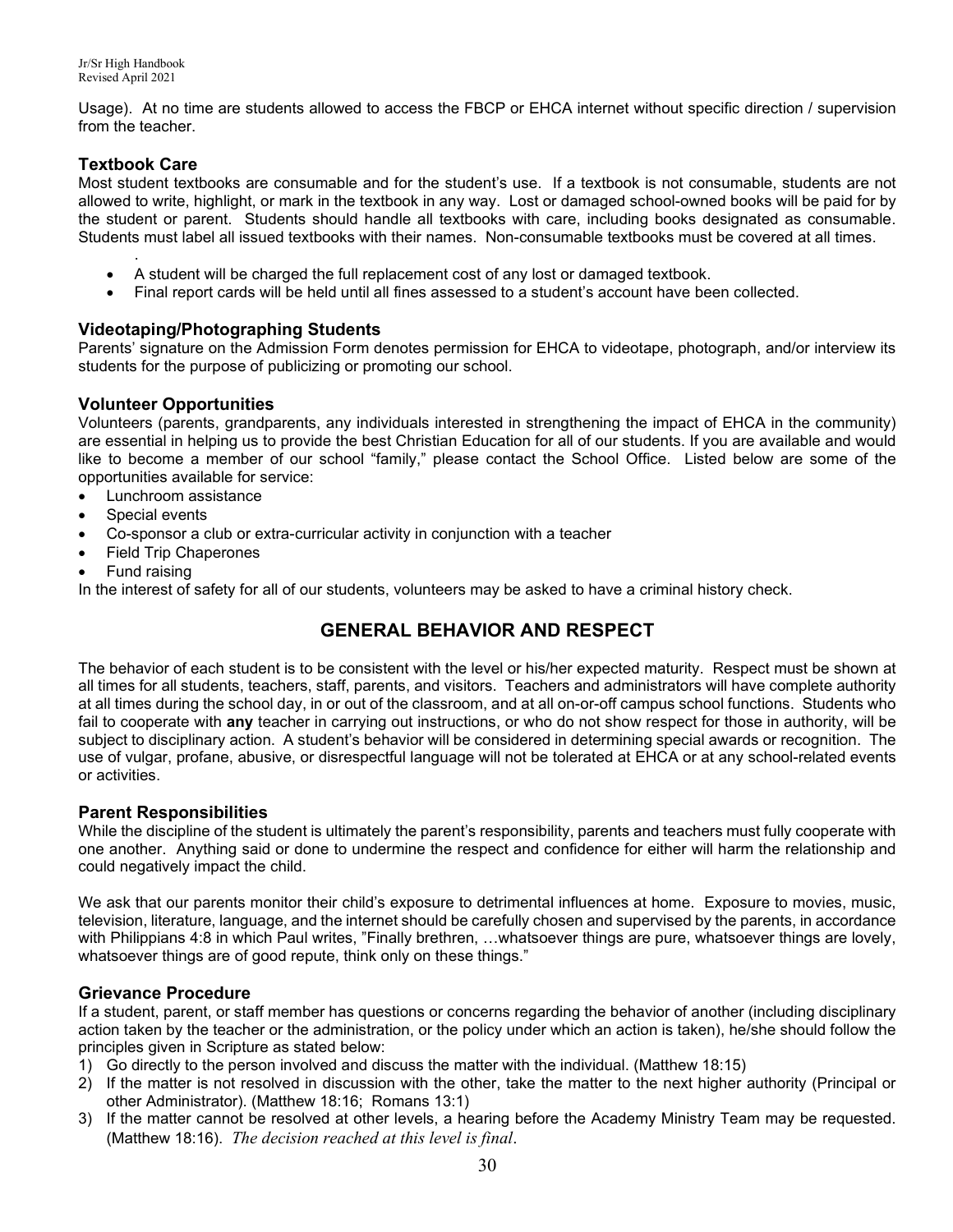## **Cheating**

Cheating is defined as any act of deceit, trickery or fraud on an assignment or test. It includes using or copying another person's work or lending one's own work to another. It could also include, but is not limited to,

- using written notes on a test.
- giving or receiving hand signals,
- looking at another student's test/paper/work,
- allowing another student to copy one's answers.

Plagiarism is defined as using another person's original ideas or writing as one's own without giving credit to the true author.

Both cheating and plagiarism are considered stealing and will not be tolerated. Any student caught or, with verifiable reason, suspected of either of these behaviors will be subject to severe disciplinary action.

#### **Theft**

Students are encouraged to take great care in the responsibility for their possessions. They should not bring valuables or large sums of money to school. The school will not be responsible for lost items due to theft. Please label all students' personal belongings.

#### **Threats of Violence**

Under the Texas Penal Code, any area within 1000 feet of a child-care center or school is a gang-free zone, where criminal offenses related to organized criminal penalty are subject to a harsher penalty. EHCA has a **No Tolerance**  policy involving gangs, weapons, threats or perceived threats of violence by students. Parents should understand that the school's first responsibility is the protection of all students. The school takes this responsibility very seriously; therefore, if a student

- a) brings a weapon to school or to school-related functions, or
- b) has a weapon on his/her person,

that student will be **immediately** expelled from the school. Parents are advised that the school **will**

- a) contact local law enforcement and/or other appropriate authorities, and
- b) document in the student's permanent file the reason for the expulsion.

Possession includes, but is not limited to, having a weapon in a book bag/backpack, purse, or vehicle.

If the school determines that a threat of violence is *credible* and *specific* (i.e., directed toward a particular student or staff member), the administration will also report said threat to the "target" of the threat, and, in addition, to the appropriate authorities. For purposes of this policy, *credible* means "a reasonable belief or suspicion that the threat was or may be genuine/valid," or that the student was or might be capable of carrying out the threat.

For those circumstances in which the school determines that the threat is/was not *credible*, the student(s) involved will be subject to disciplinary action. This includes all cases in which the student was "just joking" or was "not serious." If circumstances warrant, the school may conduct further investigation, and, if deemed necessary, require assistance from a Christian counselor or other recommended professional. In this case, continued attendance at EHCA will be contingent upon the outcomes and recommendations of the above-named service provider(s) and the school administration.

#### **Student Harassment Policy**

Harassment is a behavior that is inappropriate, demeaning, offensive, or unwanted and is defined as any behavior received by a person that creates an intimidating environment. Typically, it is repeated over time. Harassment may be in response to an individual's race, religion, physical or mental disability, ethnic origin or nationality, or political belief. It can take many forms, such as hitting or punching (physical); teasing or name-calling (verbal); intimidation using gestures or social exclusion (nonverbal or emotional); sexual harassment; and sending insulting messages by e-mail/texting/social media (cyberbullying).

EHCA is committed to maintaining an environment in which all individuals treat each other with dignity and respect. The school is prepared to take action to prevent and correct any violations of this policy. Students who feel that they have been subjected to any conduct/behavior of a harassing nature are encouraged to promptly report the matter to a school official. *All complaints will be promptly investigated. If it is determined that harassment of any type is occurring, the student will be subject to disciplinary action. Continued harassment after being warned will not be tolerated.*

#### **Child Protection Policy**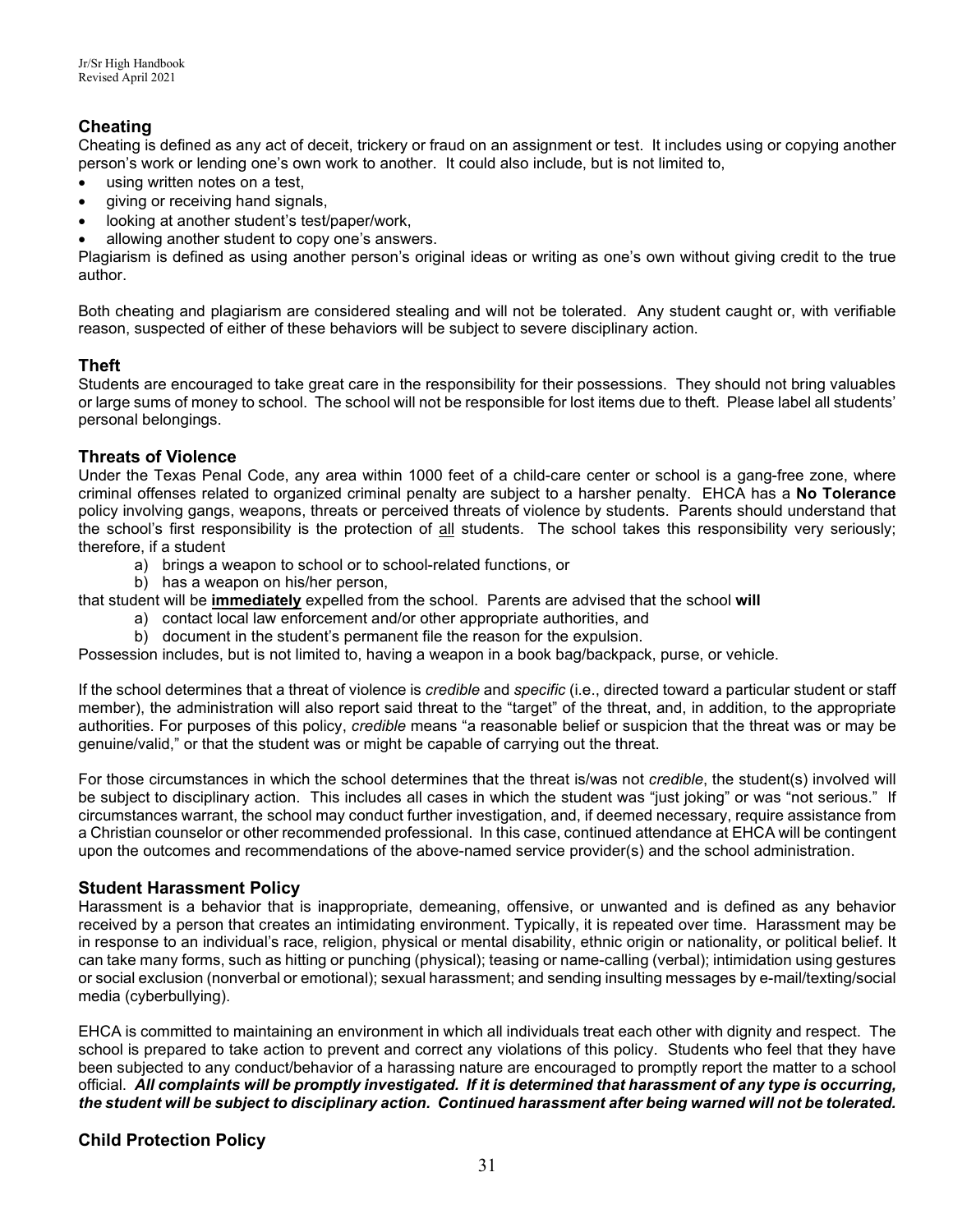When a school employee knows of or suspects abuse or neglect of an EHCA student, he/she is obligated to report it to the proper authorities. This is the case whether the suspected abuse or neglect occurs on or off the school premises. When child abuse is suspected, the procedure below will be followed:

- 1) The knowledge or suspicion shall be reported immediately to an administrator and the school first aid assistant.
- 2) If necessary, the first aid assistant will examine the student and document findings. An administrator will meet with the involved parties to discuss findings in order to determine a course of action.
- 3) The administrator or first aid assistant shall immediately report what is known to Child's Protective Service (CPS) or other appropriate agency. NOTE: WE ARE NOT REQUIRED TO NOTIFY PARENTS / GUARDIANS WHEN THIS ACTION IS TAKEN.
- 4) School officials will cooperate to the extent required by the state agency.
- 5) Strictest confidence will be maintained. **\*To report Child Abuse, please call the 24 hour hotline at 1-800-252-5400.**

## **DISCIPLINE**

#### **Philosophy and Guiding Principles of Disciplining**

A high standard of conduct is required of each student at EHCA for the purpose of maintaining order and building Christlike character.

I Timothy 1:5 states, "the goal of instruction is love." We want to teach and exhort students to love God and obey Him out of that love. It is our desire to see our students learn to love others with the selflessness of Christ.

Discipline is inseparably linked with the process of discipleship. The goal of our disciplinary procedures is to teach personal responsibility for one's actions, obedience to authority, and dependence on God and His Word. The purpose is to teach and maintain order—not to punish. The Biblical model we follow is II Timothy 3:16: "All scripture is given by inspiration of God and is profitable for doctrine, reproof, correction and instruction in righteousness."

That Jesus Christ is Lord is a foundational principle at EHCA. Christ has ruled directly through His Word and a personal relationship with us, and indirectly through parents and teachers in the life of a student. The Lord places children under the authority of their parents and gives parents responsibility for educating them. We ask that parents recognize the school's authority over the children during the time they are under our supervision.

#### **Biblical Guidelines for Student Management**

#### **Respect Authority**

"Everyone must submit himself to the governing authorities, for there is no authority except that which God has established. God has established the authorities that exist. Consequently, he who rebels against the authority is rebelling against what God has instituted, and those who do so will bring judgment on themselves. For rules hold not terror to those who do wrong. Do you want to be free from fear of the one in authority? Then do what is right, and he will commend you. For he is God's servant to do you good." Romans 13: 1-4

#### **Be an Example**

"Don't let anyone look down on you because you are young, but set an example for the believers in speech, in life, in love, in faith, and in purity." I Timothy 4:12

#### **Seek Excellence**

"I can do all things through Christ who strengthens me." Philippians 4:13

#### **Be Honest**

"Providing for honest things not only in the sight of the Lord, but also in the sight of man" II Corinthians 8:21

#### **Be Truthful**

"Therefore each of you must put off falsehood and speak truthfully to his neighbor, for we are all members of one body." Ephesians 4:25

#### **Practice Clean Speech**

"Do not let any unwholesome talk come out of your mouth, but only what is helpful for building others up according to their needs, that it may benefit those who listen." Ephesians 4:29

#### **Reflect Jesus**

"Finally, brethren, whatever is true, whatever is noble, whatever is right, whatever is pure, whatever is admirable—if anything is excellent or praiseworthy—think about such things." Philippians 4:8

## **STUDENT CODE OF CONDUCT**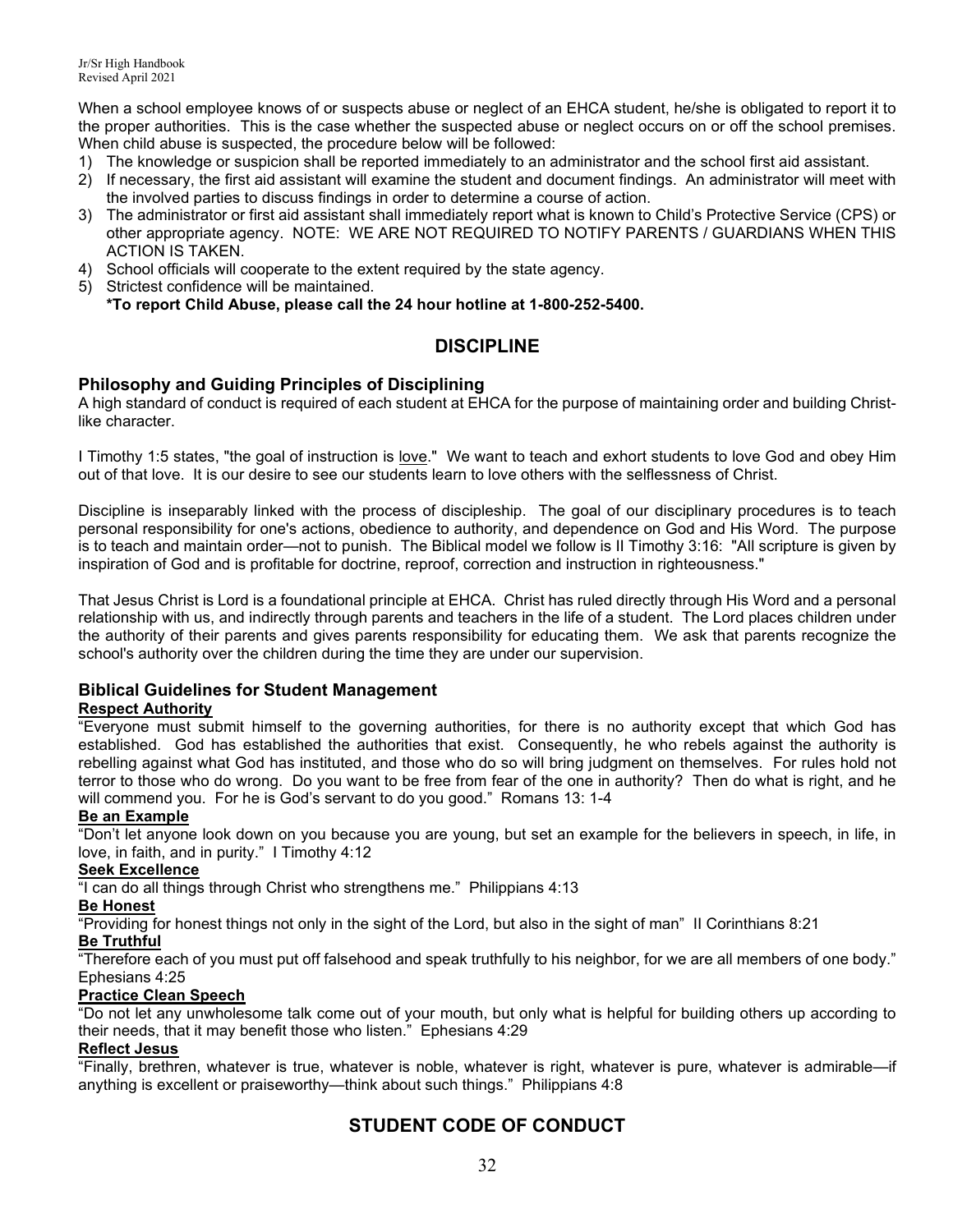#### **Honor Code**

The Honor Code at Eagle Heights Christian Academy is based on strict, personal honesty and integrity. This system assures that each student will fulfill his/her role in the school with confidence and self-respect. Lying, cheating, stealing, or failing to report known offenders constitutes violation of the Honor Code.

#### **General Rules of Conduct**

The following rules are presented to the students at EHCA and reinforced at all times:

- 1) Students must attend all classes daily and be on time.
- 2) Students must be dressed properly, according to the Standardized Dress Code.
- 3) Students are expected to be prepared for each class with appropriate materials and assignments and to turn **all** work in on time.
- 4) Students must not leave the school property without permission of the principal unless they are with teachers, parents, or guardians.
- 5) Students are expected to exhibit an attitude of respect toward **all** individuals and property **at all times**.
- 6) Students should always speak in such a way as to lift up others (Eph. 4:29).
- 7) Students should bring only teacher-required materials and supplies, and approved personal items to school.
- 8) Students are expected to obey **all** rules.
- 9) Students must refrain from conduct which disparages the biblical view of sexual morality both on and off campus. This includes refraining from engaging in sexual activity or sexual harassment; viewing or condoning pornography; and claiming bisexuality, homosexuality, or transgender identity.

#### **Acceptable vs. Unacceptable Behavior**

To guarantee a good social and educational climate, it is important for students to understand that acceptable standards of behavior will be expected at all times. **Discipline will be administered when any individual's actions interfere with the right of the teachers to teach and students to learn.** Students are reminded that any faculty or staff member in the school has the right to correct unruly individuals at any place and at any time.

The following are some examples of student behavior which violate school policy when they occur at school or during school-related activities. This list is not intended to be all–inclusive. Students may be disciplined, suspended, or dismissed from school for any of the following:

- The possession, transmission, and/or use of tobacco, drugs, alcohol, knives, fireworks, firearms (or any item that is used as a weapon)
- Insolence, disrespect, insubordination, or defiance
- The use of improper language
- Fighting
- Inappropriate displays of affection
- Rowdy behavior: running, pushing, shoving, yelling, throwing objects
- Leaving a classroom or leaving the school campus without permission
- Class tardiness or truancy
- Threatening, intimidating, or causing bodily harm to any person
- Repeated classroom disruptions
- **Forgery**
- Cheating
- Destruction of property
- Failure to correct inappropriate conduct after repeated warnings

#### **Public Display of Affection**

In its desire to provide a learning environment for all students which is both safe and spiritually wholesome, EHCA does not allow public display of affection among students. This specifically applies to heterosexual (boy-girl) relationships on school property or at school-sanctioned events.

Public display of affection is defined as physical contact including but not limited to holding hands, embracing, leaning on, or walking arm-in-arm.

#### **Off-Campus Conduct**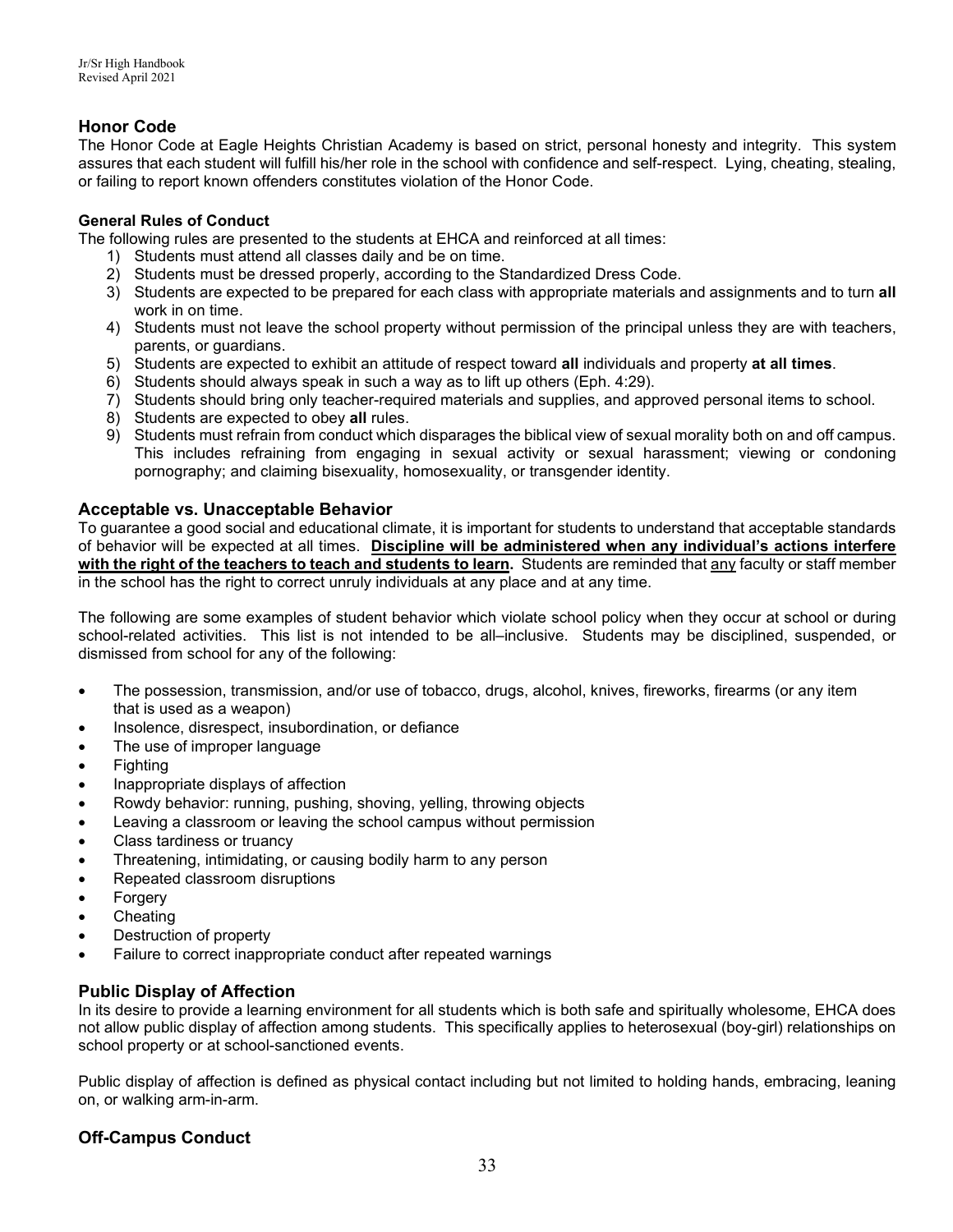Students of EHCA represent their school, their parents, and their Lord at all times. Therefore, there are certain guidelines that go beyond the school setting.

The following actions constitute serious breaches of conduct and make the student subject to disciplinary review and possible action, including expulsion, even if the event occurred away from school. This list is not intended to be allinclusive:

- Stealing or shoplifting
- Use of alcoholic beverages
- Sexual immorality, sexual harassment
- Claiming a bisexual, homosexual or transgender identity
- Smoking or possession of cigarettes
- Possession or use of illegal drugs
- Vandalism
- Malicious prank against a school representative (e.g. teacher, coach, administrator)
- Involvement in a felony crime
- Involvement in the occult
- Inappropriate dress at school functions
- Gang-related activity
- Bullying and/or Cyber Bullying
- Vulgar, suggestive, or otherwise inappropriate behavior or posting (pictures and/or comments) on social media.

#### **Consequences of Unacceptable Behavior**

The Discipline Report Form is used for reporting minor classroom infractions such as excessive talking, failure to follow classroom procedures, minor classroom disruptions, etc. These reports are filed only after sufficient warning has been given to the student and/or for obvious non-compliance to expected school conduct (e.g., no running in the building, etc.). Reports will be signed by the principal and issued to the student by the teacher. They are used as a form of communication to the parents. Signed Discipline Reports are to be returned to the homeroom teacher *on the day following issuance*. Continued behavior that results in the need for additional Discipline Reports will constitute cause for a conference between parents, the teacher(s), and the principal to discuss further disciplinary action.

#### **Steps in Discipline**

The disciplinary response chosen should be the least aggressive response adequate to correct the undesirable behavior. The following actions constitute acceptable responses to inappropriate behavior by students at EHCA. The options are listed in order of seriousness and are generally followed in this order:

- 1) Counseling, praying with and warning students regarding their actions and attitudes
- 2) Correction of the behavior in keeping with the offense, as well as the age and maturity level of the student(s) involved. This may include
	- a verbal reprimand.
	- re-direction,
	- time-out.
	- loss of privilege,
	- isolation from peers.
	- removal from class
	- correspondence with parents
- 3) Student referred to the principal for corrective action and/or parent conference
- 4) When **Detention** is deemed appropriate, the following procedure will be used:
	- lunch or after-school detention will be served the following day unless prior arrangements are made;
	- a Student Discipline Form will be sent home with the pertinent information. It **must** be signed and returned to the school the following day.
- 5) In-School Suspension

The following specific provisions shall apply for **In-School Suspension**: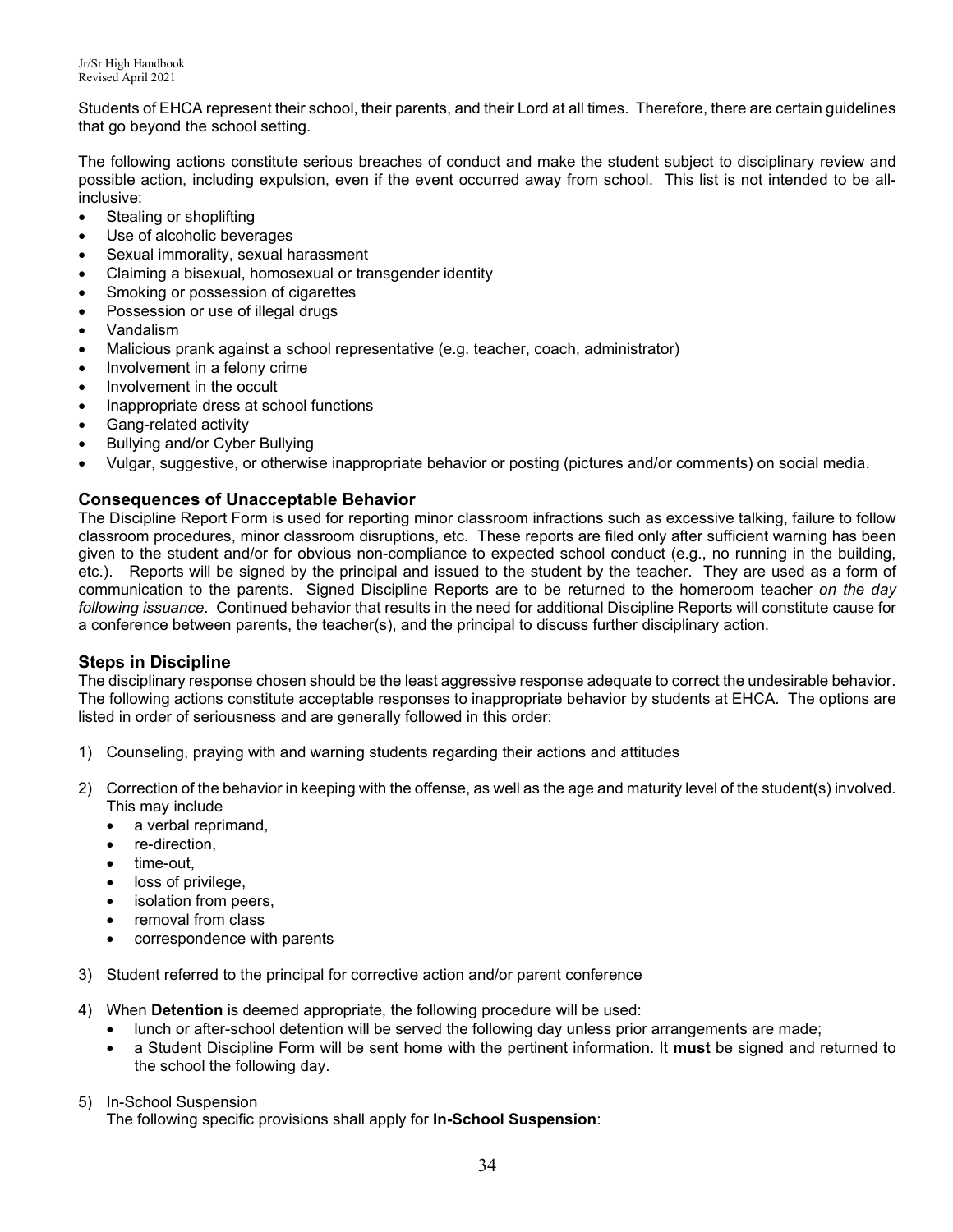- Student will be placed in a designated area assigned by the administration and assignments and work will be brought to the student.
- Academic work will be required to be completed and tests will be made up at the teacher's convenience within the period of time established by the Teacher/Administration at the time of the suspension.
- Parents will be notified the day the student is suspended/removed from class.
- The term of the In-School Suspension will not exceed five consecutive school days.

#### 6) Out-of-School Suspension

A student may be suspended for a period of one (1) to five (5) days at the discretion of the Principal. An unexcused absence is issued for each day a student is on Suspension. All classroom work missed must be completed and turned in the day the student returns to school. Arrangements for make-up tests will be made with the individual teacher.

Grounds for suspension may include:

- Insubordination
- Disorderly conduct
- Persistent violation of rules and regulations
- Repeated truancy
- Repeated inappropriate conduct
- Repeated failure to follow teacher directions or repeated work refusal
- Infliction of physical harm to any student or employee
- Use of profane and/or abusive language
- Intentional damage or destruction of school property
- Commission of any act that is disruptive to the best interest of the school
- Other serious infractions deemed appropriate by the administration **Suspension may only be assigned by the Principal.**

#### 7) Disciplinary Probation

A student placed on Disciplinary Probation is in imminent danger of losing the right to remain at EHCA. In addition, any behavior so unsatisfactory will cause the student to forfeit any class office or position of importance in any school-related organization. A student placed on Disciplinary Probation will not represent the school in any contest, competition, or performance; belong to any athletic team; receive any honors; or be granted any privileges.

When a student is placed on Probation, the principal will notify the parents immediately. A written explanation of the details of the Probation will be signed by the parents and placed in the student's permanent file. The administrators and other appropriate staff members will review the evidence at the end of the assigned probationary period (a minimum of three (3) weeks) to determine whether sufficient improvement has been made to lift the status. At any time, the Principal may disenroll the student if the behavior is deemed unacceptable. **ANY STUDENT WHO IS ON DISCIPLINARY PROBATION FOR TWELVE (12) WEEKS DURING ONE ACADEMIC YEAR IS SUBJECT TO DISMISSAL FROM EHCA AND MAY NOT BE ALLOWED TO RE-ENROLL FOR THE FOLLOWING YEAR.**

#### 8) Expulsion

If extensive documented attempts to correct a student's behavior have failed, if the misbehavior persists, or if the offense is so serious as to warrant EHCA's most drastic sanction, then the Principal may expel the student. The following serious offenses are potential grounds for expulsion:

- Defiance or direct confrontation with school authorities
- A second out-of-school suspension
- Failure to comply with the terms of disciplinary probation
- Failure to improve after repeated disciplinary warnings
- Repeated failure to follow teacher directions or repeated work refusal
- Repeated instances of stealing, cheating, or other serious moral offenses.
- Activities outside the school which call for police intervention
- Assault of a teacher or other individual
- Intentional destruction of school/church property
- Possessing, delivering, or using any firearm, explosive, knife, or other weapon while on school premises or while in attendance at any school-related activity or event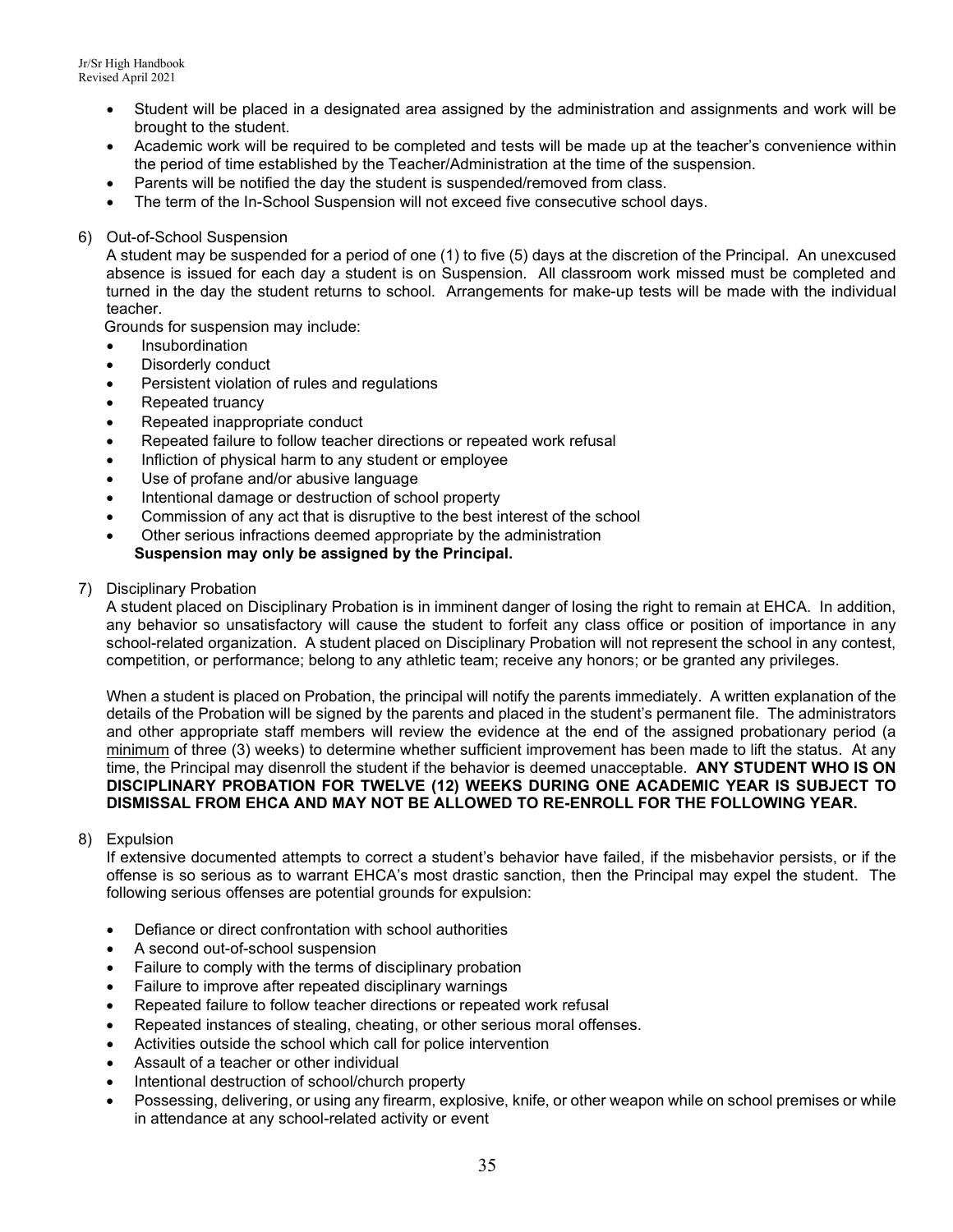- Possessing, delivering, using, or being under the influence of any alcoholic beverage; controlled substance or dangerous drug; abusable glue, paint, or other chemical substance; any mood-changing, mind-altering, or behavior-altering drugs while on school premised or while in attendance at any school-related activity or event
- Any off-campus misconduct seriously detrimental to the reputation and Christian witness of the school

Any expulsion is effective for the remainder of the school year in which the offense occurred. An expelled student may or may not be eligible for re-admission to EHCA the following school year, depending upon whether reconciliation is evident. References may be requested from family members, pastors, and/or other individuals or professionals before re-admittance is granted. The Academy Ministry Team makes the final determination in such cases. Refund of fees and tuition paid for the month in which expulsion occurs **will not** be given.

## **STANDARDIZED DRESS CODE**

In an effort to maintain an acceptable student appearance while eliminating competition, fads in clothing, and unnecessary classroom distractions, Eagle Heights Christian Academy and the Academy Ministry Team have established the Dress Code outlined below. These standards are designed to uphold the Biblical principle of modesty among both boys and girls while still allowing them to be comfortable. It is our belief that this will promote an environment conducive to greater spiritual, academic and social success. We feel that requiring appropriate clothing helps train our students to make choices that honor God, as well as respect themselves, their classmates, and the faculty and staff of EHCA. Further, we believe that this type of dress contributes to the overall identity of our school. It is our desire that our students represent Jesus Christ, themselves, and our school in a positive light.

It is the responsibility of each student, with the cooperation of the parent(s)/guardian(s), to comply with the Dress Code on a daily basis. When choices in clothing are in question, the student should consult his or her teacher or other school personnel BEFORE wearing the questionable attire.

Dress code violations will result in a deduction of points from the student's homeroom conduct grade. In addition, repeated offenses will result in detention before or after school. Parents will receive notification of any Dress Code violation on the day of the occurrence.

Students wearing immodest or inappropriate attire will not be allowed into class. Parents will be called to bring appropriate clothing to school for the student to change.

#### **THE PRINCIPAL'S DECISION WILL BE FINAL IN ALL MATTERS PERTAINING TO INTERPRETATION OF THE DRESS CODE.**

#### **JR/SR HIGH SCHOOL DRESS CODE**

All clothing must be appropriately sized for the student. Over-sized, baggy, excessively tight, immodest, torn, or tattered clothing of any kind will not be permitted either on campus or at any school-related activities or functions.

#### **Girls**

**Shirts and blouses** – Long or short sleeved with collars or turtlenecks; must be a solid color. All shirts and blouses must be of appropriate length (long enough so that there is no midriff exposure when both arms are raised, but no longer than hip length). Neither shirts nor blouses should be made of spandex, lycra, nylon stretch, or other clinging fabrics. Shirts should be buttoned up appropriately. Under shirts must be solid color.

**Slacks –** Full length (no capris or shorts); must fit appropriately at waist (no hip-huggers or baggy pants); solid colors in khaki/tan, black, charcoal gray, brown, dark green, navy, or maroon. Corduroy, denim, and other medium to heavy weight fabrics are acceptable. Blue denim is not acceptable with the exception of Spirit Days. (See Spirit Days section for full explanation.) Spandex, lycra, nylon stretch, or other clinging fabrics will not be permitted. Sweat pants, overalls, or athletic pants are unacceptable. Extreme styles such as bell-bottoms or distressed (chemically faded) fabrics will not be permitted. Appropriately fitting cargo-styled pants are acceptable as long as the overall styling is not extreme. "Skinny-jeans" styled pants may not be worn.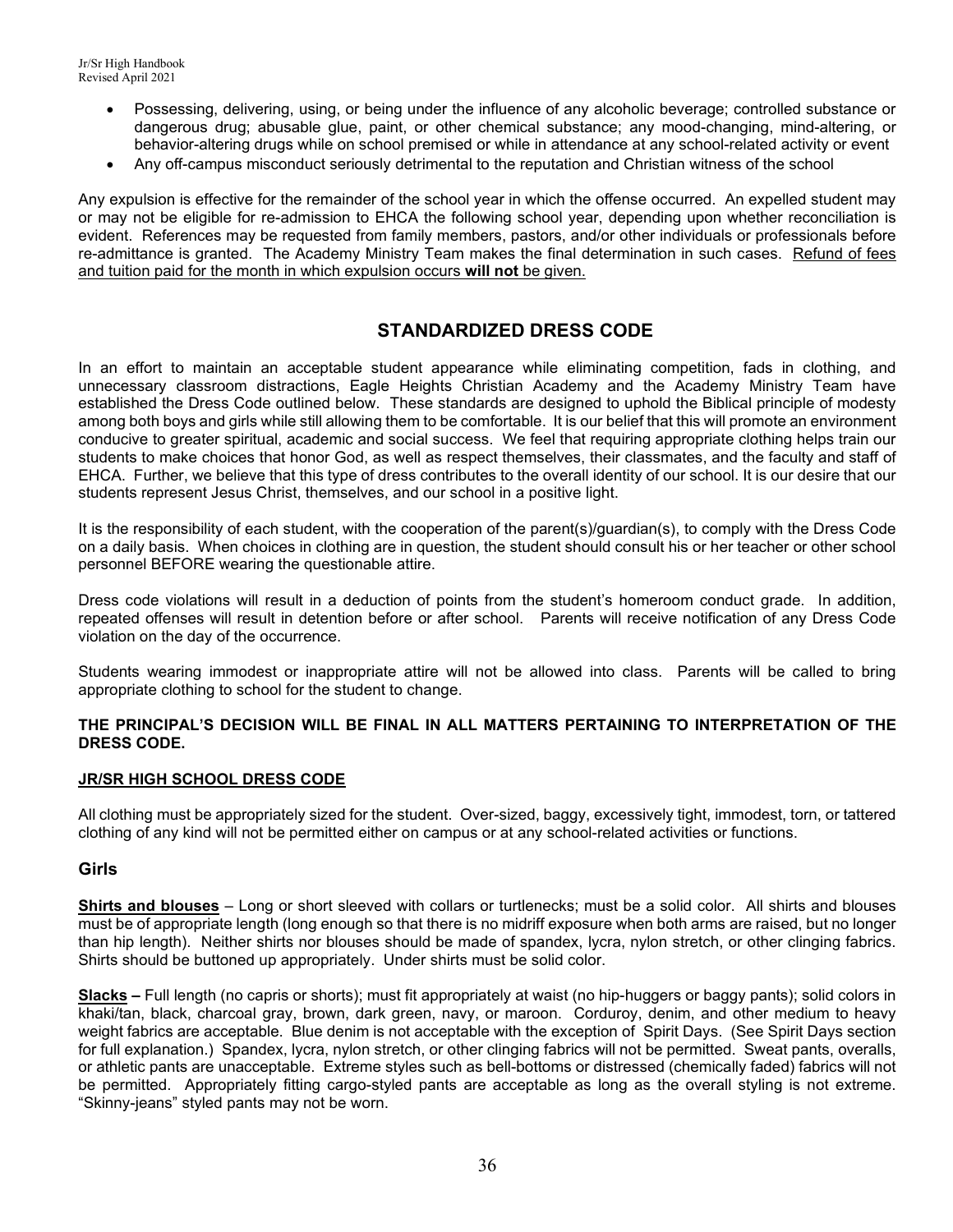**Skirts and skorts (split skirts)** – Must fit appropriately at waist; be no shorter than 2 inches above the top of the knee; be solid color in khaki/tan, black, charcoal gray, brown, dark green, navy, or maroon. Skirts should fit comfortably with enough room to sit and move about without compromising modesty. No clingy fabrics, tulle (mesh/netting) fabrics or tight skirts will be allowed. Skorts must be no shorter than 2 inches above the top of the knee and have the overall appearance of a skirt. Shorts are not permitted. (If shorts are worn under skirts, they must not be visible.)

**Leggings** – Are acceptable under skirts of appropriate length with the following guidelines: Leggings must be solid white, black, or navy with no designs.

**Undergarments** – Appropriate undergarments must be worn at all times.

**Shoes** – Must have backs, no open-toed or sandal styles are permitted except on Chapel Day. (See Chapel Day section for full explanation.) Heels should be no taller than 2 inches. Styles should be neither extreme nor distracting.

#### **Boys**

**Shirts** - Long or short-sleeved with collars or turtlenecks; must be a solid color. Shirts should be either tucked in or no longer than hip length. Short shirts (that expose the skin of the back or abdomen) are not permitted. Spandex, lycra, nylon stretch, or other clinging fabrics will not be permitted. Under shirts must be solid color.

**Slacks** – must fit appropriately at waist (no hip-huggers or baggy pants); solid colors in khaki/tan, black, charcoal gray, brown, dark green, navy, or maroon. Corduroy, denim, and other medium to heavy weight fabrics are acceptable. Blue denim is not acceptable with the exception of Spirit Days. (See Spirit Days section for full explanation.) Spandex, lycra, nylon stretch, or other clinging fabrics will not be permitted. Sweat pants, overalls, shorts or athletic pants are unacceptable. Extreme styles such as bell-bottoms or distressed (chemically faded) fabrics will not be permitted. Appropriately fitting cargo-styled pants are acceptable as long as the overall styling is not extreme. "Skinny-jeans" style pants may not be worn.

**Shoes** – Must have backs; no open-toed or sandal styles are permitted. Styles should be neither extreme nor distracting.

#### **General Requirements**

**Sweaters, Jackets &** Coats – Must be solid color with no writing (a small logo is acceptable). Pullover sweaters must have standardized dress shirt collar in view. Sweaters and jackets must remain unzipped so as not to cover up standardized dress shirt.

**Belts** – Should be made of leather or leather-like material; should be solid in color

**Socks** – must be a solid color

**Jewelry and Adornment** – Should be conservative in design and style. Chains (other than necklaces and/or bracelets), embroidery, appliques, patches, and spikes are not permitted on or with any clothing. Jewelry that is considered excessive, garish, or distracting is unacceptable. Boys may not wear ear jewelry. Body piercing of any kind (other than ear lobes for girls) is not acceptable. Girls may have no more than two pieces of jewelry per ear lobe. Expensive jewelry should not be worn to school. EHCA will not be held responsible for any jewelry that is lost or damaged.

**Hair** – Must be clean and neatly groomed; distracting styles are not permitted (i.e. mohawk, spiked, etc.); may not be dyed, highlighted, tipped, streaked, or colored in any shade other than a naturally occurring hair color. Boys' hair must be above the eye brows, sides no longer than mid-ear length, and the back must be above the shirt collar. Boys' side burns may not be longer than mid-ear length. No facial hair is allowed.

**Hats/Headbands/Hoods** – Hats may not be worn inside the building, except on specified theme days. They may have no offensively themed logos or characters; they may not be decorated with any symbols that depict violence, sexuality, the occult, drugs, alcohol or tobacco products, music/musical groups other than the Christian genre. Students are also not allowed to wear hoods inside the building.Boys may not wear headbands. Girls' hairbands should not be "costumethemed" (ears, horns, etc.).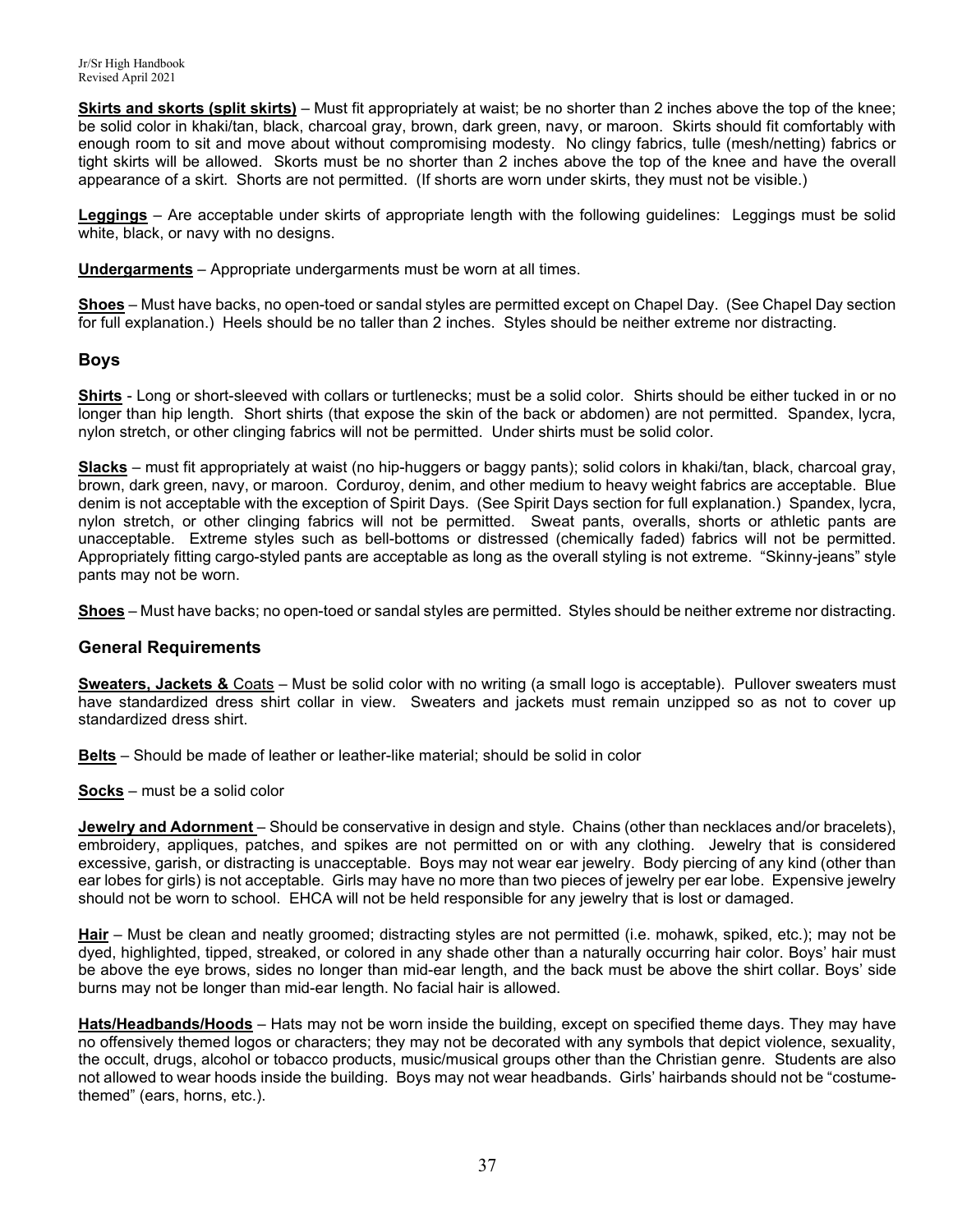**Make-up and Nail polish** – May be worn by girls only; must be neatly applied. Nail polish may be in any color except black. Make-up should be applied in moderation. No body or face glitter is permitted.

**Tattoos** – Must not be visible in any campus dress or at any school sponsored event.

#### **P.E. Dress**

Gray t-shirts or EHCA spirit t-shirts, athletic shorts (navy or black) and athletic shoes are required. Shoes must be tied securely. P.E. dress may only be worn in P.E. class. Shorts must fit appropriately and be no shorter than 2 inches above the top of the knee. Acceptable alternatives for girls are long spandex shorts or leggings worn underneath the shorts, boys' basketball shorts and solid color sweatpants. All P.E. clothes should be clearly marked with the student's name.

#### **Chapel Dress**

**Girls** – White blouses/shirts with navy/black skirts or dress slacks are required. Pullover sweaters must be navy, black, or white. No cargo pants or jeans are allowed. Dress sandals may be worn on Chapel Days.

**Boys** – White shirts with black/navy dress slacks are required. Pullover sweaters must be navy, black, or white. No cargo pants or jeans are allowed.

#### **Spirit Day Dress**

Certain days will be designated as Spirit Days at EHCA in support of our athletic program as well as other special events and academic competitions in which our students participate.Students may wear an EHCA Spirit shirt or choir, athletics, club/organization shirt and blue jeans. (If student does not own a Spirit shirt, he/she must wear a school uniform shirt.) EHCA athletes may wear their team sports shirt with a white t-shirt underneath on spirit days and on game days. Jeans should have no designs or writing (except the brand name), no rips or tears, and be uniformly solid in color (no chemical fading or distressing). All jeans must fit according to standard Dress Code. Pants with holes or tears may not be worn.

#### **Field Trip Dress**

Unless otherwise instructed by the teacher, students should wear their red Eagle Heights Spirit shirt with blue jeans that conform to Spirit Day dress code.

All clothing must be appropriately sized for the student. Oversized, baggy, excessively tight, torn or tattered clothing of any kind will not be permitted either on campus or at any school-related activities or functions.

The Principal's decision **will be final** in all matters pertaining to interpretation of the Dress Code.

## **STUDENT LIFE**

#### **Closed Campus**

EHCA operates as a closed campus. Students are not allowed to travel off campus during lunch or any other breaks (e.g. school assembly), **except** with written permission from their parent(s) and accompanied by an adult. Students who leave during the school day MUST be signed out by their parent/guardian.

#### **Field Trips**

Prior to each field trip, a Field Trip Permission Form will be sent home in order to inform parents of all pertinent information regarding the field trip, and also to obtain a parent's signature (approval). All parent volunteers who assist on field trips by driving and/or chaperoning must sign and abide by the rules of the EHCA Driver/Chaperone Agreement Form. For the safety of our students, they must also submit to a Criminal History Check. Attendance on school field trips is restricted to students currently enrolled at EHCA and to those students who are in the designated grade level.

#### **EHCA High School Travel Trips**

EHCA high school seniors will sometimes take a "Senior Field Trip" in lieu of a senior banquet. Usually, the junior class is asked to accompany them. In order to be eligible for an out-of-state field trip, high school students must meet the following criteria:

1. Maintain acceptable conduct grades in every class. No more than one N in conduct on a report card for the school year and that grade cannot fall during the time from announcement of the trip through the departure for the trip.

2. Maintain an average of at least 75 in every class. No more than one failing report card grade in any subject during the school year and that grade cannot fall during the time from announcement of the trip through the departure for the trip.

3. Fulfill all required standardized testing scheduled with EHCA (i.e. Terra Nova test, PSAT, SAT).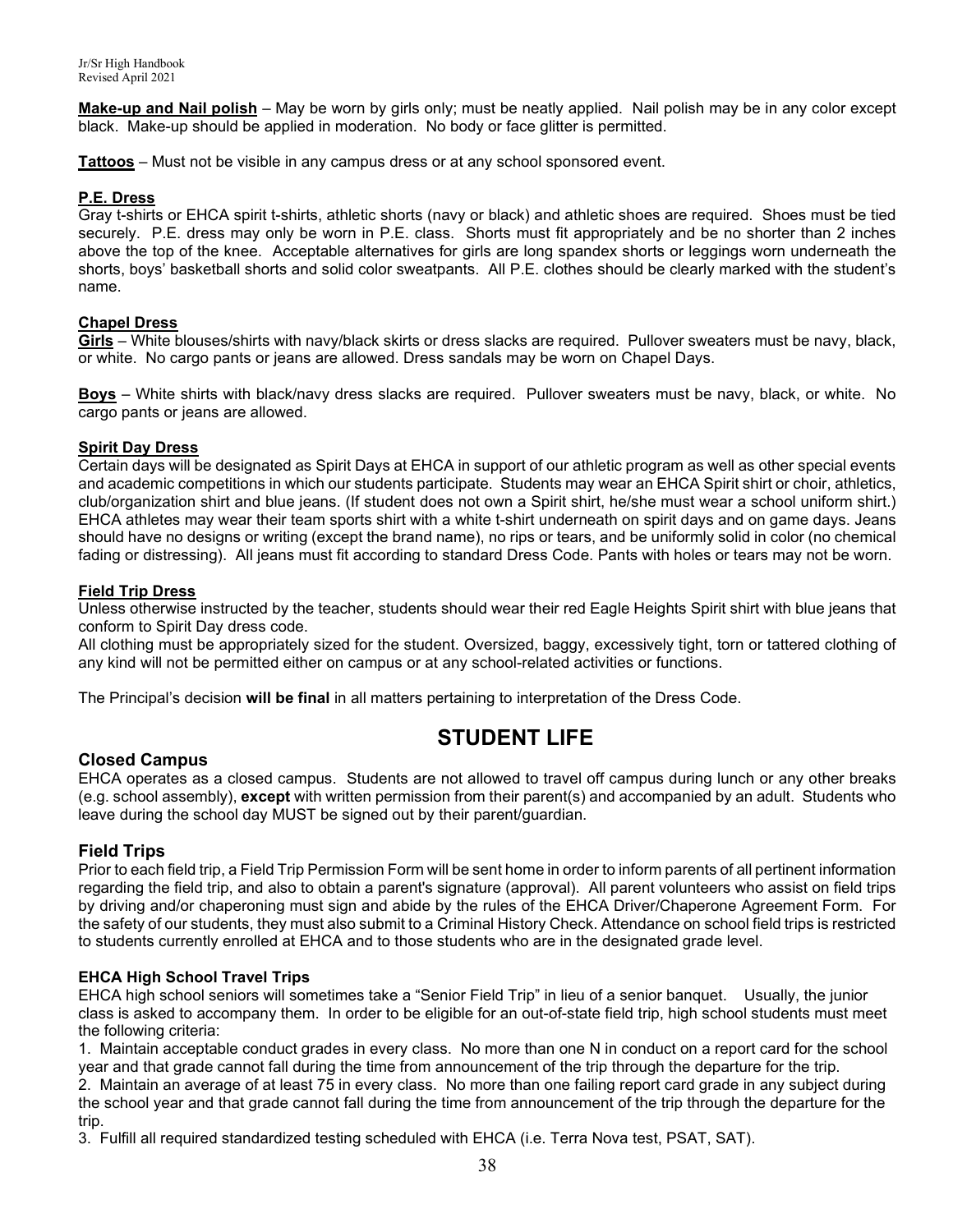4. Demonstrate an ability and willingness to respect the authority of all teachers and staff members at EHCA. Students with repeated incidents requiring parent or administrative intervention may lose their eligibility for the trip. The decision will be made by EHCA Administration.

5. In order to participate in out-of-town or overnight college trips, students must first exhibit an interest in college by participating in and completing all requested paperwork completing all requested paperwork in conjunction with a local college/university trip (San Jac, Alvin Community College, University of Houston, college representative visiting EHCA). This includes, but is not limited to: 1) turning in an academic major of interest, and 2) turning in the required list of questions to ask an academic advisor.

Travel trips are not a guarantee. Each trip will be decided by the faculty sponsor and administration during each academic year. If a student fails to meet any of the first four criteria after announcement of the trip, the student will not be eligible for the trip and only money that has not been already paid out will be refunded.

#### **Music**

EHCA believes that music which promotes rebellion, violence, sexual perversion or promiscuity, suicide, disrespect for authority, vulgarity, or satanic activity is not an acceptable form of entertainment for Christians. Therefore, while at school or school-sponsored functions, students may not listen to such music nor have in their possession magazines, tshirts, notebooks, or other personal items that promote this type of music. We strongly encourage that parents closely monitor their student's music preferences/habits.

#### **Unauthorized Materials**

Students must not bring items such as teen magazines, comics, sports magazines, beauty magazines, or other nonrequired books, magazines, or periodicals on campus unless directed by a teacher for a specific activity/project. Such items will be collected by the teacher.

Pornographic items of any type shall not be allowed on school property at any time. While this is aimed specifically at books, magazines, posters, and pictures, it also includes any printed material which is deemed obscene, pornographic, or otherwise not in the best interest of the students or in keeping with the spirit of Christian education.

## **STUDENT ACTIVITIES**

#### **Organizations and Clubs**

**EHCA endeavors to provide appropriate extra-curricular activities for students.** The focus of these activities will be to provide students with opportunities to develop and demonstrate physical, social, spiritual and emotional skills in a non-classroom setting. The same Biblical principles and standard of excellence reflected in the EHCA academic program will be pursued in athletics.

#### **Eligibility**

Students participating in any extracurricular club or athletic program must maintain a passing grade in all subjects throughout. Any student with a failing average at the mid-point (progress report) or end (report card) of a six-week grading period in any subject while participating in an extracurricular activity will be temporarily removed from the activity (both from competition and practice). This ineligibility will not affect required participation or practice during regularly scheduled P.E. instruction. This period of suspension will last until the student has brought the failing grade(s) to a passing level, and is at the discretion of the classroom teacher and/or Principal.

#### **ATHLETICS: Other Participation Requirements**

All students wishing to participate in EHCA extracurricular athletic programs must have a current EHCA Sports Physical/Parent Permit Form filed with the school office prior to attending any practice and/or competing in an event and agree to all Team Rules. Grades in all core subjects must be 75 or higher and conduct grades may not be below S-. Students participating in the extracurricular athletic program will also be responsible for paying an athletic fee which covers the cost of uniforms, etc.

## **Social Events**

#### **Class Parties (During the School Day)**

Class parties held during the school day must be supervised by the classroom teacher(s) and must be approved by the principal (except Christmas, Valentine's Day, end-of-year parties). Parties should be sponsored by the room